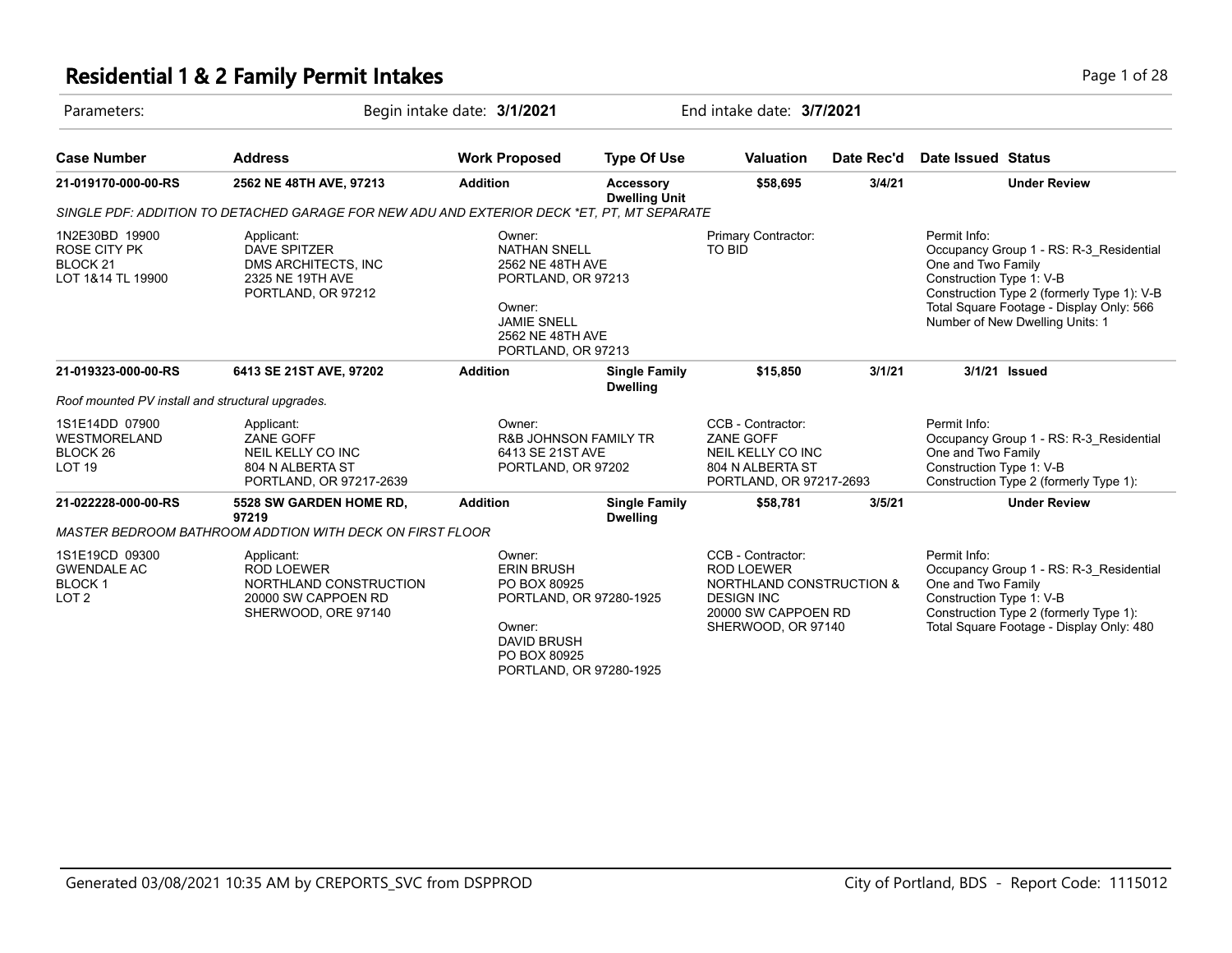# **Residential 1 & 2 Family Permit Intakes Page 1 0 AM** Page 2 of 28

| <b>Case Number</b>                                                         | <b>Address</b>                                                                                                                                 | <b>Work Proposed</b>                                                                                                                                        | <b>Type Of Use</b>                      | <b>Valuation</b>                                                                             | Date Rec'd | Date Issued Status                                             |                                                                                                                                                                       |
|----------------------------------------------------------------------------|------------------------------------------------------------------------------------------------------------------------------------------------|-------------------------------------------------------------------------------------------------------------------------------------------------------------|-----------------------------------------|----------------------------------------------------------------------------------------------|------------|----------------------------------------------------------------|-----------------------------------------------------------------------------------------------------------------------------------------------------------------------|
| 20-128382-000-00-RS                                                        | 10630 S HOOD AVE, 97219                                                                                                                        | <b>Addition</b>                                                                                                                                             | <b>Single Family</b><br><b>Dwelling</b> | \$98,740                                                                                     | 3/2/21     |                                                                | <b>Under Review</b>                                                                                                                                                   |
| A KITCHEN *** TRADES SEPARATE                                              | SINGLE PDF- MRAA ADU: 772 SF UPPER LEVEL ADDITION OVER GARAGE FOR AN ACCESSORY DWELLING UNIT, INCLUDING: TWO BEDROOMS, ONE BATHROOM, AND       |                                                                                                                                                             |                                         |                                                                                              |            |                                                                |                                                                                                                                                                       |
| 1S1E27CD 02700<br>SECTION 27 1S 1E<br>TL 2700 0.43 ACRES                   | Applicant:<br><b>GARY SANDERS</b><br><b>GSI NORTHWEST INC</b><br>3500 SE MCCARTNEY LN<br>MILWAUKIE, OR 97267                                   | Owner:<br><b>JOHN WARREN</b><br>10630 S HOOD AVE<br>PORTLAND, OR 97219-7813<br>Owner:<br><b>LINDA WARREN</b><br>10630 S HOOD AVE<br>PORTLAND, OR 97219-7813 |                                         | CCB - Contractor:<br><b>GSI NORTHWEST INC</b><br>2320 SW RICHARDSON ST<br>PORTLAND, OR 97239 |            | Permit Info:<br>One and Two Family<br>Construction Type 1: V-B | Occupancy Group 1 - RS: R-3 Residential<br>Construction Type 2 (formerly Type 1): V-B<br>Total Square Footage - Display Only: 1007<br>Number of New Dwelling Units: 1 |
| 20-222259-000-00-RS                                                        | 6006 SE FRANCIS ST, 97206                                                                                                                      | <b>Addition</b>                                                                                                                                             | <b>Single Family</b><br><b>Dwelling</b> | \$25,717                                                                                     | 3/4/21     |                                                                | <b>Under Review</b>                                                                                                                                                   |
| <b>SEPARATE</b>                                                            | SINGLE PDF - ADDITION OF 210SF TO MAIN FLOOR, INCREASING SIZE OF KITCHEN AND DINING ROOM; NEW CRAWL SPACE; AND NON HABITABLE ATTIC* ET, PT, MT |                                                                                                                                                             |                                         |                                                                                              |            |                                                                |                                                                                                                                                                       |
| 1S2E07DA 13100<br><b>STEWART PK</b><br>BLOCK <sub>5</sub><br><b>LOT 12</b> | Applicant:<br><b>ERIC FURLONG</b><br>6006 SE FRANCIS ST<br>PORTLAND OR 97206                                                                   | Owner:<br><b>ERIC FURLONG</b><br>6006 SE FRANCIS ST<br>PORTLAND, OR 97206<br>Owner:<br><b>APRIL ZOHN</b><br>6006 SE FRANCIS ST<br>PORTLAND, OR 97206        |                                         |                                                                                              |            | Permit Info:<br>One and Two Family<br>Construction Type 1: V-B | Occupancy Group 1 - RS: R-3 Residential<br>Construction Type 2 (formerly Type 1):<br>Total Square Footage - Display Only: 210                                         |
| 21-001584-000-00-RS                                                        | 8307 N OLYMPIA ST, 97203                                                                                                                       | <b>Addition</b>                                                                                                                                             | <b>Single Family</b><br><b>Dwelling</b> | \$83,028                                                                                     | 3/3/21     |                                                                | <b>Under Review</b>                                                                                                                                                   |
|                                                                            | SINGLE PDF ADDITION OF 587 SF FOR FAMILY ROOM /BEDROOM/ NEW FRONT PORCH *ET, PT, MT SEPARATE                                                   |                                                                                                                                                             |                                         |                                                                                              |            |                                                                |                                                                                                                                                                       |
| 1N1W01DA 08400<br>OAK PARK ADD 2<br>BLOCK <sub>5</sub><br><b>LOT 17</b>    | Applicant:<br><b>MICHAEL GURFINKIEL</b><br><b>PO BOX 753</b><br><b>CANBY OR 97013</b>                                                          | Owner:<br><b>MADELINE GIBSON</b><br>8307 N OLYMPIA ST<br>PORTLAND, OR 97203<br>Owner:<br><b>ERIC WESLEY</b><br>8307 N OLYMPIA ST<br>PORTLAND, OR 97203      |                                         |                                                                                              |            | Permit Info:<br>One and Two Family<br>Construction Type 1: V-B | Occupancy Group 1 - RS: R-3 Residential<br>Construction Type 2 (formerly Type 1):<br>Total Square Footage - Display Only: 678                                         |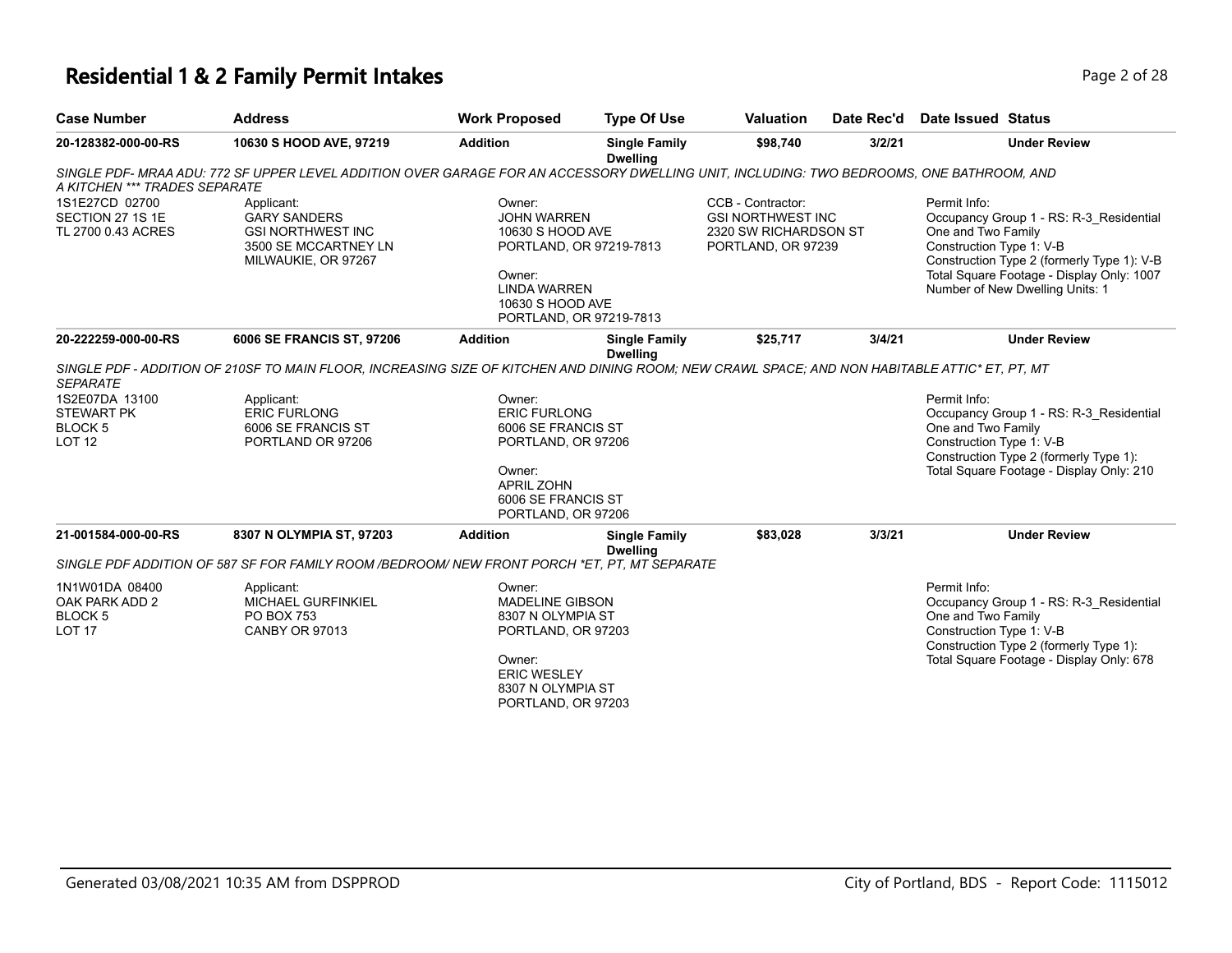#### **Residential 1 & 2 Family Permit Intakes Page 1 of 28** Page 3 of 28

| <b>Case Number</b>                                                | <b>Address</b>                                                                                                                                                                                                                                                                                                | <b>Work Proposed</b>                                                                                                                           | <b>Type Of Use</b>                                   | <b>Valuation</b>                                                                                                                             | Date Rec'd | Date Issued Status                                                                                                                                                                                   |
|-------------------------------------------------------------------|---------------------------------------------------------------------------------------------------------------------------------------------------------------------------------------------------------------------------------------------------------------------------------------------------------------|------------------------------------------------------------------------------------------------------------------------------------------------|------------------------------------------------------|----------------------------------------------------------------------------------------------------------------------------------------------|------------|------------------------------------------------------------------------------------------------------------------------------------------------------------------------------------------------------|
| 21-004417-000-00-RS                                               | 5423 SW CAMERON RD, 97221                                                                                                                                                                                                                                                                                     | <b>Addition</b>                                                                                                                                | <b>Single Family</b><br><b>Dwelling</b>              | \$7,000                                                                                                                                      | 3/5/21     | <b>Under Review</b>                                                                                                                                                                                  |
|                                                                   | SINGLE PDF - ENCLOSE PATIO AT FRONT ELEVATION: ADD NEW WINDOWS AND SLIDER                                                                                                                                                                                                                                     |                                                                                                                                                |                                                      |                                                                                                                                              |            |                                                                                                                                                                                                      |
| 1S1E18BD 06700<br>SECTION 18 1S 1E<br>TL 6700 0.21 ACRES          | Applicant:<br>AIMEE CLOTT<br>ARCHADECK OF WEST PORTLAND<br>15880 SW Tualatin St<br>Sherwood, OR 97140                                                                                                                                                                                                         | Owner:<br><b>MARYAM TAHRIRIHA</b><br>5423 SW CAMERON RD<br>Owner:<br><b>BILL REED</b><br>5423 SW CAMERON RD                                    | PORTLAND, OR 97221-1753<br>PORTLAND, OR 97221-1753   | CCB - Contractor:<br><b>FAHLAND INC</b><br>15880 SW TUALATIN ST<br>SHERWOOD, OR 97140                                                        |            | Permit Info:<br>Occupancy Group 1 - RS: R-3_Remodel<br>Construction Type 1: V-B<br>Construction Type 2 (formerly Type 1):<br>Total Square Footage - Display Only: 148                                |
| 21-005111-000-00-RS                                               | <b>6505 SW FLORENCE LN</b>                                                                                                                                                                                                                                                                                    | <b>Addition</b>                                                                                                                                | <b>Single Family</b><br><b>Dwelling</b>              | \$275,000                                                                                                                                    | 3/2/21     | <b>Under Review</b>                                                                                                                                                                                  |
|                                                                   | SINGLE PDF- REMODEL OF EXISTING HOUSE. ADDING 182 SQ FT. OF ADDITIONAL LIVING SPACE ** TRADE PERMITS SEPARATE**                                                                                                                                                                                               |                                                                                                                                                |                                                      |                                                                                                                                              |            |                                                                                                                                                                                                      |
| 1S125AD00109<br>HILARY HEIGHTS, LOT 7,<br>ACRES .17               | Applicant:<br>RICHARD ADAMS<br><b>FASTER PERMITS</b><br>2000 SW 1ST AVENUE SUITE 420<br>PORTLAND, OR 97201                                                                                                                                                                                                    | Owner:<br>PAMELA JO<br>PAMELA JO<br>6505 SW FLORENCE LN<br>PORTLAND, OR 97223                                                                  | CAHILL, PAUL ANTHONY AND<br>CAHILL, PAUL ANTHONY AND | CCB - Contractor:<br><b>MARK BEIRWAGEN</b><br>STONE CREEK BUILDING &<br>DEVELOPMENT INC<br>502 7TH STREET SUITE 204<br>OREGON CITY, OR 97045 |            | Permit Info:<br>Occupancy Group 1 - RS: R-3_Residential<br>One and Two Family<br>Construction Type 1: V-B<br>Construction Type 2 (formerly Type 1):                                                  |
| 21-007017-000-00-RS                                               | 415 SE 35TH AVE, 97214                                                                                                                                                                                                                                                                                        | <b>Addition</b>                                                                                                                                | <b>Single Family</b><br><b>Dwelling</b>              | \$35,758                                                                                                                                     | 3/3/21     | <b>Under Review</b>                                                                                                                                                                                  |
|                                                                   | SINGLE PDF - DORMER ADDITION AND CONVERSION OF 2ND FLOOR BEDROOM AND EXISTING BATHROOM INTO A MASTER SUITE *** TRADES SEPARATE                                                                                                                                                                                |                                                                                                                                                |                                                      |                                                                                                                                              |            |                                                                                                                                                                                                      |
| 1N1E36DC 04700<br>LAURELHURST<br>BLOCK 93<br>LOT <sub>6</sub>     | Applicant:<br>ROBERT SERA<br><b>NW DESIGNER</b><br>16507 SW GLENEAGLE DR<br>SHERWOOD, OR 97140                                                                                                                                                                                                                | Owner:<br>NATHANIEL LARSEN<br>415 SE 35TH AVE<br>PORTLAND, OR 97214<br>Owner:<br><b>LAUREN LARSEN</b><br>415 SE 35TH AVE<br>PORTLAND, OR 97214 |                                                      | CCB - Contractor:<br>SAN CARLOS CONSTRUCTION<br><b>LLC</b><br>8966 N BERKELEY AVE<br>PORTLAND, OR 97203                                      |            | Permit Info:<br>Occupancy Group 1 - RS: R-3 Residential<br>One and Two Family<br>Construction Type 1: V-B<br>Construction Type 2 (formerly Type 1): V-B<br>Total Square Footage - Display Only: 692  |
| 21-015448-000-00-RS                                               | 3123 NE 44TH AVE, 97213                                                                                                                                                                                                                                                                                       | <b>Addition</b>                                                                                                                                | <b>Single Family</b><br><b>Dwelling</b>              | \$49,637                                                                                                                                     | 3/1/21     | <b>Under Review</b>                                                                                                                                                                                  |
| 1N2E30BB 13100<br><b>BEAUMONT</b><br>BLOCK 11<br>LOT <sub>8</sub> | SINGLE PDF - SECOND FLOOR DORMER ADDITION FOR NEW BEDROOM &NEW BATHROOM ON MAIN FLOOR: NEW WATER CLOSET (3 TOTAL), REMOVE WALLS,<br>RECONFIGURE LAYOUT, AND ALTER CEILING FRAMING. *** TRADES SEPARATE<br>Applicant:<br><b>KEVIN FISCHER</b><br>ALICE DESIGN LLC<br>4803 NE 32ND AVENUE<br>PORTLAND, OR 97211 | Owner:<br><b>VAY VONG</b><br>3123 NE 44TH AVE<br>PORTLAND, OR 97213<br>Owner:<br><b>ELLEN VONG</b><br>3123 NE 44TH AVE<br>PORTLAND, OR 97213   |                                                      | CCB - Contractor:<br>RYBAK AND COMPANY LLC<br>6722 NE LESSARD RD<br>CAMAS, WA 98607                                                          |            | Permit Info:<br>Occupancy Group 1 - RS: R-3_Residential<br>One and Two Family<br>Construction Type 1: V-B<br>Construction Type 2 (formerly Type 1): V-B<br>Total Square Footage - Display Only: 1072 |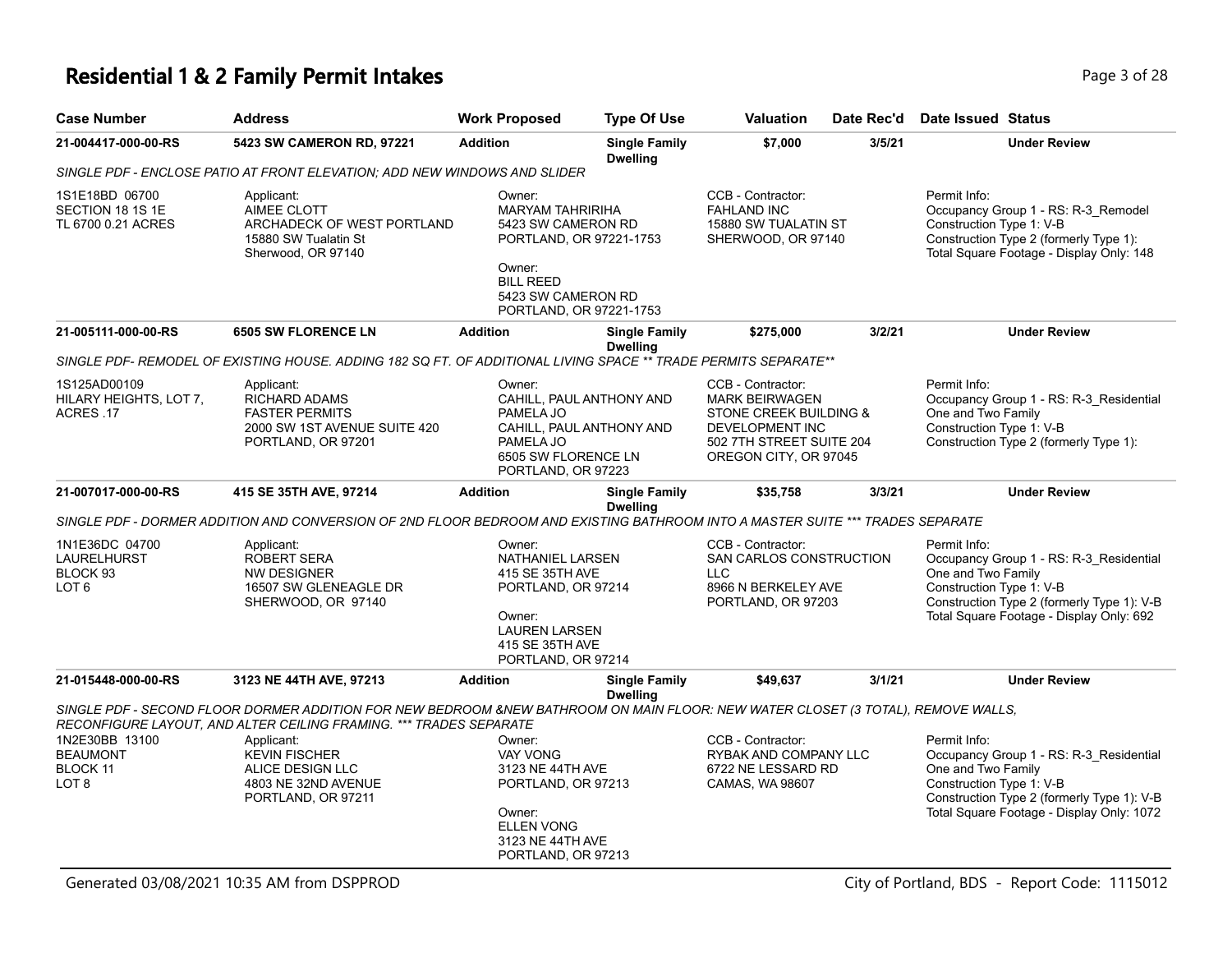# **Residential 1 & 2 Family Permit Intakes Page 4 of 28**

| <b>Case Number</b>                                                                  | <b>Address</b>                                                                                                                                                                                                                                                                                                             | <b>Work Proposed</b>                                                                                                                                                | <b>Type Of Use</b>                      | <b>Valuation</b>                                                                                          | Date Rec'd | Date Issued Status                                                                                                                                                                                                                 |
|-------------------------------------------------------------------------------------|----------------------------------------------------------------------------------------------------------------------------------------------------------------------------------------------------------------------------------------------------------------------------------------------------------------------------|---------------------------------------------------------------------------------------------------------------------------------------------------------------------|-----------------------------------------|-----------------------------------------------------------------------------------------------------------|------------|------------------------------------------------------------------------------------------------------------------------------------------------------------------------------------------------------------------------------------|
| 21-016603-000-00-RS                                                                 | 490 NW GREENLEAF RD, 97229                                                                                                                                                                                                                                                                                                 | <b>Addition</b>                                                                                                                                                     | <b>Single Family</b><br><b>Dwelling</b> | \$12,558                                                                                                  | 3/4/21     | <b>Under Review</b>                                                                                                                                                                                                                |
|                                                                                     | SINGLE PDF - ENCLOSE PATIO UNDER EXISTING ROOF AND SLAB                                                                                                                                                                                                                                                                    |                                                                                                                                                                     |                                         |                                                                                                           |            |                                                                                                                                                                                                                                    |
| 1N1W36DA 00400<br><b>BARNES PK HTS</b><br><b>BLOCK H</b><br>LOT 10 TL 400           | Applicant:<br><b>TED FISZER</b><br>G.S. CONTRACTING, INC.<br>7402 NE ST JOHNS RD. STE B<br>VANCOUVER WA 98665                                                                                                                                                                                                              | Owner:<br><b>SALLY CHERIEL</b><br>490 NW GREENLEAF RD<br>PORTLAND, OR 97229-6903<br>Owner:<br><b>CHAD CHERIEL</b><br>490 NW GREENLEAF RD<br>PORTLAND, OR 97229-6903 |                                         | CCB - Contractor:<br><b>GS CONTRACTING INC</b><br>7402 NE ST JOHNS RD<br>VANCOUVER, WA 98665              |            | Permit Info:<br>Occupancy Group 1 - RS: U Decks,<br>Patios, Porches, Carports<br>Construction Type 1: V-B<br>Construction Type 2 (formerly Type 1):<br>Total Square Footage - Display Only: 520                                    |
| 21-018248-000-00-RS                                                                 | 2725 SE 153RD AVE, 97236                                                                                                                                                                                                                                                                                                   | <b>Addition</b>                                                                                                                                                     | <b>Single Family</b>                    | \$146.585                                                                                                 | 3/4/21     | <b>Under Review</b>                                                                                                                                                                                                                |
| 1S2E12AB 09500<br><b>G S SMITH HOMESITES</b><br>BLOCK <sub>2</sub><br>LOT 9 TL 9500 | SINGLE PDF MRAA 2 STORY ADDITION TO WEST ON SFR. INCLUDES BEDROOM, OFFICE AND BATHROOM ON 1ST FLOOR. MASTER SUITE ON 2ND FLOOR WWALK IN<br>CLOSET AND BATHROOM TRADE PERMITS OBTAINED SEPERATELY*<br>Applicant:<br><b>WILL UEBELACKER</b><br><b>WUD ARCHITECTURE</b><br>1430 SE WATER AVE SUITE #205<br>PORTLAND, OR 97214 | Owner:<br><b>KELLY HILLAND</b><br>2725 SE 153RD AVE<br>PORTLAND, OR 97236-2208                                                                                      | <b>Dwelling</b>                         | Primary Contractor:<br><b>TO BID</b>                                                                      |            | Permit Info:<br>Occupancy Group 1 - RS: R-3_Residential<br>One and Two Family<br>Construction Type 1: V-B<br>Construction Type 2 (formerly Type 1):<br>Total Square Footage - Display Only: 1197                                   |
| 21-018390-000-00-RS                                                                 | 3652 SE GLENWOOD ST, 97202                                                                                                                                                                                                                                                                                                 | <b>Addition</b>                                                                                                                                                     | <b>Single Family</b>                    | \$76,293                                                                                                  | 3/2/21     | <b>Under Review</b>                                                                                                                                                                                                                |
|                                                                                     | SINGLE PDF - MRAA. ADDITION OF SECOND STORY TO GARAGE AND CONVERT TO ADU. **TRADE PERMITS SEPARATE**                                                                                                                                                                                                                       |                                                                                                                                                                     | <b>Dwelling</b>                         |                                                                                                           |            |                                                                                                                                                                                                                                    |
| 1S1E24AA 12301<br>PARTITION PLAT 2004-10<br>LOT <sub>1</sub>                        | Applicant:<br>Mike Montgomery<br>Simpl Home Designs<br>4931 SW 76th Ave.<br>Portlland, OR 97225                                                                                                                                                                                                                            | Owner:<br>3652 SE GLENWOOD STREET<br><b>LLC</b><br>3652 SE GLENWOOD ST<br>PORTLAND, OR 97202                                                                        |                                         | CCB - Contractor:<br><b>ZANE GOFF</b><br>NEIL KELLY CO INC<br>804 N ALBERTA ST<br>PORTLAND, OR 97217-2693 |            | Permit Info:<br>Occupancy Group 1 - RS: R-3_Residential<br>One and Two Family<br>Construction Type 1: V-B<br>Construction Type 2 (formerly Type 1):<br>Total Square Footage - Display Only: 623<br>Number of New Dwelling Units: 1 |
| 21-018777-000-00-RS                                                                 | 5511 SE COOPER ST, 97206                                                                                                                                                                                                                                                                                                   | <b>Addition</b>                                                                                                                                                     | <b>Single Family</b>                    | \$42,330                                                                                                  | 3/3/21     | <b>Under Review</b>                                                                                                                                                                                                                |
|                                                                                     | SINGLE PDF - MAIN FLOOR ADDITION FOR NEW MASTER BEDROOM AND BATHROOM; RECONFIGURE MAIN FLOOR LAYOUT. DORMER ADDITION FOR ATTIC BEDROOM<br>TO BE RETROACTIVELY PERMITTED. BASEMENT CONVERSION FOR NEW BATHROOM AND FAMILY ROOM. RELATED TO 20-173936-HS. *** TRADES SEPARATE                                                |                                                                                                                                                                     | <b>Dwelling</b>                         |                                                                                                           |            |                                                                                                                                                                                                                                    |
| 1S2E19AB 04300<br><b>GILTNER-WHITE PK</b><br><b>BLOCK1</b><br><b>LOT 15</b>         | Applicant:<br>MICHELLE FORBES<br><b>VESTAWEST LLC</b><br>1327 SE Tacoma ST #70<br>Portland, OR 97202                                                                                                                                                                                                                       | Owner:<br><b>VESTAWEST LLC</b><br>1135 SE MALDEN ST<br>PORTLAND, OR 97202-5933                                                                                      |                                         | CCB - Contractor:<br>NEW POWER CONSTRUCTION<br><b>LLC</b><br>21799 SW JAY ST<br>HILLSBORO, OR 97123       |            | Permit Info:<br>Occupancy Group 1 - RS: R-3_Residential<br>One and Two Family<br>Construction Type 1: V-B<br>Construction Type 2 (formerly Type 1): V-B<br>Total Square Footage - Display Only: 509                                |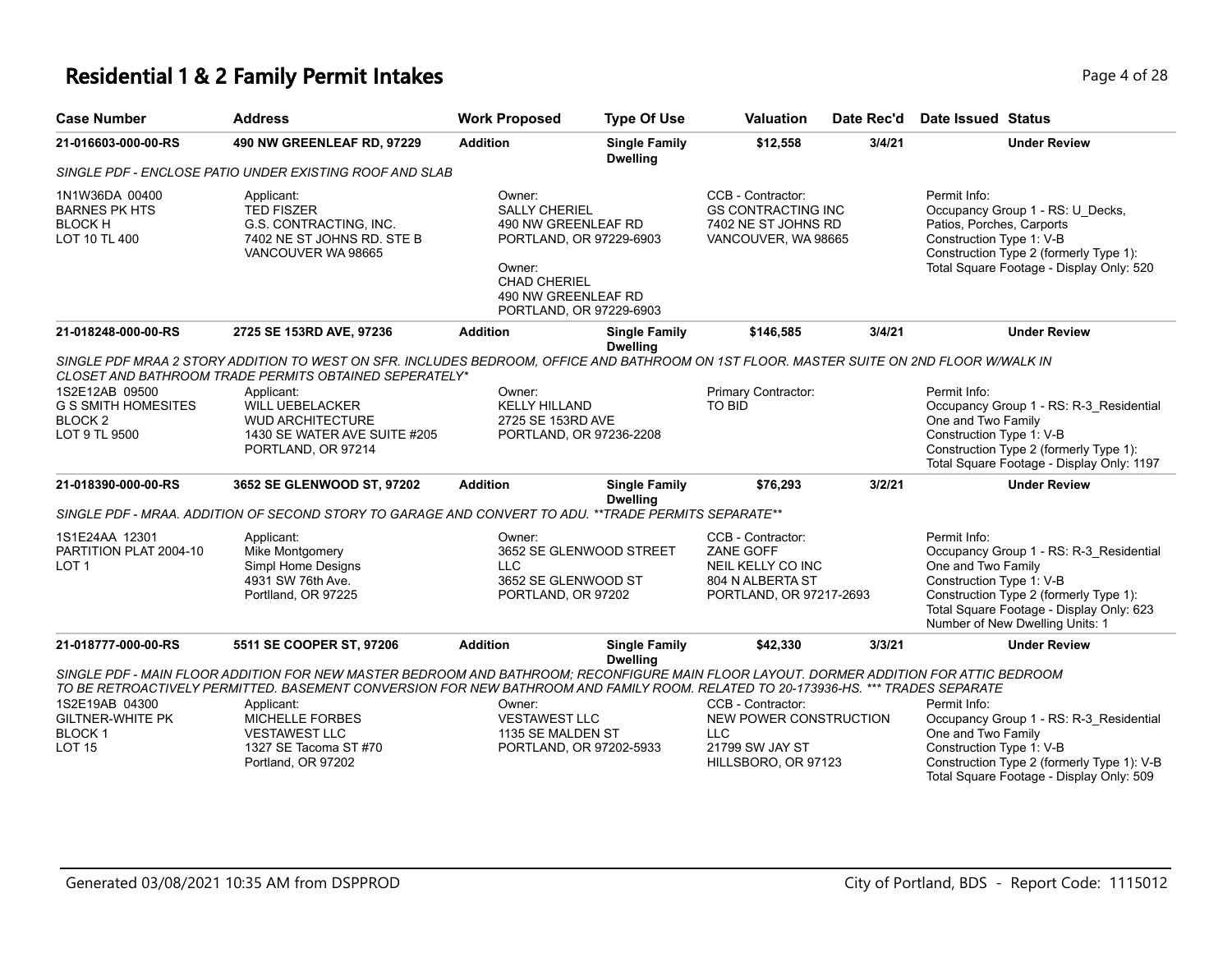#### **Residential 1 & 2 Family Permit Intakes Page 1 and 28 and 28 Page 1 and 28 Page 1 of 28**

| <b>Case Number</b>                                                  | <b>Address</b>                                                                                                                                                                                                   | <b>Work Proposed</b>                                                       | <b>Type Of Use</b>                                       | <b>Valuation</b>                                                                                                        | Date Rec'd | Date Issued Status                                                                                                                                                                                   |
|---------------------------------------------------------------------|------------------------------------------------------------------------------------------------------------------------------------------------------------------------------------------------------------------|----------------------------------------------------------------------------|----------------------------------------------------------|-------------------------------------------------------------------------------------------------------------------------|------------|------------------------------------------------------------------------------------------------------------------------------------------------------------------------------------------------------|
| 21-019464-000-00-RS                                                 | 7509 SW 59TH AVE - UNIT A, 97219                                                                                                                                                                                 | <b>Addition</b>                                                            | <b>Single Family</b><br><b>Dwelling</b>                  | \$24,982                                                                                                                | 3/5/21     | <b>Under Review</b>                                                                                                                                                                                  |
|                                                                     | SINGLE PDF - 204 SF ADDITION TO BASEMENT FOR NEW BATHROOM, LIVING SPACE, AND EXTERIOR ENTRY AT WEST ELEVATION BELOW EXISTING DECK. DECK TO<br>BE REMOVED AND REPLACED/EXTENDED 40 SF***TRADE PERMITS SEPARATE*** |                                                                            |                                                          |                                                                                                                         |            |                                                                                                                                                                                                      |
| 1S1E19BD 04800<br><b>APRIL HILL</b><br><b>BLOCK1</b>                | Applicant:<br><b>ERIC MICK</b><br>7509 SW 59TH AVE                                                                                                                                                               | Owner:                                                                     | ERIC W MICK & KAREN E HOUT<br>JOINT POUR OVER REV LIV TR |                                                                                                                         |            | Permit Info:<br>Occupancy Group 1 - RS: R-3 Residential<br>One and Two Family                                                                                                                        |
| <b>LOT 11</b>                                                       | PORTLAND, OR 97219                                                                                                                                                                                               | 7509 SW 59TH AVE<br>PORTLAND, OR 97219                                     |                                                          |                                                                                                                         |            | Construction Type 1: V-B<br>Construction Type 2 (formerly Type 1):<br>Total Square Footage - Display Only: 204                                                                                       |
| 21-019728-000-00-RS                                                 | 5312 NE DAVIS ST, 97213                                                                                                                                                                                          | <b>Addition</b>                                                            | <b>Single Family</b><br><b>Dwelling</b>                  | \$10,000                                                                                                                | 3/5/21     | <b>Under Review</b>                                                                                                                                                                                  |
|                                                                     | SINGLE PDF: ADDITION OF 40 SF AT REAR OF HOUSE TO INCREASE KITCHEN; REBUILD BASEMENT STAIRS; NEW DECK; & NEW BATHROOM MAIN FLOOR (2 TOILETS);<br><b>REMOVE CHIMNEY: NEW DORMER *MT SEPARATE</b>                  |                                                                            |                                                          |                                                                                                                         |            |                                                                                                                                                                                                      |
| 1N2E31DB 14800<br><b>CENTER ADD</b><br>BLOCK 13<br>LOT <sub>5</sub> | Applicant:<br><b>MELISSA TANGUAY</b><br>5312 NE DAVIS ST<br>PORTLAND OR 97213                                                                                                                                    | Owner:<br><b>WILLIAM TANGUAY</b><br>5312 NE DAVIS ST<br>PORTLAND, OR 97213 |                                                          |                                                                                                                         |            | Permit Info:<br>Occupancy Group 1 - RS: R-3_Residential<br>One and Two Family<br>Construction Type 1: V-B<br>Construction Type 2 (formerly Type 1):                                                  |
|                                                                     |                                                                                                                                                                                                                  | Owner:<br><b>MELISSA TANGUAY</b><br>5312 NE DAVIS ST<br>PORTLAND, OR 97213 |                                                          |                                                                                                                         |            |                                                                                                                                                                                                      |
| 21-020496-000-00-RS                                                 | 4911 SE RAMONA ST, 97206                                                                                                                                                                                         | <b>Addition</b>                                                            | <b>Single Family</b><br><b>Dwelling</b>                  | \$186,180                                                                                                               | 3/5/21     | <b>Under Review</b>                                                                                                                                                                                  |
|                                                                     | SINGLE PDF NEW TWO STORY ADDITION; FINISH (E) ATTIC AND CONNECT TO NEW 2ND FLOOR; REMOVE PRIOR ADDITIONS *ET, PT, MT SEPARATE                                                                                    |                                                                            |                                                          |                                                                                                                         |            |                                                                                                                                                                                                      |
| 1S2E18CA 10300<br><b>WOODSTOCK</b><br>BLOCK 110<br>E 50' OF LOT 3   | Applicant:<br><b>BEN WALSH</b><br>205 SE SPOKANE ST STE 300<br>PORTLAND, OR 97202                                                                                                                                | Owner:<br><b>ZACHARY HULL</b><br>PO BOX 314                                | WHITE SALMON, WA 98672                                   | CCB - Contractor:<br><b>MITER CONSTRUCTION</b><br><b>MANAGEMENT LLC</b><br>205 SE SPOKANE ST #300<br>PORTLAND, OR 97202 |            | Permit Info:<br>Occupancy Group 1 - RS: R-3 Residential<br>One and Two Family<br>Construction Type 1: V-B<br>Construction Type 2 (formerly Type 1): V-B<br>Total Square Footage - Display Only: 2087 |

**Total # of RS Addition permit intakes: 17 Total valuation of RS Addition permit intakes: \$1,207,134**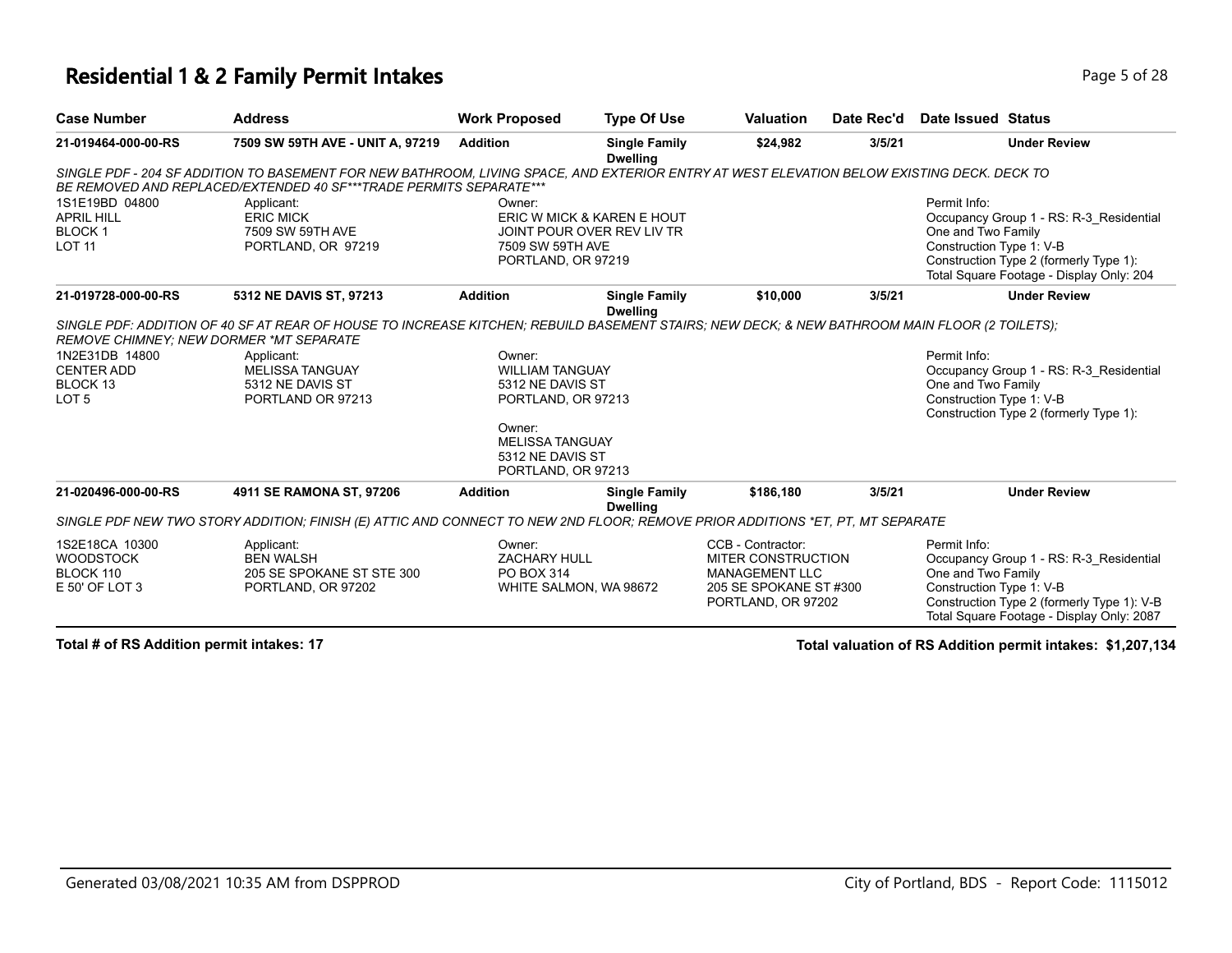# **Residential 1 & 2 Family Permit Intakes Page 6 of 28**

| Case Number                                                       | <b>Address</b>                                                                                                                      | <b>Work Proposed</b>                                                                                                                       | <b>Type Of Use</b>                       | <b>Valuation</b>                                                                                                                                                                                                                                                          | Date Rec'd | <b>Date Issued Status</b>                                                                                                                                                                                                          |  |
|-------------------------------------------------------------------|-------------------------------------------------------------------------------------------------------------------------------------|--------------------------------------------------------------------------------------------------------------------------------------------|------------------------------------------|---------------------------------------------------------------------------------------------------------------------------------------------------------------------------------------------------------------------------------------------------------------------------|------------|------------------------------------------------------------------------------------------------------------------------------------------------------------------------------------------------------------------------------------|--|
| 20-218749-000-00-RS                                               | 4637 NE 38TH AVE - Unit B, 97211                                                                                                    | <b>Alteration</b>                                                                                                                          | <b>Accessory</b><br><b>Dwelling Unit</b> | \$64,781                                                                                                                                                                                                                                                                  | 3/5/21     | 3/5/21 Issued                                                                                                                                                                                                                      |  |
|                                                                   | SINGLE PDF DETACHED GARAGE TO ADU WITH LIVING ROOM, KITCHEN, BATHROOM AND BEDROOM -ATTIC TO REMAIN STORAGE                          |                                                                                                                                            |                                          |                                                                                                                                                                                                                                                                           |            |                                                                                                                                                                                                                                    |  |
| 1N1E24AD 04400                                                    | Applicant:<br>STEPHEN SMITH<br>PORTLAND OR<br><b>USA</b>                                                                            | Owner:<br>STEPHEN SMITH<br>1224 NE 53RD AVE<br>PORTLAND, OR 97213<br>Owner:<br><b>MARY SMITH</b><br>1224 NE 53RD AVE<br>PORTLAND, OR 97213 |                                          | CCB - Contractor:<br>JTR PLUMBING INC<br>4272 NE BEAUMEAD ST<br>HILLSBORO, OR 97124<br>CCB - Contractor:<br>AC ELECTRICAL CONTRACTOR<br><b>LLC</b><br><b>PO BOX 427</b><br>TUALATIN, OR 97062<br>CCB - Contractor:<br>DESIGN BUILD PORTLAND LLC<br>3439 NE SANDY BLVD 689 |            | Permit Info:<br>Occupancy Group 1 - RS: R-3_Residential<br>One and Two Family<br>Construction Type 1: V-B<br>Construction Type 2 (formerly Type 1):<br>Total Square Footage - Display Only: 529<br>Number of New Dwelling Units: 1 |  |
| 21-017929-000-00-RS                                               | 2136 SE MADISON ST, 97214                                                                                                           | <b>Alteration</b>                                                                                                                          | <b>Accessory</b>                         | PORTLAND, OR 97232<br>\$500                                                                                                                                                                                                                                               | 3/5/21     | <b>Under Review</b>                                                                                                                                                                                                                |  |
|                                                                   | SINGLE PDF ALTERATION ON EXISTING ROOF OVERHANG TO 4" IN SETBACK ON WEST SIDE OF ADU/GARAGE                                         |                                                                                                                                            | <b>Dwelling Unit</b>                     |                                                                                                                                                                                                                                                                           |            |                                                                                                                                                                                                                                    |  |
|                                                                   |                                                                                                                                     |                                                                                                                                            |                                          |                                                                                                                                                                                                                                                                           |            |                                                                                                                                                                                                                                    |  |
| 1S1E02AD 20500<br>HILLCREST<br>INC 24' STRIP S OF & ADJ<br>LOT 13 | Applicant:<br><b>DAS CHAPIN</b><br>2414 SE MADISON<br>PORTLAND, OR 97214                                                            | Owner:<br><b>MARK KRAMER</b><br>2136 SE MADISON ST<br>PORTLAND, OR 97214-3836                                                              |                                          | CCB - Contractor:<br>JNT DESIGN & BUILD LLC<br>4234 SE ALDER ST<br>PORTLAND, OR 97215                                                                                                                                                                                     |            | Permit Info:<br>Occupancy Group 1 - RS: R-3_Remodel<br>Construction Type 1: V-B<br>Construction Type 2 (formerly Type 1):                                                                                                          |  |
|                                                                   |                                                                                                                                     | Owner:<br><b>LOIS ORNER</b><br>2136 SE MADISON ST<br>PORTLAND, OR 97214-3836                                                               |                                          |                                                                                                                                                                                                                                                                           |            |                                                                                                                                                                                                                                    |  |
| 21-018817-000-00-RS                                               | 5425 SE FLAVEL DR, 97206                                                                                                            | <b>Alteration</b>                                                                                                                          | <b>Accessory</b><br><b>Dwelling Unit</b> | \$16,000                                                                                                                                                                                                                                                                  | 3/3/21     | <b>Under Review</b>                                                                                                                                                                                                                |  |
| SEPARATELY***                                                     | SINGLE PDF ALTERATION TO EXISTING GARAGE TO CONVERT TO ADU WITH BEDROOM, BATHROOM, KITCHEN AND LIVING ROOM***TRADE PERMITS OBTAINED |                                                                                                                                            |                                          |                                                                                                                                                                                                                                                                           |            |                                                                                                                                                                                                                                    |  |
| 1S2E19DB 10000                                                    | Applicant:                                                                                                                          | Owner:                                                                                                                                     |                                          |                                                                                                                                                                                                                                                                           |            | Permit Info:                                                                                                                                                                                                                       |  |
| DARLINGTON                                                        | <b>CHELSEA WALKER</b>                                                                                                               | ROCHELLE GLASGOW                                                                                                                           |                                          |                                                                                                                                                                                                                                                                           |            | Occupancy Group 1 - RS: R-3 Residential                                                                                                                                                                                            |  |
| BLOCK 18                                                          | 5425 SE FLAVEL DR                                                                                                                   | 5425 SE FLAVEL DR                                                                                                                          |                                          |                                                                                                                                                                                                                                                                           |            | One and Two Family                                                                                                                                                                                                                 |  |
| W 50' OF E 100' OF LOT 1                                          | PORTLAND, OR 97206                                                                                                                  | PORTLAND, OR 97206                                                                                                                         |                                          |                                                                                                                                                                                                                                                                           |            | Construction Type 1: V-B<br>Construction Type 2 (formerly Type 1):                                                                                                                                                                 |  |
|                                                                   |                                                                                                                                     | Owner:<br><b>JUSTUS WALKER</b><br>5425 SE FLAVEL DR<br>PORTLAND, OR 97206                                                                  |                                          |                                                                                                                                                                                                                                                                           |            |                                                                                                                                                                                                                                    |  |
|                                                                   |                                                                                                                                     | Owner:<br>CHELSEA GLASGOW<br>5425 SE FLAVEL DR<br>PORTLAND, OR 97206                                                                       |                                          |                                                                                                                                                                                                                                                                           |            |                                                                                                                                                                                                                                    |  |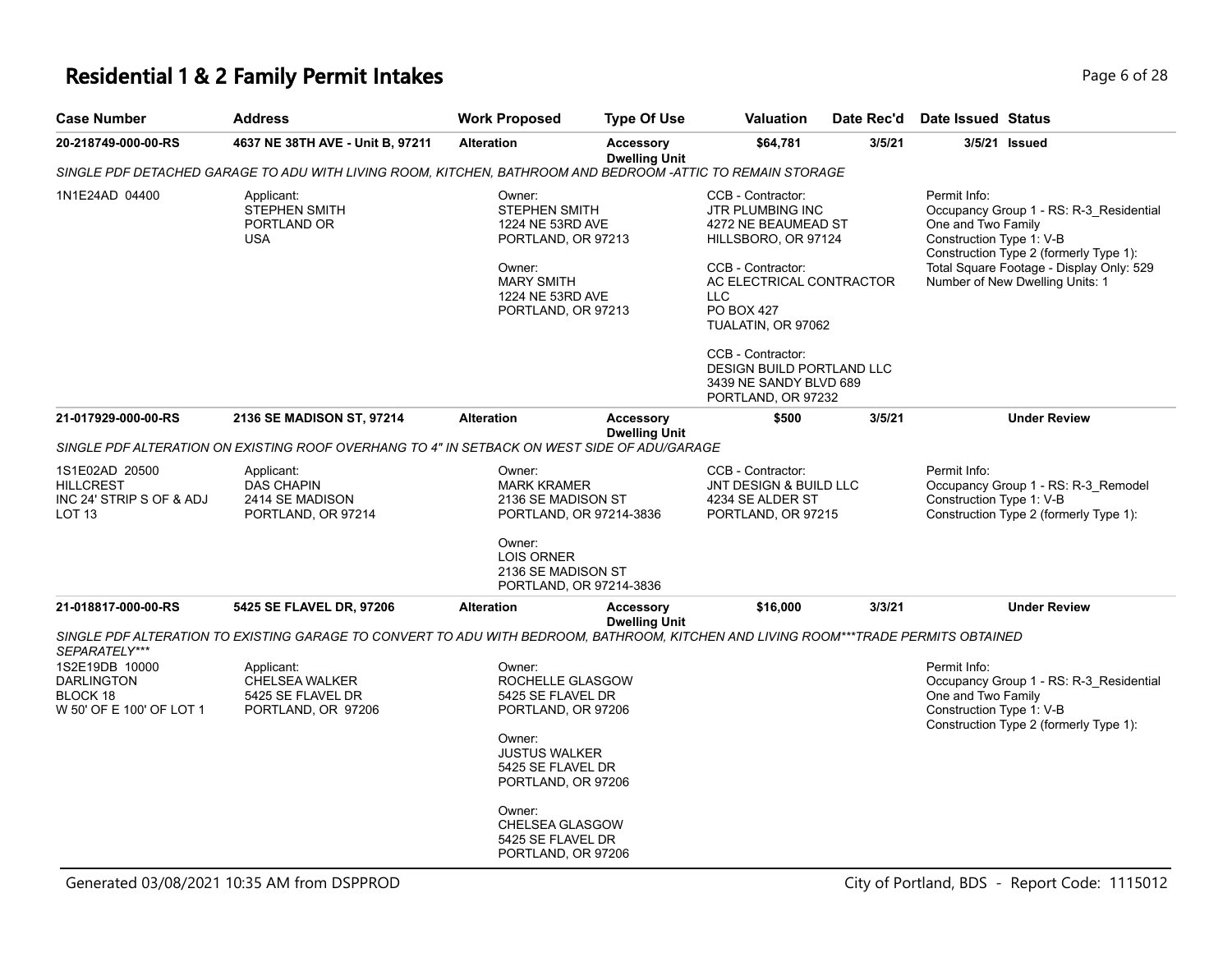# **Residential 1 & 2 Family Permit Intakes Page 7 of 28**

| <b>Case Number</b>                                                           | <b>Address</b>                                                                                                                                           | <b>Work Proposed</b>                                                                                                                                                   | <b>Type Of Use</b>                       | <b>Valuation</b>                                                                                                    | Date Rec'd | Date Issued Status                                                    |                                                                                                                           |
|------------------------------------------------------------------------------|----------------------------------------------------------------------------------------------------------------------------------------------------------|------------------------------------------------------------------------------------------------------------------------------------------------------------------------|------------------------------------------|---------------------------------------------------------------------------------------------------------------------|------------|-----------------------------------------------------------------------|---------------------------------------------------------------------------------------------------------------------------|
| 21-018335-000-00-RS                                                          | 2314 SE SHERMAN ST, 97214                                                                                                                                | <b>Alteration</b>                                                                                                                                                      | <b>Accessory</b><br><b>Structure</b>     | \$20,000                                                                                                            | 3/2/21     |                                                                       | <b>Under Review</b>                                                                                                       |
| SEPARATE**                                                                   | SINGLE PDF- FINISH DETACHED GARAGE TO CONVERT TO ART STUDIO. INSULATE AND DRYWALL. REPURPOSE ELECTRICAL CIRCUITS. ** TRADE PERMITS                       |                                                                                                                                                                        |                                          |                                                                                                                     |            |                                                                       |                                                                                                                           |
| 1S1E02DD 05800<br><b>MAYHEU PK</b><br>BLOCK <sub>8</sub><br>LOT <sub>1</sub> | Applicant:<br><b>GARBRIEL WULF</b><br>WULF CONSTRUCTION LLC.<br>PORTLAND OR<br><b>USA</b>                                                                | Owner:<br><b>REBECCA PARKER</b><br>2314 SE SHERMAN ST<br>PORTLAND, OR 97214<br>Owner:<br><b>KURT PARKER</b><br>2314 SE SHERMAN ST<br>PORTLAND, OR 97214                |                                          | CCB - Contractor:<br><b>WULF CONSTRUCTION LLC</b><br>22264 SCAPPOOSE VERNONIA<br><b>HWY</b><br>SCAPPOOSE, OR 97056  |            | Permit Info:<br>Construction Type 1: V-B                              | Construction Type 2 (formerly Type 1):                                                                                    |
| 21-019133-000-00-RS                                                          | 6101 NE GLISAN ST, 97213                                                                                                                                 | <b>Alteration</b>                                                                                                                                                      | <b>Accessory</b>                         | \$11,756                                                                                                            | 3/4/21     |                                                                       | <b>Under Review</b>                                                                                                       |
| SEPARATELY******                                                             | SINGLE PDF ALTERATION TO CONVERT PART OF GARAGE TO HABITABLE SPACE. BEDROOM, BATHROOM AND 2ND SINK******TRADE PERMITS OBTAINED                           |                                                                                                                                                                        | <b>Structure</b>                         |                                                                                                                     |            |                                                                       |                                                                                                                           |
| 1N2E31AD 09200<br><b>BARRETTS ADD</b><br><b>BLOCK4</b><br>LOT <sub>20</sub>  | Applicant:<br><b>ALEXIS BALL</b><br>6101 NE GLISAN ST<br>PORTLAND, OR 97213                                                                              | Owner:<br><b>ALEXIS BALL</b><br>6101 NE GLISAN ST<br>PORTLAND, OR 97213                                                                                                |                                          |                                                                                                                     |            | Permit Info:<br>Construction Type 1: V-B                              | Occupancy Group 1 - RS: R-3_Remodel<br>Construction Type 2 (formerly Type 1):<br>Total Square Footage - Display Only: 288 |
| 20-222131-000-00-RS                                                          | 2912 SW CHAMPLAIN DR, 97205<br>SINGLE PDF - REPLACE FAILING WOOD RETAINING WALL W/ NEW CANTILEVERED CONCRETE RETAINING WALL SUPPORTED ON HELICAL ANCHORS | <b>Alteration</b>                                                                                                                                                      | Decks, Fences,<br><b>Retaining Walls</b> | \$79,350                                                                                                            | 3/5/21     |                                                                       | <b>Under Review</b>                                                                                                       |
| 1N1E32DC 09300<br>ARLINGTON HTS & RPLT<br><b>BLOCK 25</b><br>LOT 7&8 TL 9300 | Applicant:<br><b>JONATHAN MCVEY</b><br>2912 SW Champlain Dr<br>PORTLAND, OR 97205                                                                        | Owner:<br><b>JONATHAN MCVEY</b><br>2912 SW CHAMPLAIN DR<br>PORTLAND, OR 97205-5875<br>Owner:<br><b>ALICIA MCVEY</b><br>2912 SW CHAMPLAIN DR<br>PORTLAND, OR 97205-5875 |                                          | CCB - Contractor:<br><b>RICK MCCUTCHEON</b><br><b>CES INVESTMENTS INC</b><br>11120 NE MARX ST<br>PORTLAND, OR 97220 |            | Permit Info:<br>Patios, Porches, Carports<br>Construction Type 1: V-B | Occupancy Group 1 - RS: U_Decks,<br>Construction Type 2 (formerly Type 1):                                                |
| 21-015450-000-00-RS                                                          | 3122 SE 19TH AVE, 97202                                                                                                                                  | <b>Alteration</b>                                                                                                                                                      | Decks, Fences,<br><b>Retaining Walls</b> | \$869                                                                                                               | 3/2/21     |                                                                       | <b>Under Review</b>                                                                                                       |
|                                                                              | SINGLE PDF - NEW 6X6FT DECK OFF BACKDOOR, WITH STEPS                                                                                                     |                                                                                                                                                                        |                                          |                                                                                                                     |            |                                                                       |                                                                                                                           |
| 1S1E11AC 04300<br><b>TIBBETTS ADD</b><br>BLOCK 50<br>LOT <sub>2</sub>        | Applicant:<br><b>AUSTIN PETON</b><br>LIFETIME BUILDERS LLC<br>9414 N CHICAGO AVE<br>PORTLAND OR 97203                                                    | Owner:<br><b>FRANCIS ROSA</b><br>3122 SE 19TH AVE<br>PORTLAND, OR 97202-2310                                                                                           |                                          | CCB - Contractor:<br>LIFETIME BUILDERS LLC<br>3075 SW FLOWER TER<br>PORTLAND, OR 97239                              |            | Permit Info:<br>Patios, Porches, Carports<br>Construction Type 1: V-B | Occupancy Group 1 - RS: U_Decks,<br>Construction Type 2 (formerly Type 1):<br>Total Square Footage - Display Only: 36     |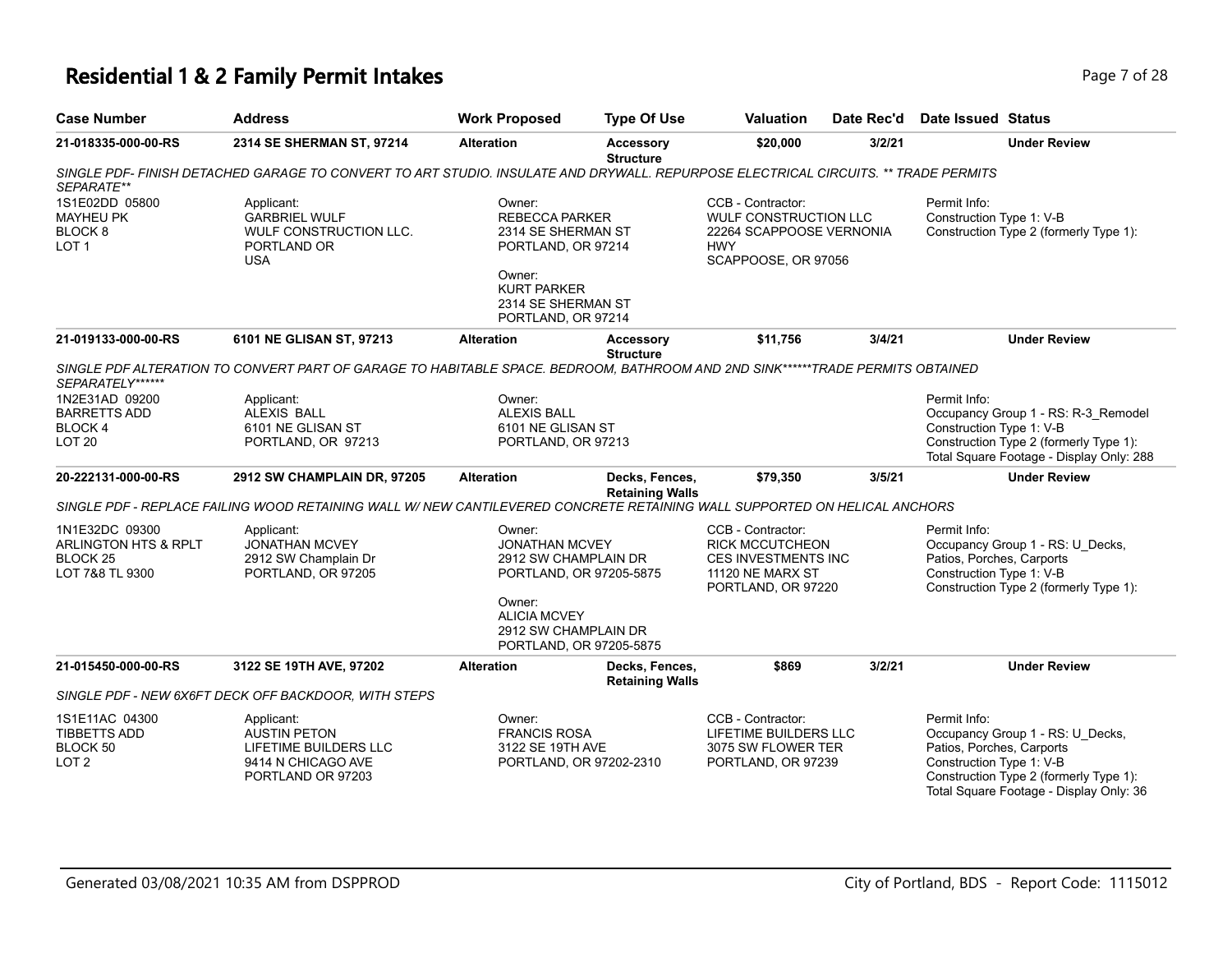#### **Residential 1 & 2 Family Permit Intakes Page 1 and 28 and 28 and 28 and 28 and 28 and 28 and 28 and 28 and 28 and 28 and 28 and 28 and 28 and 28 and 28 and 28 and 28 and 28 and 28 and 28 and 28 and 28 and 28 and 28 and**

| <b>Case Number</b>                                                            | <b>Address</b>                                                                                                       | <b>Work Proposed</b>                                                                                                           | <b>Type Of Use</b>                                                                                       | <b>Valuation</b>                                                                                                         | Date Rec'd | Date Issued Status                                                                                                                                                                              |
|-------------------------------------------------------------------------------|----------------------------------------------------------------------------------------------------------------------|--------------------------------------------------------------------------------------------------------------------------------|----------------------------------------------------------------------------------------------------------|--------------------------------------------------------------------------------------------------------------------------|------------|-------------------------------------------------------------------------------------------------------------------------------------------------------------------------------------------------|
| 21-018903-000-00-RS                                                           | 1535 SE 47TH AVE, 97215                                                                                              | <b>Alteration</b>                                                                                                              | Decks, Fences,<br><b>Retaining Walls</b>                                                                 | \$14,860                                                                                                                 | 3/4/21     | <b>Under Review</b>                                                                                                                                                                             |
|                                                                               | SINGLE PDF - REPLACE AND EXPAND EXISTING DECK                                                                        |                                                                                                                                |                                                                                                          |                                                                                                                          |            |                                                                                                                                                                                                 |
| 1S2E06CA 23100<br>HAWTHORNE AVE ADD<br><b>BLOCK7</b><br>LOT 11&12             | Applicant:<br><b>DAVID GLEASON</b><br>1025 SW 11th Ave, #17<br>Portland, OR 97205                                    | Owner:<br><b>SZW LIV TR</b><br>1535 SE 47TH AVE<br>PORTLAND, OR 97215                                                          |                                                                                                          | CCB - Contractor:<br>MARK WYMAN CONSTRUCTION<br><b>LLC</b><br>5556 SE LOGUS RD<br>MILWAUKIE, OR 97222                    |            | Permit Info:<br>Occupancy Group 1 - RS: U_Decks,<br>Patios, Porches, Carports<br>Construction Type 1: V-B<br>Construction Type 2 (formerly Type 1):<br>Total Square Footage - Display Only: 208 |
| 21-020255-000-00-RS                                                           | 5821 SE KNAPP ST, 97206                                                                                              | <b>Alteration</b>                                                                                                              | <b>Duplex</b>                                                                                            | \$5,000                                                                                                                  | 3/5/21     | <b>Under Review</b>                                                                                                                                                                             |
|                                                                               | SINGLE PDF: REPAIR OF FIRE DAMAGED (UNIT 2); REPLACE ROOF TRUSS; WINDOWS; GYP WALLBOARD; ADD HOLDDOWNS AND STRAPPING |                                                                                                                                |                                                                                                          |                                                                                                                          |            |                                                                                                                                                                                                 |
| 1S2E19AD 09000<br><b>BONITA PK</b><br>BLOCK <sub>3</sub><br>E 65' OF LOT 6    | Applicant:<br><b>RICHARD BAXENDALE</b><br>19450 SW CIPOLE ROAD<br>TUALATIN OR 97062                                  | Owner:<br><b>GEE SQUARE LLC</b><br>5902 SW IDAHO ST<br>PORTLAND, OR 97221                                                      |                                                                                                          | CCB - Contractor:<br><b>BLACKBURN &amp; ALLEN INC</b><br>29030 SW TOWN CENTER LOOP<br>E 202-223<br>WILSONVILLE, OR 97070 |            | Permit Info:<br>Occupancy Group 1 - RS: R-3_Residential<br>One and Two Family<br>Construction Type 1: V-B<br>Construction Type 2 (formerly Type 1):                                             |
| 21-019349-000-00-RS                                                           | <b>7336 S FULTON PARK BLVD,</b><br>97219                                                                             | <b>Alteration</b>                                                                                                              | <b>Single Family</b><br><b>Dwelling</b>                                                                  | \$18,225                                                                                                                 | 3/1/21     | <b>Under Review</b>                                                                                                                                                                             |
|                                                                               | ***SINGLE PDF*** VOLUNTARY REPAIR TO THE EXISTING FOUNDATION                                                         |                                                                                                                                |                                                                                                          |                                                                                                                          |            |                                                                                                                                                                                                 |
| 1S1E22BD 07800<br><b>FULTON PK</b><br><b>BLOCK J</b><br>LOT 10 TL 7800        | Applicant:<br><b>KELSEA ROSSO</b><br><b>RAM JACK WEST</b><br>PO BOX 11701<br><b>EUGENE, OR 97440</b>                 | Owner:<br>LORI SOULE<br>Owner:<br><b>DUNCAN SOULE</b>                                                                          | 7336 S FULTON PARK BLVD<br>PORTLAND, OR 97219-2920<br>7336 S FULTON PARK BLVD<br>PORTLAND, OR 97219-2920 | CCB - Contractor:<br>Abby Drummond<br><b>KEM LLC</b><br>PO BOX 11701<br>EUGENE, OR 97440                                 |            | Permit Info:<br>Occupancy Group 1 - RS: R-3 Residential<br>One and Two Family<br>Construction Type 1: V-B<br>Construction Type 2 (formerly Type 1):                                             |
| 21-020585-000-00-RS                                                           | 4136 NE 32ND AVE, 97211                                                                                              | <b>Alteration</b>                                                                                                              | <b>Single Family</b><br><b>Dwelling</b>                                                                  | \$21,225                                                                                                                 | 3/3/21     | 3/3/21 Issued                                                                                                                                                                                   |
|                                                                               | *single PDF* 8.9kw solar roof mount system as per prescriptive                                                       |                                                                                                                                |                                                                                                          |                                                                                                                          |            |                                                                                                                                                                                                 |
| 1N1E24CA 12400<br><b>ALAMEDA PARK</b><br>BLOCK <sub>29</sub><br><b>LOT 15</b> | Applicant:<br>ZANE GOFF<br>NEIL KELLY CO INC<br>804 N ALBERTA ST<br>PORTLAND, OR 97217-2639                          | Owner:<br>DONALD HENDRICKSON<br>4136 NE 32ND AVE<br>PORTLAND, OR 97211<br>Owner:<br><b>CAROLE SOUVENIR</b><br>4136 NE 32ND AVE |                                                                                                          | CCB - Contractor:<br><b>ZANE GOFF</b><br>NEIL KELLY CO INC<br>804 N ALBERTA ST<br>PORTLAND, OR 97217-2693                |            | Permit Info:<br>Occupancy Group 1 - RS: R-3_Residential<br>One and Two Family<br>Construction Type 1: V-B<br>Construction Type 2 (formerly Type 1):<br>Number of New Dwelling Units: 1          |

PORTLAND, OR 97211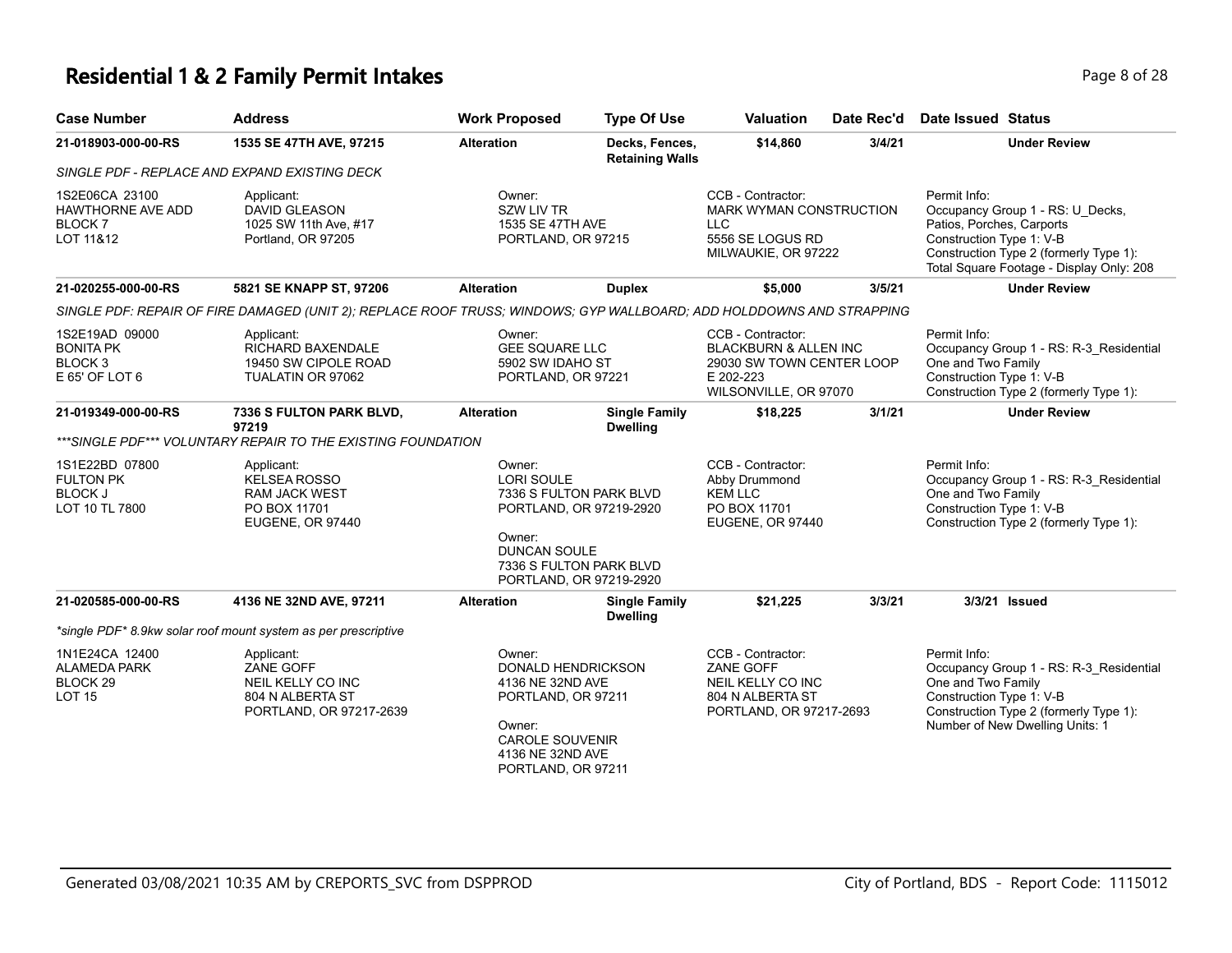# **Residential 1 & 2 Family Permit Intakes Page 1 and Security Page 9 of 28**

| <b>Case Number</b>                                                                           | <b>Address</b>                                                                                                                                                                                              | <b>Work Proposed</b>                                                                                                                     | <b>Type Of Use</b>                      | <b>Valuation</b>                                                                                                          | Date Rec'd | Date Issued Status                                                                                                                                                    |
|----------------------------------------------------------------------------------------------|-------------------------------------------------------------------------------------------------------------------------------------------------------------------------------------------------------------|------------------------------------------------------------------------------------------------------------------------------------------|-----------------------------------------|---------------------------------------------------------------------------------------------------------------------------|------------|-----------------------------------------------------------------------------------------------------------------------------------------------------------------------|
| 21-020654-000-00-RS                                                                          | 3506 SE LINCOLN ST, 97214                                                                                                                                                                                   | <b>Alteration</b>                                                                                                                        | <b>Single Family</b><br><b>Dwelling</b> | \$34,000                                                                                                                  | 3/3/21     | 3/3/21 Issued                                                                                                                                                         |
| <b>KITCHEN REMODEL.</b>                                                                      |                                                                                                                                                                                                             |                                                                                                                                          |                                         |                                                                                                                           |            |                                                                                                                                                                       |
| 1S1E01DC 19200<br>PARK VIEW RPLT & EXTD<br>BLOCK 10<br><b>LOT 17</b>                         | Applicant:<br><b>ISAAC WALKER</b><br>WALKER HOME IMPROVEMENT INC<br>3027 NE ALAMEDA ST<br>PORTLAND, OR 97212                                                                                                | Owner:<br><b>GARY RUBALCAVA</b><br>3506 SE LINCOLN ST<br>PORTLAND, OR 97214                                                              |                                         | CCB - Contractor:<br><b>WALKER HOME IMPROVEMENT</b><br><b>INC</b><br>3027 NE ALAMEDA ST<br>PORTLAND, OR 97212             |            | Permit Info:<br>Occupancy Group 1 - RS: R-3_Residential<br>One and Two Family<br>Construction Type 1: V-B<br>Construction Type 2 (formerly Type 1):                   |
| 21-021614-000-00-RS                                                                          | 2126 NE 17TH AVE, 97212                                                                                                                                                                                     | <b>Alteration</b>                                                                                                                        | <b>Single Family</b><br><b>Dwelling</b> | \$1,500                                                                                                                   | 3/4/21     | <b>Under Review</b>                                                                                                                                                   |
| *SINGLE PDF* VOLUNTARY SEISMIC RETROFIT                                                      |                                                                                                                                                                                                             |                                                                                                                                          |                                         |                                                                                                                           |            |                                                                                                                                                                       |
| 1N1E26DB 13800<br><b>IRVINGTON</b><br>BLOCK 49<br>LOT <sub>13</sub>                          | Applicant:<br><b>EMILY SINGLETON</b><br><b>TERRAFIRMA FOUNDATION SYSTEMS</b><br>7910 SW HUNZIKER ST<br>TIGARD OR 97223                                                                                      | Owner:<br>ANDREW NORWOOD<br>2126 NE 17TH AVE<br>PORTLAND, OR 97212<br>Owner:<br>AMANDA NORWOOD<br>2126 NE 17TH AVE<br>PORTLAND, OR 97212 |                                         | CCB - Contractor:<br><b>TERRAFIRMA FOUNDATION</b><br><b>REPAIR INC</b><br>761 NE GARDEN VALLEY BLVD<br>ROSEBURG, OR 97470 |            | Permit Info:<br>Occupancy Group 1 - RS: R-3_Residential<br>One and Two Family<br>Construction Type 1: V-B<br>Construction Type 2 (formerly Type 1):                   |
| 20-223235-000-00-RS                                                                          | 4255 SE 117TH AVE, 97266                                                                                                                                                                                    | <b>Alteration</b>                                                                                                                        | <b>Single Family</b><br><b>Dwelling</b> | \$37,228                                                                                                                  | 3/3/21     | 3/3/21 Issued                                                                                                                                                         |
|                                                                                              | Paper - ADD INTERIOR WALLS TO GARAGE TO CONVERT TO 2 BEDROOMS; ADD NTERIOR WALLS IN SOCIAL ROOM TO CREATE 2 BEDROOMS                                                                                        |                                                                                                                                          |                                         |                                                                                                                           |            |                                                                                                                                                                       |
| 1S2E10DD 03000<br>MINDORO PK<br><b>BLOCK1</b><br>LOT 5                                       | Applicant:<br>ANDREW WAYNE MUSICK<br>1144 SE 85TH AVE<br>PORTLAND, OR 97216                                                                                                                                 | Owner:<br><b>MARTHA MWERU</b><br>4255 SE 117TH AVE<br>PORTLAND, OR 97266                                                                 |                                         | CCB - Contractor:<br>ANDREW WAYNE MUSICK<br>1144 SE 85TH AVE<br>PORTLAND, OR 97216                                        |            | Permit Info:<br>Occupancy Group 1 - RS: R-3_Remodel<br>Construction Type 1: V-B<br>Construction Type 2 (formerly Type 1):<br>Total Square Footage - Display Only: 912 |
| 21-003339-000-00-RS                                                                          | 1407 NE SUMNER ST, 97211                                                                                                                                                                                    | <b>Alteration</b>                                                                                                                        | <b>Single Family</b><br><b>Dwelling</b> | \$10,287                                                                                                                  | 3/3/21     | <b>Under Review</b>                                                                                                                                                   |
|                                                                                              | SINGLE PDF: CREATE HABITABLE SPACE IN BASEMENT: BEDROOM AND BATHROOM                                                                                                                                        |                                                                                                                                          |                                         |                                                                                                                           |            |                                                                                                                                                                       |
| 1N1E23BA 12000<br><b>SERENE PK</b><br>BLOCK <sub>2</sub><br>E 20' OF LOT 11<br><b>LOT 12</b> | Applicant:<br><b>MIKE MONTGOMERY</b><br>SIMPL HOME DESIGNS<br>4931 SW 76TH AVE, PMB 211<br>PORTLAND, OR 97225                                                                                               | Owner:<br><b>MOLLY LAVERTY</b><br>1407 NE SUMNER ST<br>PORTLAND, OR 97211-4433                                                           |                                         |                                                                                                                           |            | Permit Info:<br>Occupancy Group 1 - RS: R-3_Remodel<br>Construction Type 1: V-B<br>Construction Type 2 (formerly Type 1):<br>Total Square Footage - Display Only: 252 |
| 21-005039-000-00-RS                                                                          | 16721 SE POWELL BLVD, 97236                                                                                                                                                                                 | <b>Alteration</b>                                                                                                                        | <b>Single Family</b>                    | \$15,000                                                                                                                  | 3/3/21     | 3/4/21 Issued                                                                                                                                                         |
|                                                                                              | SINGLE PDF ALTERATION TO REPAIR/REPLACE FIRE DAMAGED TRUSSES, REMOVE FINISH AND SCRAPE AND SEAL SMOKE. REPLACE FINISHES, KITCHEN AND<br>BATHROOM FIXTURES******TRADE PERMITS TO BE OBTAINED SEPARATELY***** |                                                                                                                                          | <b>Dwelling</b>                         |                                                                                                                           |            |                                                                                                                                                                       |
| 1S3E07CA 14500                                                                               | Applicant:                                                                                                                                                                                                  | Owner:                                                                                                                                   |                                         | CCB - Contractor:                                                                                                         |            | Permit Info:                                                                                                                                                          |
| SECTION 07 1S 3E<br>TL 14500 0.17 ACRES                                                      | <b>ANDY STEMBER</b><br><b>JAS ENGINEERING</b><br>1419 WASHINGTON ST#100<br>OREGON CITY, OR 97045                                                                                                            | <b>DAVID COKER</b><br>16721 SE POWELL BLVD<br>PORTLAND, OR 97236-1748                                                                    |                                         | CHINOOK RESTORATION INC<br>11010 NE 37TH CIRCLE SUITE 110<br>VANCOUVER, WA 98682                                          |            | Occupancy Group 1 - RS: R-3_Residential<br>One and Two Family<br>Construction Type 1: V-B<br>Construction Type 2 (formerly Type 1):                                   |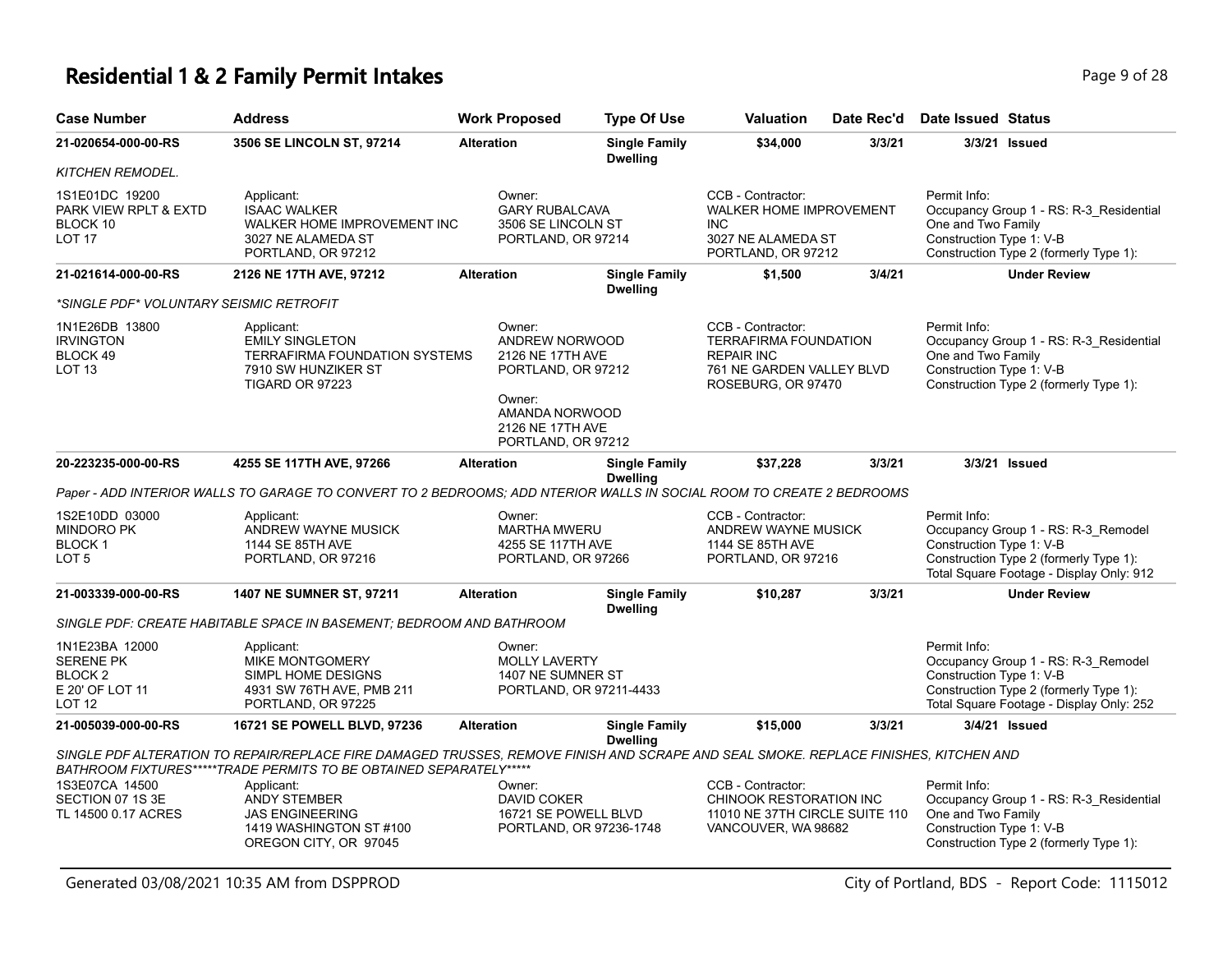# **Residential 1 & 2 Family Permit Intakes Page 10 of 28** Page 10 of 28

| <b>Case Number</b>                                                 | <b>Address</b>                                                                                                                     | <b>Work Proposed</b>                                                                                                                                             | <b>Type Of Use</b>                      | <b>Valuation</b>                                                                                                                                                      | Date Rec'd | <b>Date Issued Status</b>                                                                                                                                                              |
|--------------------------------------------------------------------|------------------------------------------------------------------------------------------------------------------------------------|------------------------------------------------------------------------------------------------------------------------------------------------------------------|-----------------------------------------|-----------------------------------------------------------------------------------------------------------------------------------------------------------------------|------------|----------------------------------------------------------------------------------------------------------------------------------------------------------------------------------------|
| 21-010014-REV-01-RS                                                | 6135 SE TAYLOR CT, 97215                                                                                                           | <b>Alteration</b>                                                                                                                                                | <b>Single Family</b><br><b>Dwelling</b> | \$48,000                                                                                                                                                              | 3/2/21     | <b>Under Review</b>                                                                                                                                                                    |
|                                                                    | SINGLE PDF VALUE ADDED REVISION TO REPAIR EXISTING DAMAGED RETAINING WALL                                                          |                                                                                                                                                                  |                                         |                                                                                                                                                                       |            |                                                                                                                                                                                        |
| 1S2E06AD 13700<br>LEONARD TR<br><b>BLOCK1</b><br>LOT <sub>3</sub>  | Applicant:<br>PETER KARP<br>PRO LANDSCAPE INC<br>3045 SE 61ST CT<br>HILLSBORO OR 97123                                             | Owner:<br>MORGAN, PATRICIA J TR<br>6135 SE TAYLOR CT<br>PORTLAND, OR 97215-2827                                                                                  |                                         | CCB - Contractor:<br>PETER KARP<br><b>PLI SYSTEMS INC</b><br>3045 SE 61ST CT<br>HILLSBORO, OR 97123                                                                   |            | Permit Info:<br>Occupancy Group 1 - RS: R-3 Residential<br>One and Two Family<br>Construction Type 1: V-B<br>Construction Type 2 (formerly Type 1):                                    |
| 21-015456-000-00-RS                                                | 3958 SW HAMILTON ST, 97221                                                                                                         | <b>Alteration</b>                                                                                                                                                | <b>Single Family</b><br><b>Dwelling</b> | \$9,000                                                                                                                                                               | 3/3/21     | <b>Under Review</b>                                                                                                                                                                    |
|                                                                    | SINGLE PDF - RECONFIGURE LOWER LEVEL LAYOUT AND ADD NEW WALLS TO CREATE A NEW BEDROOM WITH NEW EGRESS WINDOW. *** TRADES SEPARATE  |                                                                                                                                                                  |                                         |                                                                                                                                                                       |            |                                                                                                                                                                                        |
| 1S1E17BA 03900<br><b>HOMESDALE</b><br>LOT 19&20 TL 3900            | Applicant:<br><b>GAGE BAKER</b><br>MY GUY MAINTENANCE AND<br><b>CONSTRUCTION</b><br>12650 SW BOWMONT<br>PORTLAND, OR 97225         | Owner:<br><b>NICK HERSHMAN</b><br>3958 SW HAMILTON ST<br>PORTLAND, OR 97221-3606<br>Owner:<br>MAEGAN LOBO-BERG<br>3958 SW HAMILTON ST<br>PORTLAND, OR 97221-3606 |                                         | CCB - Contractor:<br>MY GUY MAINTENANCE AND<br>CONSTRUCTION LLC<br>12435 SW FOOTHILL DR<br>PORTLAND, OR 97225                                                         |            | Permit Info:<br>Occupancy Group 1 - RS: R-3_Remodel<br>Construction Type 1: V-B<br>Construction Type 2 (formerly Type 1):<br>Total Square Footage - Display Only: 99                   |
| 21-015459-000-00-RS                                                | 11440 NE MORRIS ST, 97220                                                                                                          | <b>Alteration</b>                                                                                                                                                | <b>Single Family</b><br><b>Dwelling</b> | \$12,000                                                                                                                                                              | 3/1/21     | <b>Under Review</b>                                                                                                                                                                    |
|                                                                    | SINGLE PDF - ADU: ADD NEW KITCHEN TO FINISHED BASEMENT TO CREATE AN ACCESSORY DWELLING UNIT *** TRADES SEPARATE                    |                                                                                                                                                                  |                                         |                                                                                                                                                                       |            |                                                                                                                                                                                        |
| 1N2E27AC 04800<br><b>PARKROSE HTS</b><br>BLOCK 17<br>LOT 9         | Applicant:<br><b>KEVIN FISCHER</b><br>ALICE DESIGN LLC<br>4803 NE 32ND AVENUE<br>PORTLAND, OR 97211                                | Owner:<br><b>LMHSE PROPERTIES LLC</b><br>4824 NE 42ND AVE #162<br>PORTLAND, OR 97218                                                                             |                                         | CCB - Contractor:<br><b>SEAMUS EGAN</b><br><b>SEAMUS EGAN</b><br>4824 NE 42ND AVE 162<br>PORTLAND, OR 97218                                                           |            | Permit Info:<br>Occupancy Group 1 - RS: R-3_Residential<br>One and Two Family<br>Construction Type 1: V-B<br>Construction Type 2 (formerly Type 1):<br>Number of New Dwelling Units: 1 |
| 21-016659-000-00-RS                                                | 44 SE 66TH AVE, 97215                                                                                                              | <b>Alteration</b>                                                                                                                                                | <b>Single Family</b>                    | \$32,044                                                                                                                                                              | 3/3/21     | <b>Under Review</b>                                                                                                                                                                    |
| PERMITS OBTAINED SEPARATELY****                                    | SINGLE PDF ALTERATION TO CREATE HABITABLE SPACE IN BASEMENT. BATHROOM, BEDROOM, LIVING ROOM BOTH WITH EGRESS WINDOWS*****ET AND MT |                                                                                                                                                                  | <b>Dwelling</b>                         |                                                                                                                                                                       |            |                                                                                                                                                                                        |
| 1N2E32CC 08300<br><b>PALMYRA</b><br>BLOCK <sub>3</sub><br>LOT 9&10 | Applicant:<br><b>BRYAN POPE</b><br>44 SE 66TH AVE<br>PORTLAND, OR 97215                                                            | Owner:<br><b>SHARON POPE</b><br>44 SE 66TH AVE<br>PORTLAND, OR 97215<br>Owner:<br><b>BRYAN POPE</b><br>44 SE 66TH AVE<br>PORTLAND, OR 97215                      |                                         | CCB - Contractor:<br>EAST WEST PLUMBING INC<br>21800 BOHNA PARK<br>DAMASCUS, OR 97089<br>CCB - Contractor:<br>TNM CONSTRUCTION INC<br>PO BOX 293<br>GRESHAM, OR 97030 |            | Permit Info:<br>Occupancy Group 1 - RS: R-3_Remodel<br>Construction Type 1: V-B<br>Construction Type 2 (formerly Type 1):<br>Total Square Footage - Display Only: 785                  |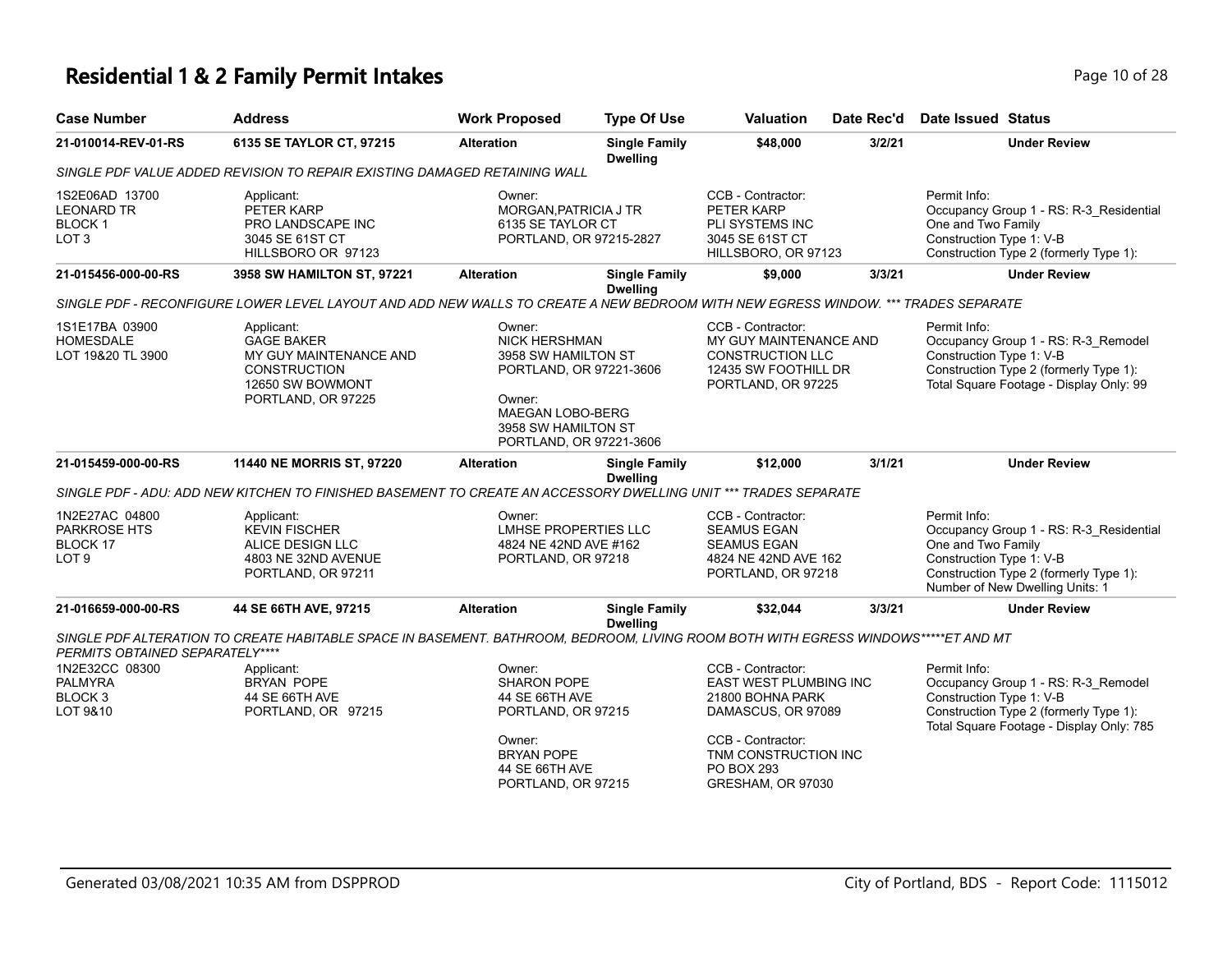# **Residential 1 & 2 Family Permit Intakes Page 11 of 28**

| <b>Case Number</b>                                                                | <b>Address</b>                                                                                                                                                                                                                                                                                                            | <b>Work Proposed</b>                                                                                                                                                      | <b>Type Of Use</b>                      | <b>Valuation</b>                                                                                        | Date Rec'd | Date Issued Status                                                                                                                                                     |
|-----------------------------------------------------------------------------------|---------------------------------------------------------------------------------------------------------------------------------------------------------------------------------------------------------------------------------------------------------------------------------------------------------------------------|---------------------------------------------------------------------------------------------------------------------------------------------------------------------------|-----------------------------------------|---------------------------------------------------------------------------------------------------------|------------|------------------------------------------------------------------------------------------------------------------------------------------------------------------------|
| 21-016854-000-00-RS                                                               | 2405 NE 49TH AVE, 97213                                                                                                                                                                                                                                                                                                   | <b>Alteration</b>                                                                                                                                                         | <b>Single Family</b><br><b>Dwelling</b> | \$53,719                                                                                                | 3/3/21     | <b>Under Review</b>                                                                                                                                                    |
|                                                                                   | SINGLE PDF - RETROACTIVE PERMITTING OF BASEMENT CONVERSION TO LIVING SPACE, AND ADD NEW BEDROOMS, BATHROOM, AND OFFICE. REMODEL<br>BATHROOM AND ADD WATER CLOSET ON MAIN LEVEL (3 TOILETS TOTAL) *MT SEPARATE                                                                                                             |                                                                                                                                                                           |                                         |                                                                                                         |            |                                                                                                                                                                        |
| 1N2E30CA 08200<br><b>ROSE CITY PK</b><br>BLOCK <sub>25</sub><br>LOT <sub>5</sub>  | Applicant:<br>JENNIFER ANDERSON-KAPKE<br>2405 NE 49TH AVE<br>PORTLAND, OR 97213                                                                                                                                                                                                                                           | Owner:<br>NATHAN KAPKE<br>2405 NE 49TH AVE<br>PORTLAND, OR 97213                                                                                                          |                                         |                                                                                                         |            | Permit Info:<br>Occupancy Group 1 - RS: R-3_Remodel<br>Construction Type 1: V-B<br>Construction Type 2 (formerly Type 1):<br>Total Square Footage - Display Only: 1316 |
|                                                                                   |                                                                                                                                                                                                                                                                                                                           | Owner:<br>JENNIFER ANDERSON-KAPKE<br>2405 NE 49TH AVE<br>PORTLAND, OR 97213                                                                                               |                                         |                                                                                                         |            |                                                                                                                                                                        |
| 21-016910-000-00-RS                                                               | 2726 NE 14TH AVE, 97212                                                                                                                                                                                                                                                                                                   | <b>Alteration</b>                                                                                                                                                         | <b>Single Family</b>                    | \$50,000                                                                                                | 3/2/21     | <b>Under Review</b>                                                                                                                                                    |
| 1N1E26AC 06800<br><b>IRVINGTON</b><br>BLOCK 67<br><b>LOT 13</b><br>S 4' OF LOT 14 | SINGLE PDF - ALTERATIONS TO WINDOW OPENINGS. NEW FRENCH DOOR. NEW WINDOW OPENINGS. RELOCATE FRONT DOOR. CONVERT MUDROOM TO NEW HALL<br>AND PANTRY. RELATED TO 20-218490-LU *** TRADES SEPARATE<br>Applicant:<br>ANGIE AMATO WIELAND<br>ANGIE AMATO WIELAND<br>ARCHITECTURE, LLC<br>2726 NE 14TH AVE<br>PORTLAND, OR 97212 | Owner:<br><b>TIMOTHY SCHWEITZER</b><br>10933 NE MORRIS ST<br>PORTLAND, OR 97220<br>Owner:<br><b>DIETRICH WIELAND</b>                                                      | <b>Dwelling</b>                         | CCB - Contractor:<br>MASTERCRAFT REMODELING<br><b>INC</b><br>10300 SE 97TH CT<br>HAPPY VALLEY, OR 97086 |            | Permit Info:<br>Occupancy Group 1 - RS: R-3_Remodel<br>Construction Type 1: V-B<br>Construction Type 2 (formerly Type 1):<br>Total Square Footage - Display Only: 360  |
|                                                                                   |                                                                                                                                                                                                                                                                                                                           | 2726 NE 14TH AVE<br>PORTLAND, OR 97212<br>Owner:<br>ANGIE WIELAND<br>2726 NE 14TH AVE<br>PORTLAND, OR 97212                                                               |                                         |                                                                                                         |            |                                                                                                                                                                        |
| 21-017672-000-00-RS                                                               | 3909 N OVERLOOK TER, 97217                                                                                                                                                                                                                                                                                                | <b>Alteration</b>                                                                                                                                                         | <b>Single Family</b><br><b>Dwelling</b> | \$48,000                                                                                                | 3/3/21     | <b>Under Review</b>                                                                                                                                                    |
|                                                                                   | SINGLE PDF ALTERATION TO STABILIZE HOUSE FOUNDATION WITH UNDERPINNING AND REPAIR EXISTING RETAINING WALL                                                                                                                                                                                                                  |                                                                                                                                                                           |                                         |                                                                                                         |            |                                                                                                                                                                        |
| 1N1E21DD 05000<br><b>OVERLOOK</b><br>BLOCK D TL 5000                              | Applicant:<br>PETER KARP<br>PLI SYSTEMS<br>3045 SE 61ST CT<br>HILLSBORO OR 97123                                                                                                                                                                                                                                          | Owner:<br><b>STEVEN HEARD</b><br>3909 N OVERLOOK TER<br>PORTLAND, OR 97227-1052<br>Owner:<br><b>KRISTYN FALKENSTERN</b><br>3909 N OVERLOOK TER<br>PORTLAND, OR 97227-1052 |                                         | CCB - Contractor:<br>PETER KARP<br>PLI SYSTEMS INC<br>3045 SE 61ST CT<br>HILLSBORO, OR 97123            |            | Permit Info:<br>Occupancy Group 1 - RS: R-3_Residential<br>One and Two Family<br>Construction Type 1: V-B<br>Construction Type 2 (formerly Type 1):                    |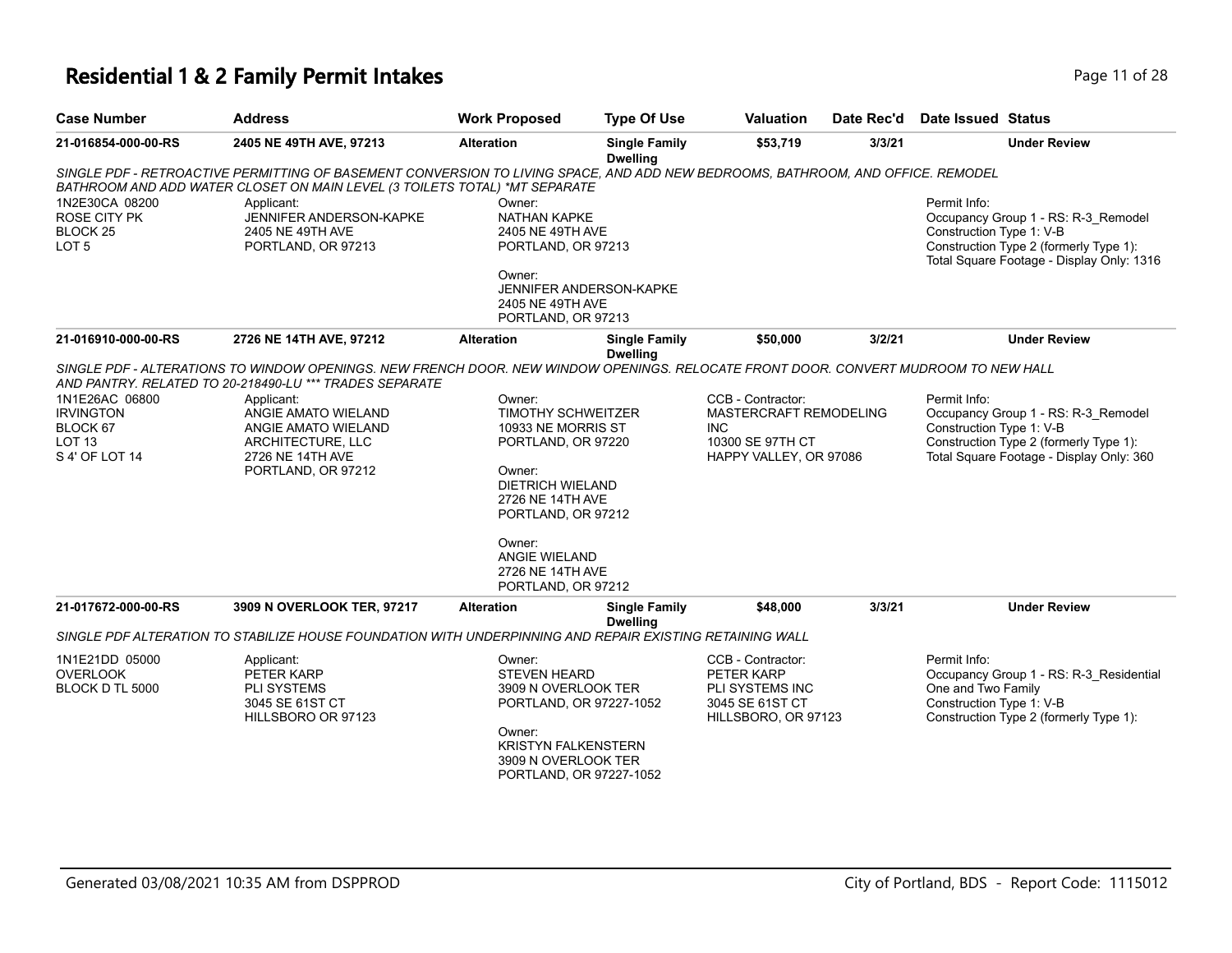# **Residential 1 & 2 Family Permit Intakes Page 12 of 28** Page 12 of 28

| <b>Case Number</b>                                                                                                         | <b>Address</b>                                                                                                                                                                                                                                | <b>Work Proposed</b>                                                                                                                                       | <b>Type Of Use</b>                      | <b>Valuation</b>                                                                                                                                                                                                                                                                                                                                                                                       | Date Rec'd | Date Issued Status                                                                                                                                                                                       |
|----------------------------------------------------------------------------------------------------------------------------|-----------------------------------------------------------------------------------------------------------------------------------------------------------------------------------------------------------------------------------------------|------------------------------------------------------------------------------------------------------------------------------------------------------------|-----------------------------------------|--------------------------------------------------------------------------------------------------------------------------------------------------------------------------------------------------------------------------------------------------------------------------------------------------------------------------------------------------------------------------------------------------------|------------|----------------------------------------------------------------------------------------------------------------------------------------------------------------------------------------------------------|
| 21-018320-000-00-RS                                                                                                        | 727 SW CALDEW DR, 97219                                                                                                                                                                                                                       | <b>Alteration</b>                                                                                                                                          | <b>Single Family</b><br><b>Dwelling</b> | \$20,000                                                                                                                                                                                                                                                                                                                                                                                               | 3/4/21     | <b>Under Review</b>                                                                                                                                                                                      |
|                                                                                                                            | SINGLE PDF - REPAIR FIRE DAMAGED FRAMING AND ROOFING TO MAIN LEVEL AND ATTIC. CONVERSION - FOR OFFICE, MEDIA ROOM, AND BATHROOM (3 TOILETS<br>TOTAL) - INCLUDING NEW BATHROOM LOCATION. *** TRADES SEPARATE                                   |                                                                                                                                                            |                                         |                                                                                                                                                                                                                                                                                                                                                                                                        |            |                                                                                                                                                                                                          |
| 1S1E21AA 06500<br><b>BURLINGAME</b><br>BLOCK 23<br>LOT 4-6 TL 6500                                                         | Applicant:<br><b>RALPH TURNBAUGH</b><br>TM RIPPEY CONSULTING ENGINEERS<br>7650 SW BEVELAND ST SUITE 100<br><b>TIGARD OR 97223</b>                                                                                                             | Owner:<br>YOKO BRONSTEIN<br>727 SW CALDEW DR<br>PORTLAND, OR 97219-2136                                                                                    |                                         | CCB - Contractor:<br>OREGON HOME IMPROVEMENT<br>CO INC<br>17255 PILKINGTON RD<br>LAKE OSWEGO, OR 97035-8595                                                                                                                                                                                                                                                                                            |            | Permit Info:<br>Occupancy Group 1 - RS: R-3 Remodel<br>Construction Type 1: V-B<br>Construction Type 2 (formerly Type 1):                                                                                |
| 21-018876-000-00-RS                                                                                                        | 4742 N VANCOUVER AVE, 97217                                                                                                                                                                                                                   | <b>Alteration</b>                                                                                                                                          | <b>Single Family</b><br><b>Dwelling</b> | \$70,000                                                                                                                                                                                                                                                                                                                                                                                               | 3/1/21     | <b>Under Review</b>                                                                                                                                                                                      |
| RETROACTIVE PERMITTING OF ATTIC BEDROOM.<br>1N1E22AC 02200<br><b>WILLIAMS AVE ADD 2</b><br><b>BLOCK 2</b><br><b>LOT 10</b> | SINGLE PDF - ADU: BASEMENT CONVERSION TO ACCESSORY DWELLING UNIT, AND A SEPARATE OFFICE AND LAUNDRY FOR THE MAIN DWELLING UNIT.<br>Applicant:<br><b>OMAR MARTINEZ</b><br><b>CASA BONITA LLC</b><br>1631 NE BROADWAY #721<br>PORTLAND OR 97232 | Owner:<br><b>LYNNE RANDALL</b><br>4742 N VANCOUVER AVE<br>PORTLAND, OR 97217<br>Owner:<br><b>JEREMY DUKE</b><br>4742 N VANCOUVER AVE<br>PORTLAND, OR 97217 |                                         | CCB - Contractor:<br>AC ELECTRICAL CONTRACTOR<br>LLC<br><b>PO BOX 427</b><br>TUALATIN, OR 97062<br>CCB - Contractor:<br><b>CASA BONITA LLC</b><br>1631 NE BROADWAY #721<br>PORTLAND, OR 97232<br>CCB - Contractor:<br>AIR MAXX HEATING & COOLING<br><b>LLC</b><br>PO BOX 230178<br>PORTLAND, OR 97281<br>CCB - Contractor:<br>JAYBEL CONTRACTORS LLC<br>710 S MCLOUGHLIN BLVD<br>OREGON CITY, OR 97045 |            | Permit Info:<br>Occupancy Group 1 - RS: R-3 Remodel<br>Construction Type 1: V-B<br>Construction Type 2 (formerly Type 1):<br>Total Square Footage - Display Only: 899<br>Number of New Dwelling Units: 1 |
| 21-019978-000-00-RS                                                                                                        | 1535 NE 58TH AVE, 97213                                                                                                                                                                                                                       | <b>Alteration</b>                                                                                                                                          | <b>Single Family</b>                    | \$35,000                                                                                                                                                                                                                                                                                                                                                                                               | 3/5/21     | <b>Under Review</b>                                                                                                                                                                                      |
| <i>WINDOWS WELLS. *** TRADES SEPARATE</i>                                                                                  | SINGLE PDF - ADU: CONVERT BASEMENT TO HABITABLE SPACE FOR AN ACCESSORY DWELLING UNIT, INCLUDING TWO NEW BEDROOMS W/ NEW EGRESS                                                                                                                |                                                                                                                                                            | <b>Dwelling</b>                         |                                                                                                                                                                                                                                                                                                                                                                                                        |            |                                                                                                                                                                                                          |
| 1N2E30DD 21400<br><b>SUMMIT ANX</b><br><b>BLOCK1</b><br>LOT <sub>4</sub>                                                   | Applicant:<br><b>ELSON NGUYEN</b><br>HM GROUP LLC<br>3036 SE 131ST AVE<br>PORTLAND OR 97236                                                                                                                                                   | Owner:<br><b>MARJORIE POWELL</b><br>1535 NE 58TH AVE<br>PORTLAND, OR 97213-3661                                                                            |                                         | Primary Contractor:<br>TO BID                                                                                                                                                                                                                                                                                                                                                                          |            | Permit Info:<br>Occupancy Group 1 - RS: R-3 Remodel<br>Construction Type 1: V-B<br>Construction Type 2 (formerly Type 1):<br>Total Square Footage - Display Only: 535                                    |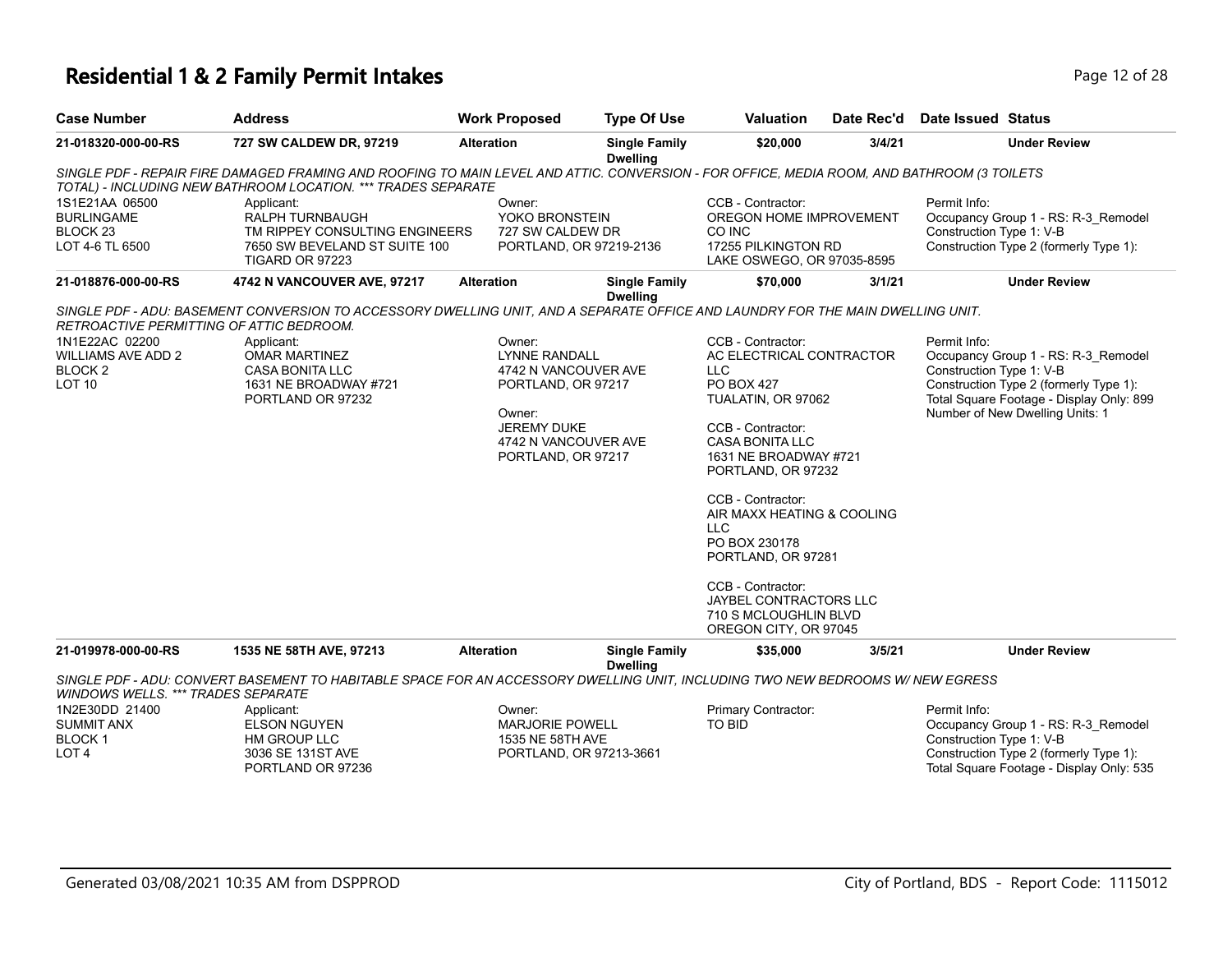# **Residential 1 & 2 Family Permit Intakes Page 13 of 28** Page 13 of 28

| <b>Case Number</b>                                                                          | <b>Address</b>                                                                                                                           | <b>Work Proposed</b>                                                                        | <b>Type Of Use</b>                                                          | <b>Valuation</b>                                                                                                    | Date Rec'd | <b>Date Issued Status</b>                                                                                                                                             |
|---------------------------------------------------------------------------------------------|------------------------------------------------------------------------------------------------------------------------------------------|---------------------------------------------------------------------------------------------|-----------------------------------------------------------------------------|---------------------------------------------------------------------------------------------------------------------|------------|-----------------------------------------------------------------------------------------------------------------------------------------------------------------------|
| 21-020318-000-00-RS                                                                         | 2106 SE 42ND AVE, 97215                                                                                                                  | <b>Alteration</b>                                                                           | <b>Single Family</b><br><b>Dwelling</b>                                     | \$24,492                                                                                                            | 3/4/21     | <b>Under Review</b>                                                                                                                                                   |
|                                                                                             | SINGLE PDF: CREATE HABITABLE SPACE IN BASEMENT; NEW OFFICE, BEDROOM; REC ROOM; BATHROOM; MECHANICAL ROOM *ET, PT, MT SEPARATE            |                                                                                             |                                                                             |                                                                                                                     |            |                                                                                                                                                                       |
| 1S2E06CC 04100<br><b>EDEN ADD</b><br>BLOCK <sub>2</sub><br>LOT <sub>10</sub>                | Applicant:<br><b>CATHERINE LARSEN</b><br>1144 SE MILLER ST<br>PORTLAND OR 97202                                                          | Owner:<br><b>MARK GRISMER</b><br>2106 SE 42ND AVE<br>PORTLAND, OR 97215<br>Owner:           |                                                                             |                                                                                                                     |            | Permit Info:<br>Occupancy Group 1 - RS: R-3_Remodel<br>Construction Type 1: V-B<br>Construction Type 2 (formerly Type 1):<br>Total Square Footage - Display Only: 600 |
|                                                                                             |                                                                                                                                          | <b>ANNE GRISMER</b><br>2106 SE 42ND AVE<br>PORTLAND, OR 97215                               |                                                                             |                                                                                                                     |            |                                                                                                                                                                       |
| 21-020366-000-00-RS                                                                         | 3112 SW SANTA MONICA ST,<br>97239                                                                                                        | <b>Alteration</b>                                                                           | <b>Single Family</b><br><b>Dwelling</b>                                     | \$15,000                                                                                                            | 3/4/21     | <b>Under Review</b>                                                                                                                                                   |
| <b>SEPARATE</b>                                                                             | SINGLE PDF REMOVE LOAD BEARING WALL, REMODEL MAIN LEVEL HALL AND MASTER BATH; CREATE HABITABLE SPACE IN BASEMENT (3 TOILETS) *ET, PT, MT |                                                                                             |                                                                             |                                                                                                                     |            |                                                                                                                                                                       |
| 1S1E08DC 09800<br><b>LORAIN HTS</b><br><b>BLOCK 5</b><br>LOT 1&2                            | Applicant:<br><b>TIBOR LAKATOS</b><br>18928 SW HEIGHTSVIEW CT<br>BEAVERTON, OR 97007                                                     | Owner:<br><b>BARTLETT FAMILY TR</b><br>26132 HITCHING RAIL RD<br>LAGUNA HILLS, CA 92653     |                                                                             | CCB - Contractor:<br><b>CREATIVE TILE &amp; REMODEL LLC</b><br>18928 SW HEIGHTS VIEW CT<br>BEAVERTON, OR 97007      |            | Permit Info:<br>Occupancy Group 1 - RS: R-3_Remodel<br>Construction Type 1: V-B<br>Construction Type 2 (formerly Type 1):<br>Total Square Footage - Display Only: 120 |
| Total # of RS Alteration permit intakes: 28                                                 |                                                                                                                                          |                                                                                             |                                                                             |                                                                                                                     |            | Total valuation of RS Alteration permit intakes: \$767,836                                                                                                            |
| 21-015961-000-00-RS                                                                         | 7808 SE 60TH AVE, 97206                                                                                                                  | <b>Demolition</b>                                                                           | Garage/Carport                                                              | \$500                                                                                                               | 3/2/21     | <b>Under Review</b>                                                                                                                                                   |
|                                                                                             | SINGLE PDF - SB871: DEMOLISH DETACHED GARAGE. REMOVE ALL DEBRIS. CONCRETE APPROACH TO REMAIN.                                            |                                                                                             |                                                                             |                                                                                                                     |            |                                                                                                                                                                       |
| 1S2E19DA 04600<br><b>DARLINGTON</b><br>BLOCK 13<br><b>LOT 1&amp;2</b><br>W 10 1/2' OF LOT 3 | Applicant:<br><b>TYSON OKELY</b><br>DEZ DEVELOPMENT<br>10117 SE SUNNYSIDE RD #F1123<br>CLACKAMAS OR 97015<br><b>USA</b>                  | Owner:<br>7808 SE 60TH LLC<br>PORTLAND OR<br><b>USA</b>                                     |                                                                             | CCB - Contractor:<br><b>ECO EMERGENCY RESPONSE</b><br><b>LLC</b><br>539 DEPOT ST<br>FAIRVIEW, OR 97024              |            | Permit Info:<br>Occupancy Group 1 - RS: U_Private<br>Garage\Utility Misc.<br>Construction Type 1: V-B<br>Construction Type 2 (formerly Type 1):                       |
| 21-016160-000-00-RS                                                                         | 4123 NE RODNEY AVE, 97211                                                                                                                | <b>Demolition</b>                                                                           | Garage/Carport                                                              | \$2,500                                                                                                             | 3/2/21     | <b>Under Review</b>                                                                                                                                                   |
|                                                                                             | SINGLE PDF - SB871: DECONSTRUCT DETACHED GARAGE. REMOVE ALL DEBRIS. W/ 21-016157-RS (HOUSE)                                              |                                                                                             |                                                                             |                                                                                                                     |            |                                                                                                                                                                       |
| 1N1E22DA 08100<br>ALBINA HMSTD<br>BLOCK 16<br>LOT <sub>6</sub>                              | Applicant:<br>JOHN DUNCAN<br>TIMBER RIDGE DEVELOPMENT<br>1001 NW LOVEJOY ST #812<br>PORTLAND, OR 97209                                   | Owner:<br>65230 E SANDY RIVER LN<br>Owner:<br><b>ASA POGRELIS</b><br>65230 E SANDY RIVER LN | TRACY ANDERSON POGRELIS<br>RHODODENDRON, OR 97049<br>RHODODENDRON, OR 97049 | CCB - Contractor:<br><b>ASBESTOS ABATEMENT</b><br><b>CONTRACTING LLC</b><br>2909 SE 136TH AVE<br>PORTLAND, OR 97236 |            | Permit Info:<br>Occupancy Group 1 - RS: U_Private<br>Garage\Utility Misc.<br>Construction Type 1: V-B<br>Construction Type 2 (formerly Type 1):                       |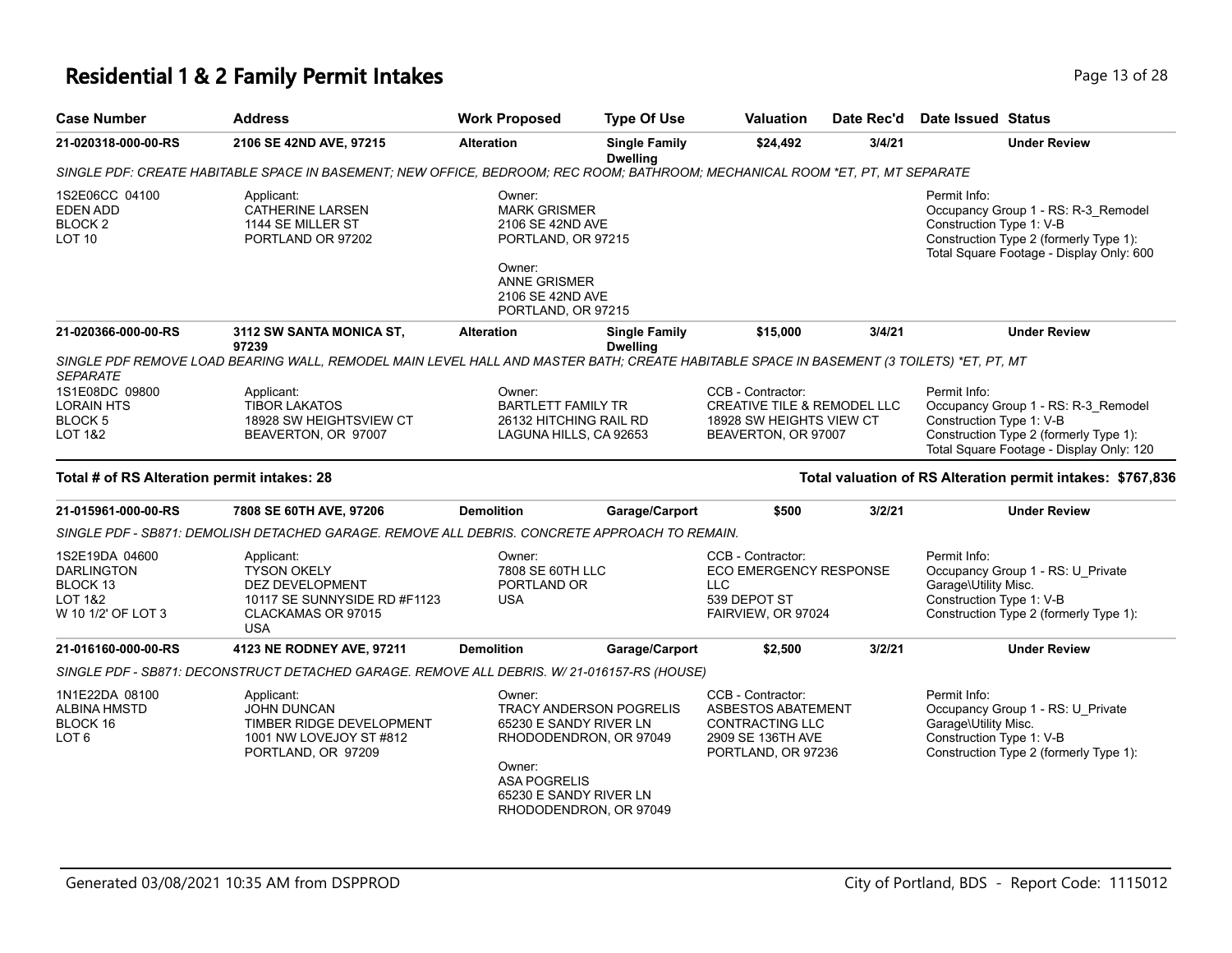#### **Residential 1 & 2 Family Permit Intakes Page 14 of 28** Page 14 of 28

**21-017386-000-00-RS SE DUKE ST, 97206 Demolition Garage/Carport \$1,000 3/4/21 Under Review** *SINGLE PDF - SB871: DEMOLISH DETACHED GARAGE. REMOVE ALL DEBRIS.* Permit Info: Occupancy Group 1 - RS: U\_Private Garage\Utility Misc. Construction Type 1: V-B Construction Type 2 (formerly Type 1): CCB - Contractor: NORTHWEST ABATEMENT CORPORATION 29300 SE LARIAT LANE BORING, OR 97009 Owner: INTRINSIC HOMES LLC 4233 SE 182ND AVE #265 GRESHAM, OR 97030-5082 Applicant: KEVIN PARTAIN URBAN VISIONS 223 NE 56TH AVENUE PORTLAND, OR 97213 1S2E18DD 07101 BLOCK 10 W 44' OF LOT 14&15 **21-018416-000-00-RS 3126 NE 10TH AVE - UNIT A, 97212 Demolition Garage/Carport \$3,500 3/3/21 Under Review** *SINGLE PDF - SB871: DECONSTRUCT DETACHED GARAGE. SLAB TO REMAIN. REMOVE ALL DEBRIS.* Permit Info: Occupancy Group 1 - RS: U\_Private Garage\Utility Misc. Construction Type 1: V-B Construction Type 2 (formerly Type 1): CCB - Contractor: CASEY PETRINA PETRINA CONSTRUCTION INC 4505 NE TILLAMOOK ST PORTLAND, OR 97213-1319 Owner: CHRISTINE CHEN 3126 NE 10TH AVE PORTLAND, OR 97212 Owner: CHRISTOPHER STEINKEN 3126 NE 10TH AVE PORTLAND, OR 97212 Applicant: JOE PETRINA PETRINA CONSTRUCTION 4505 NE TILLAMOOK PORTLAND, OR 97213 1N1E26BA 08400 **IRVINGTON** BLOCK 97 LOT 13 **21-019748-000-00-RS 5040 SE ELLIS ST, 97206 Demolition Garage/Carport \$5,000 3/5/21 Under Review** *SINGLE PDF - SB871: DECONSTRUCT DETACHED GARAGE. REMOVE CONCRETE DRIVEWAY. REMOVE ALL DEBRIS.* Permit Info: CCB - Contractor: Owner: Applicant: 1S2E18CA 01600

| <b>GERMANIA</b><br>BLOCK 8<br>LOT 26-28 | <b>RYAN PICKREL</b><br>PAUL COTONZARITI<br>5040 SE ELLIS ST<br><b>FASTER PERMITS</b><br>2000 SW 1ST AVE #420<br>PORTLAND, OR 97206-5611<br>PORTLAND OR 97201 |                                |                                         | NORTHWEST DECONSTRUCTION<br><b>SERVICES LLC</b><br>7639 SE FOSTER RD<br>PORTLAND, OR 97206 |        | Occupancy Group 1 - RS: U Private<br>Garage\Utility Misc.<br>Construction Type 1: V-B<br>Construction Type 2 (formerly Type 1): |  |
|-----------------------------------------|--------------------------------------------------------------------------------------------------------------------------------------------------------------|--------------------------------|-----------------------------------------|--------------------------------------------------------------------------------------------|--------|---------------------------------------------------------------------------------------------------------------------------------|--|
|                                         |                                                                                                                                                              | Owner:<br>PATRICIA COTONZARITI |                                         |                                                                                            |        |                                                                                                                                 |  |
|                                         |                                                                                                                                                              | 5040 SE ELLIS ST               |                                         |                                                                                            |        |                                                                                                                                 |  |
|                                         |                                                                                                                                                              | PORTLAND, OR 97206-5611        |                                         |                                                                                            |        |                                                                                                                                 |  |
| 21-012378-000-00-RS                     | 6330 N LOVELY ST. 97203                                                                                                                                      | <b>Demolition</b>              | <b>Single Family</b><br><b>Dwelling</b> | \$1.000                                                                                    | 3/3/21 | <b>Under Review</b>                                                                                                             |  |
|                                         | SINGLE PDF - SB871: DECONSTRUCT SINGLE FAMILY RESIDENCE WITH BASEMENT. CAVITY TO REMAIN. CAP SEWER. REMOVE ALL DEBRIS. *** SUBJECT TO 35-DAY                 |                                |                                         |                                                                                            |        |                                                                                                                                 |  |
|                                         | DEMO DELAY. RESIDENTIAL COMPREHENSIVE PLAN DESIGNATION. *** OK TO ISSUE Thursday, April 8, 2021.                                                             |                                |                                         |                                                                                            |        |                                                                                                                                 |  |
| 1N1E07AC 12300                          | Applicant:                                                                                                                                                   | Owner:                         |                                         | CCB - Contractor:                                                                          |        | Permit Info:                                                                                                                    |  |
| <b>WILLUMBIA</b>                        | <b>ZAC HORTON</b>                                                                                                                                            | PORTLAND HOUSING               |                                         | QUALICO CONSTRUCTION                                                                       |        | Occupancy Group 1 - RS: R-3 Remodel                                                                                             |  |
| BLOCK 1                                 | <b>FASTER PERMITS</b>                                                                                                                                        | <b>INVESTORS LLC</b>           |                                         | <b>SERVICES LLC</b>                                                                        |        | Construction Type 1: V-B                                                                                                        |  |
| LOT 15&16                               |                                                                                                                                                              |                                |                                         |                                                                                            |        |                                                                                                                                 |  |

PORTLAND, OR 97203-3323

PORTLAND, OR 97266

PORTLAND, OR 97201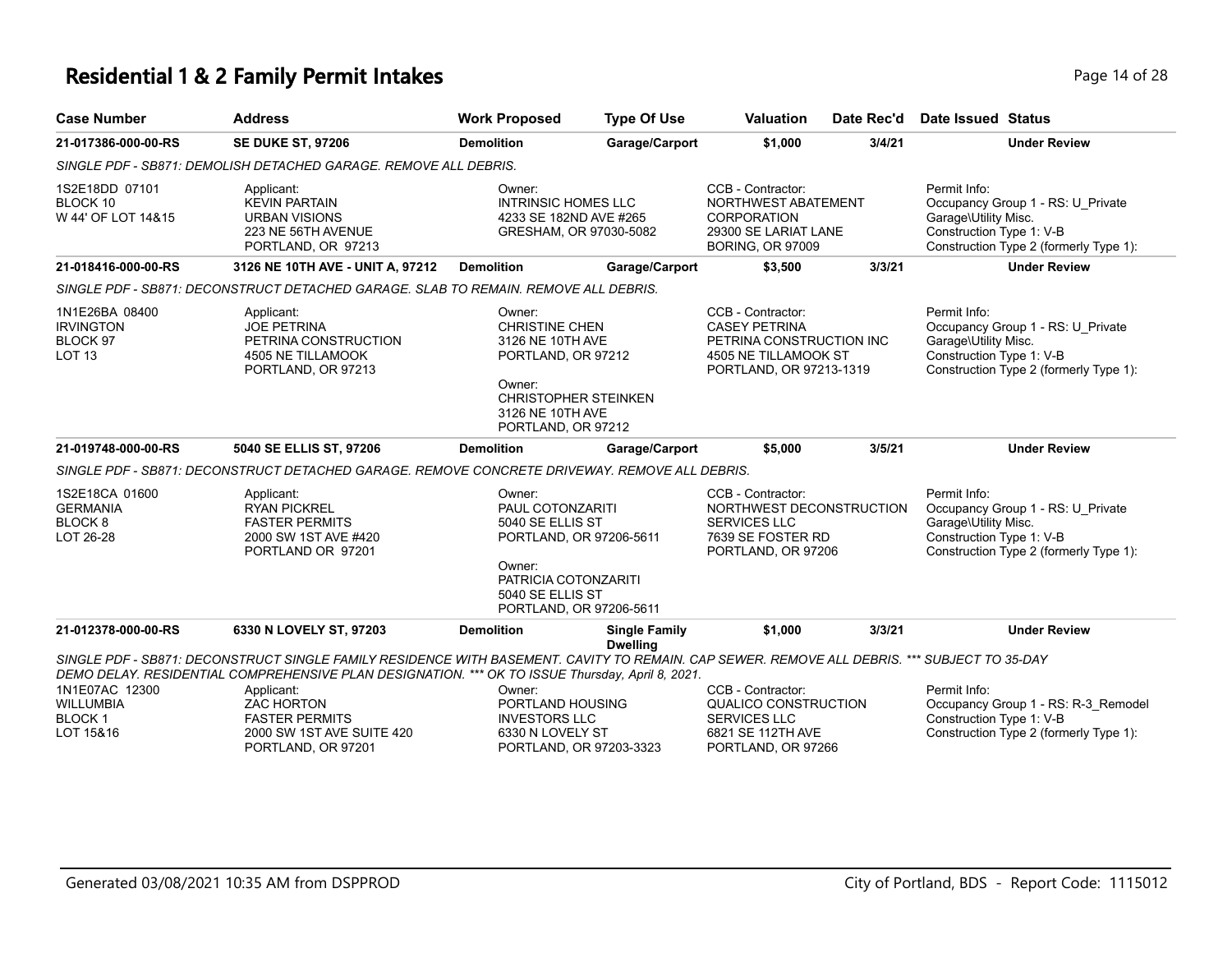#### **Residential 1 & 2 Family Permit Intakes Page 15 of 28 Page 15 of 28**

| <b>Case Number</b>                                                                                   | <b>Address</b>                                                                                                                                                                                                                                                     | <b>Work Proposed</b>                                                                         | <b>Type Of Use</b>                      | <b>Valuation</b>                                                                                                    | Date Rec'd | Date Issued Status                                                                                                                                  |  |  |  |
|------------------------------------------------------------------------------------------------------|--------------------------------------------------------------------------------------------------------------------------------------------------------------------------------------------------------------------------------------------------------------------|----------------------------------------------------------------------------------------------|-----------------------------------------|---------------------------------------------------------------------------------------------------------------------|------------|-----------------------------------------------------------------------------------------------------------------------------------------------------|--|--|--|
| 21-014979-000-00-RS                                                                                  | 1014 NE ALBERTA ST, 97211                                                                                                                                                                                                                                          | <b>Demolition</b>                                                                            | <b>Single Family</b><br><b>Dwelling</b> | \$20,000                                                                                                            | 3/4/21     | <b>Under Review</b>                                                                                                                                 |  |  |  |
|                                                                                                      | SB871: DEMOLISH SINGLE FAMILY RESIDENCE WITH BASEMENT. CAVITY TO BE FILLED. CAP SEWER. REMOVE ALL DEBRIS. SPECIAL INSPECTION REQUIRED FOR<br>BASEMENT FILL. *** SUBJECT TO 35-DAY DEMO DELAY ***                                                                   |                                                                                              |                                         |                                                                                                                     |            |                                                                                                                                                     |  |  |  |
| 1N1E23BD 06300<br><b>ALBINA HTS</b><br>BLOCK <sub>2</sub><br>E 1/2 OF LOT 1&2 EXC PT IN<br><b>ST</b> | Applicant:<br><b>BRANDON YODER</b><br><b>BUILDERS DESIGN</b><br>11125 NE WEILDER ST<br>PORTLAND OR 97220                                                                                                                                                           | Owner:<br>1016 ALBERTA LLC ET AL<br>16080 SW COLONY DR<br><b>TIGARD, OR 97224</b>            |                                         | CCB - Contractor:<br>R & E CONSTRUCTION LLC<br>16080 SW COLONY DR<br><b>TIGARD, OR 97224</b>                        |            | Permit Info:<br>Occupancy Group 1 - RS: R-3_Residential<br>One and Two Family<br>Construction Type 1: V-B<br>Construction Type 2 (formerly Type 1): |  |  |  |
| 21-016157-000-00-RS                                                                                  | 4123 NE RODNEY AVE, 97211                                                                                                                                                                                                                                          | <b>Demolition</b>                                                                            | <b>Single Family</b><br><b>Dwelling</b> | \$12,500                                                                                                            | 3/2/21     | <b>Under Review</b>                                                                                                                                 |  |  |  |
|                                                                                                      | SINGLE PDF - SB871: DECONSTRUCT SINGLE FAMILY RESIDENCE. RETAIN BASEMENT FOR FUTURE RESIDENCE. CAP SEWER. REMOVE ALL DEBRIS. **SUBJECT TO<br>35-DAY DELAY** OK TO ISSUE Wednesday, April 7, 2021 *** W/ 21-016160-RS (GARAGE)                                      |                                                                                              |                                         |                                                                                                                     |            |                                                                                                                                                     |  |  |  |
| 1N1E22DA 08100<br><b>ALBINA HMSTD</b><br>BLOCK 16<br>LOT <sub>6</sub>                                | Applicant:<br><b>JOHN DUNCAN</b><br>TIMBER RIDGE DEVELOPMENT<br>1001 NW LOVEJOY ST #812<br>PORTLAND, OR 97209                                                                                                                                                      | Owner:<br><b>TRACY ANDERSON POGRELIS</b><br>65230 E SANDY RIVER LN<br>RHODODENDRON, OR 97049 |                                         | CCB - Contractor:<br><b>ASBESTOS ABATEMENT</b><br><b>CONTRACTING LLC</b><br>2909 SE 136TH AVE<br>PORTLAND, OR 97236 |            | Permit Info:<br>Occupancy Group 1 - RS: R-3 Residential<br>One and Two Family<br>Construction Type 1: V-B<br>Construction Type 2 (formerly Type 1): |  |  |  |
|                                                                                                      |                                                                                                                                                                                                                                                                    | Owner:<br><b>ASA POGRELIS</b><br>65230 E SANDY RIVER LN<br>RHODODENDRON, OR 97049            |                                         |                                                                                                                     |            |                                                                                                                                                     |  |  |  |
| 21-017128-000-00-RS                                                                                  | 5123 NE 112TH AVE, 97220                                                                                                                                                                                                                                           | <b>Demolition</b>                                                                            | <b>Single Family</b><br><b>Dwelling</b> | \$900                                                                                                               | 3/1/21     | <b>Under Review</b>                                                                                                                                 |  |  |  |
|                                                                                                      | SINGLE PDF - SB871: DEMOLISH SINGLE FAMILY RESIDENCE (NO BASEMENT). CAP SEWER. REMOVE ALL DEBRIS.***35-DAY DEMO DELAY DOES NOT APPLY***                                                                                                                            |                                                                                              |                                         |                                                                                                                     |            |                                                                                                                                                     |  |  |  |
| 1N2E22BA 00800<br><b>PARKROSE &amp; RPLT</b><br>BLOCK 100<br>LOT 3 TL 800                            | Applicant:<br><b>TANNER WINGFIELD</b><br>KONELL CONSTRUCTION &<br><b>DEMOLITION</b><br>36000 INDUSTRIAL WAY<br><b>SANDY OR 97055</b>                                                                                                                               | Owner:<br><b>WALSH HOLDINGS LLC</b><br>PORTLAND OR<br><b>USA</b>                             |                                         | CCB - Contractor:<br>KONELL CONSTRUCTION &<br><b>DEMOLITION CORP</b><br>36000 SE INDUSTRIAL WAY<br>SANDY, OR 97055  |            | Permit Info:<br>Occupancy Group 1 - RS: R-3 Residential<br>One and Two Family<br>Construction Type 1: V-B<br>Construction Type 2 (formerly Type 1): |  |  |  |
| 21-019844-000-00-RS                                                                                  | 9029 N MOHAWK AVE, 97203                                                                                                                                                                                                                                           | <b>Demolition</b>                                                                            | <b>Single Family</b><br><b>Dwelling</b> | \$5,000                                                                                                             | 3/5/21     | <b>Under Review</b>                                                                                                                                 |  |  |  |
|                                                                                                      | SINGLE PDF - SB871: DECONSTRUCT SINGLE FAMILY RESIDENCE WITH BASEMENT. CAVITY TO BE FILLED. CAP SEWER. REMOVE ALL DEBRIS. SPECIAL INSPECTION<br>REQUIRED FOR BASEMENT FILL. *** SUBJECT TO 35-DAY DEMOLITION DELAY. RESIDENTIAL COMPREHENSIVE PLAN DESIGNATION.*** |                                                                                              |                                         |                                                                                                                     |            |                                                                                                                                                     |  |  |  |
| 1N1W01DD 15900<br>POINT VIEW<br><b>BLOCK 11</b><br>LOT 24-26                                         | Applicant:<br><b>RYAN PICKREL</b><br><b>FASTER PERMITS</b><br>2000 SW 1ST AVE #420<br>PORTLAND OR 97201                                                                                                                                                            | Owner:<br><b>FHG PROPERTIES LLC</b><br>PO BOX 620445<br>MIDDLETON, WI 53562                  |                                         | CCB - Contractor:<br>NORTHWEST DECONSTRUCTION<br><b>SERVICES LLC</b><br>7639 SE FOSTER RD<br>PORTLAND, OR 97206     |            | Permit Info:<br>Occupancy Group 1 - RS: R-3 Residential<br>One and Two Family<br>Construction Type 1: V-B<br>Construction Type 2 (formerly Type 1): |  |  |  |

**Total # of RS Demolition permit intakes: 10 Total valuation of RS Demolition permit intakes: \$51,900**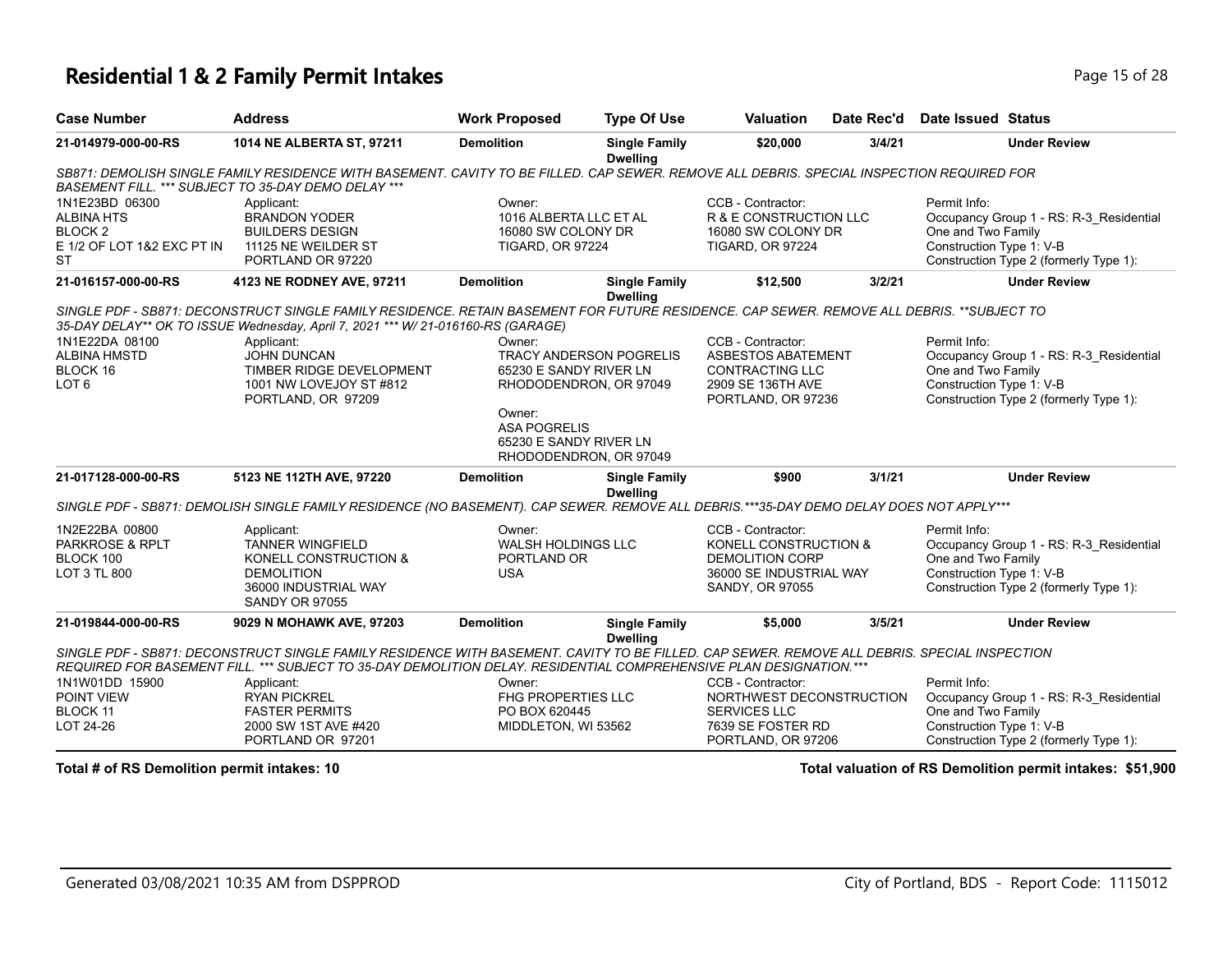## **Residential 1 & 2 Family Permit Intakes Page 16 of 28 Page 16 of 28**

| <b>Case Number</b>                                                     | <b>Address</b>                                                                                                 | <b>Work Proposed</b>                                                                                                                                  | <b>Type Of Use</b>                      | <b>Valuation</b>                                                                                             | Date Rec'd | <b>Date Issued Status</b>                                                                                                                           |  |
|------------------------------------------------------------------------|----------------------------------------------------------------------------------------------------------------|-------------------------------------------------------------------------------------------------------------------------------------------------------|-----------------------------------------|--------------------------------------------------------------------------------------------------------------|------------|-----------------------------------------------------------------------------------------------------------------------------------------------------|--|
| 21-019325-000-00-RS                                                    | 4028 NE 26TH AVE, 97212                                                                                        | <b>Interior Alteration</b><br>Only                                                                                                                    | <b>Single Family</b><br><b>Dwelling</b> | \$7,395                                                                                                      | 3/1/21     | 3/1/21 Final                                                                                                                                        |  |
|                                                                        | <b>VOLUNTARY CONNECTION OF FRAMING TO FOUNDATION</b>                                                           |                                                                                                                                                       |                                         |                                                                                                              |            |                                                                                                                                                     |  |
| 1N1E24CB 20100<br><b>ALAMEDA PARK</b><br>BLOCK 19<br>WLY 50' OF LOT 20 | Applicant:<br>Michael Weber<br><b>NW Seismic Retrofitters</b><br>P O BOX 18058<br>PORTLAND OR 97212            | Owner:<br><b>SARAH MCCONVILLE</b><br>4028 NE 26TH AVE<br>PORTLAND, OR 97212<br>Owner:<br>ROBERT MCCONVILLE<br>4028 NE 26TH AVE                        |                                         | CCB - Contractor:<br><b>MICHAEL WIEBER</b><br>ELYSIUM CONSTRUCTION LLC<br>PO BOX 18058<br>PORTLAND, OR 97218 |            | Permit Info:<br>Occupancy Group 1 - RS: R-3 Residential<br>One and Two Family<br>Construction Type 1: V-B<br>Construction Type 2 (formerly Type 1): |  |
|                                                                        |                                                                                                                | PORTLAND, OR 97212                                                                                                                                    |                                         |                                                                                                              |            |                                                                                                                                                     |  |
| 21-019331-000-00-RS                                                    | 3545 NE HANCOCK ST, 97212                                                                                      | <b>Interior Alteration</b><br>Only                                                                                                                    | <b>Single Family</b><br><b>Dwelling</b> | \$5,000                                                                                                      | 3/1/21     | 3/1/21 Final                                                                                                                                        |  |
|                                                                        | VOLUNTARY CONNECTION OF FRAMING TO FOUNDATION. INSTALL AUTOMATIC GAS SHUT-OFF VALVE                            |                                                                                                                                                       |                                         |                                                                                                              |            |                                                                                                                                                     |  |
| 1N1E25DC 05700<br><b>HANCOCK ST ADD</b><br>BLOCK 4<br><b>LOT 17</b>    | Applicant:<br>DARYL HARE<br><b>SECURE SEISMIC LLC</b><br>12751 NE WHITAKER WAY<br>PORTLAND, OR 97230           | Owner:<br><b>ELIZABETH RAMSEY</b><br>3545 NE HANCOCK ST<br>PORTLAND, OR 97212-5150<br>Owner:<br>DONALD RUFF<br>3545 NE HANCOCK ST                     |                                         | CCB - Contractor:<br><b>DARYL HARE</b><br>SECURE SEISMIC LLC<br>12751 NE WHITAKER WAY<br>PORTLAND, OR 97230  |            | Permit Info:<br>Occupancy Group 1 - RS: R-3_Residential<br>One and Two Family<br>Construction Type 1: V-B<br>Construction Type 2 (formerly Type 1): |  |
|                                                                        |                                                                                                                | PORTLAND, OR 97212-5150                                                                                                                               |                                         |                                                                                                              |            |                                                                                                                                                     |  |
| 21-019781-000-00-RS                                                    | 1815 SE 34TH AVE, 97214                                                                                        | <b>Interior Alteration</b><br>Only                                                                                                                    | <b>Single Family</b><br><b>Dwelling</b> | \$12,954                                                                                                     | 3/1/21     | 3/1/21 Under Inspection                                                                                                                             |  |
|                                                                        | VOLUNTARY CONNECTION OF FRAMING TO FOUNDATION. INSTALL AUTOMATIC GAS SHUT-OFF VALVE                            |                                                                                                                                                       |                                         |                                                                                                              |            |                                                                                                                                                     |  |
| 1S1E01DB 18900<br>SOUTH SUNNYSIDE<br>BLOCK <sub>2</sub><br>LOT 6       | Applicant:<br>Michael Weber<br><b>NW Seismic Retrofitters</b><br>P O BOX 18058<br>PORTLAND OR 97212            | Owner:<br><b>DANA KENNIS</b><br>1803 SE 34TH AVE<br>PORTLAND, OR 97214<br>Owner:<br><b>BENJAMIN MENCHER</b><br>1803 SE 34TH AVE<br>PORTLAND, OR 97214 |                                         | CCB - Contractor:<br><b>MICHAEL WIEBER</b><br>ELYSIUM CONSTRUCTION LLC<br>PO BOX 18058<br>PORTLAND, OR 97218 |            | Permit Info:<br>Occupancy Group 1 - RS: R-3_Residential<br>One and Two Family<br>Construction Type 1: V-B<br>Construction Type 2 (formerly Type 1): |  |
| 21-019945-000-00-RS                                                    | 11646 SW 31ST CT, 97219                                                                                        | <b>Interior Alteration</b>                                                                                                                            | <b>Single Family</b>                    | \$12,000                                                                                                     | 3/2/21     | 3/2/21 Issued                                                                                                                                       |  |
|                                                                        | REMODEL KITCHEN. NEW GAS FIREPLACE INSERT IN EXISTING SOLID FUEL FIREPLACE. TRADE WORK ONLY-NO PLANS REQUIRED. | Only                                                                                                                                                  | <b>Dwelling</b>                         |                                                                                                              |            |                                                                                                                                                     |  |
| 1S1E32AC 08400<br>RIDGECREST PARK PUD<br>LOT 3                         | Applicant:<br>ZANE GOFF<br>NEIL KELLY CO INC<br>804 N ALBERTA ST<br>PORTLAND, OR 97217-2639                    | Owner:<br>11646 SW 31ST CT<br>PORTLAND, OR 97219                                                                                                      | FREDERICK LAWSON FAMILY TR              | CCB - Contractor:<br>ZANE GOFF<br>NEIL KELLY CO INC<br>804 N ALBERTA ST<br>PORTLAND, OR 97217-2693           |            | Permit Info:<br>Occupancy Group 1 - RS: R-3_Residential<br>One and Two Family<br>Construction Type 1: V-B<br>Construction Type 2 (formerly Type 1): |  |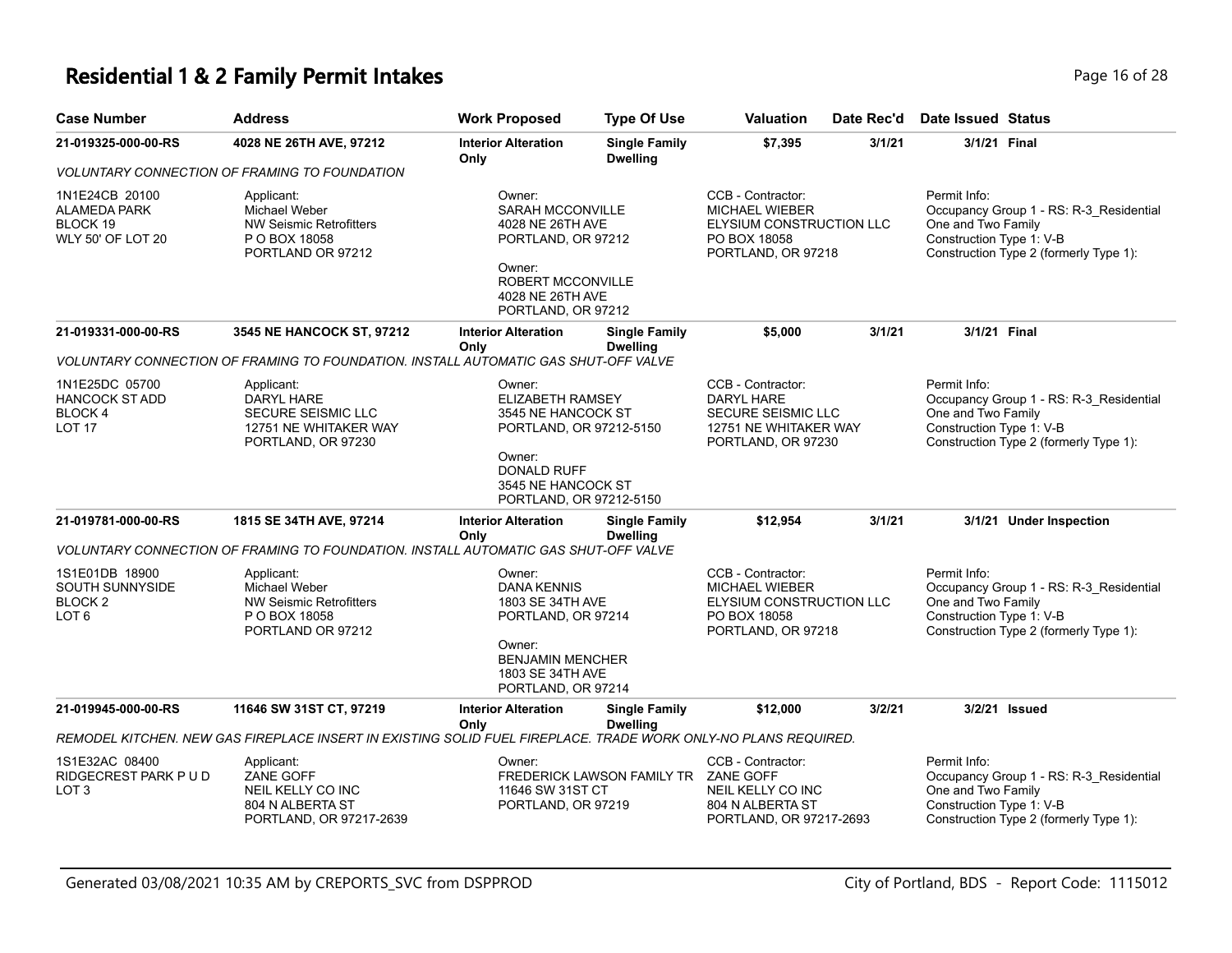#### **Residential 1 & 2 Family Permit Intakes Page 17 of 28 Page 17 of 28**

| <b>Case Number</b>                                                 | <b>Address</b>                                                                                                          | <b>Work Proposed</b>                                                                                                                                 | <b>Type Of Use</b>                      | <b>Valuation</b>                                                                                                | Date Rec'd | Date Issued Status                                             |                                                                                   |
|--------------------------------------------------------------------|-------------------------------------------------------------------------------------------------------------------------|------------------------------------------------------------------------------------------------------------------------------------------------------|-----------------------------------------|-----------------------------------------------------------------------------------------------------------------|------------|----------------------------------------------------------------|-----------------------------------------------------------------------------------|
| 21-019973-000-00-RS                                                | 2824 NE 37TH AVE, 97212                                                                                                 | <b>Interior Alteration</b><br>Only                                                                                                                   | <b>Single Family</b><br><b>Dwelling</b> | \$4,745                                                                                                         | 3/2/21     | 3/2/21 Final                                                   |                                                                                   |
|                                                                    | VOLUNTARY CONNECTION OF FRAMING TO FOUNDATION. INSTALL AUTOMATIC GAS SHUT-OFF VALVE.                                    |                                                                                                                                                      |                                         |                                                                                                                 |            |                                                                |                                                                                   |
| 1N1E25AD 09100<br><b>BEAUMONT</b><br>BLOCK 28<br>LOT 18            | Applicant:<br>Michael Weber<br><b>NW Seismic Retrofitters</b><br>P O BOX 18058<br>PORTLAND OR 97212                     | Owner:<br><b>VIRGINIA KING</b><br>2824 NE 37TH AVE<br>PORTLAND, OR 97212-2842<br>Owner:<br><b>MARK KING</b><br>2824 NE 37TH AVE                      |                                         | CCB - Contractor:<br><b>MICHAEL WIEBER</b><br>ELYSIUM CONSTRUCTION LLC<br>PO BOX 18058<br>PORTLAND, OR 97218    |            | Permit Info:<br>One and Two Family<br>Construction Type 1: V-B | Occupancy Group 1 - RS: R-3_Residential<br>Construction Type 2 (formerly Type 1): |
|                                                                    |                                                                                                                         | PORTLAND, OR 97212-2842                                                                                                                              |                                         |                                                                                                                 |            |                                                                |                                                                                   |
| 21-020595-000-00-RS                                                | 1006 SE NEHALEM ST, 97202                                                                                               | <b>Interior Alteration</b><br>Only                                                                                                                   | <b>Single Family</b><br><b>Dwelling</b> | \$3,935                                                                                                         | 3/3/21     | 3/3/21 Final                                                   |                                                                                   |
|                                                                    | VOLUNTARTY CONNECTION OF FRAMING TO FOUNDATION. INSTALL AUTOMATIC GAS SHUT-OFF VALVE                                    |                                                                                                                                                      |                                         |                                                                                                                 |            |                                                                |                                                                                   |
| 1S1E23CA 22800<br>SELLWOOD<br>BLOCK 34<br><b>LOT 17</b>            | Applicant:<br>Michael Weber<br><b>NW Seismic Retrofitters</b><br>P O BOX 18058<br>PORTLAND OR 97212                     | Owner:<br>PETER POR<br>1006 SE NEHALEM ST<br>PORTLAND, OR 97202<br>Owner:<br><b>AMANDA POR</b><br>1006 SE NEHALEM ST<br>PORTLAND, OR 97202           |                                         | CCB - Contractor:<br><b>MICHAEL WIEBER</b><br>ELYSIUM CONSTRUCTION LLC<br>PO BOX 18058<br>PORTLAND, OR 97218    |            | Permit Info:<br>One and Two Family<br>Construction Type 1: V-B | Occupancy Group 1 - RS: R-3_Residential<br>Construction Type 2 (formerly Type 1): |
| 21-021988-000-00-RS                                                | 5402 NE EMERSON ST, 97218                                                                                               | <b>Interior Alteration</b><br>Only                                                                                                                   | <b>Single Family</b><br><b>Dwelling</b> | \$77,246                                                                                                        | 3/5/21     |                                                                | <b>Under Review</b>                                                               |
|                                                                    | ADDING A POCKET DOOR. IN A BARRING WALL, ADD PARALLAM BEAM TO SUPPORT CEILING JOIST                                     |                                                                                                                                                      |                                         |                                                                                                                 |            |                                                                |                                                                                   |
| 1N2E19AB 10500<br>LYNN ROSE TERR<br><b>BLOCK4</b><br>LOT 9         | Applicant:<br><b>JEREMY GOULD</b><br>LIFETIME REMODELING SYSTEMS<br>7301 SE KABLE LANE, SUITE 300<br>PORTLAND, OR 97223 | Owner:<br>BEVERLY THOMAS-GUDGER<br>5402 NE EMERSON ST<br>PORTLAND, OR 97218-2562                                                                     |                                         | CCB - Contractor:<br>LIFETIME REMODELING<br><b>SYSTEMS LLC</b><br>7301 SW KABLE LANE #300<br>PORTLAND, OR 97224 |            | Permit Info:<br>One and Two Family<br>Construction Type 1: V-B | Occupancy Group 1 - RS: R-3_Residential<br>Construction Type 2 (formerly Type 1): |
| 21-022268-000-00-RS                                                | 9525 N KELLOGG ST, 97203                                                                                                | <b>Interior Alteration</b>                                                                                                                           | <b>Single Family</b>                    | \$6,985                                                                                                         | 3/5/21     |                                                                | 3/5/21 Issued                                                                     |
|                                                                    | <b>VOLUNTARY CONNECTION OF FRAMING TO FOUNDATION</b>                                                                    | Only                                                                                                                                                 | <b>Dwelling</b>                         |                                                                                                                 |            |                                                                |                                                                                   |
| 1N1W01CA 17900<br>ST JOHNS PK ADD<br>BLOCK 2<br>LOT 26&27 TL 17900 | Applicant:<br>Michael Weber<br><b>NW Seismic Retrofitters</b><br>P O BOX 18058<br>PORTLAND OR 97212                     | Owner:<br><b>JAIME JAYNES</b><br>9525 N KELLOGG ST<br>PORTLAND, OR 97203<br>Owner:<br><b>SIMON JAYNES</b><br>9525 N KELLOGG ST<br>PORTLAND, OR 97203 |                                         | CCB - Contractor:<br><b>MICHAEL WIEBER</b><br>ELYSIUM CONSTRUCTION LLC<br>PO BOX 18058<br>PORTLAND, OR 97218    |            | Permit Info:<br>One and Two Family<br>Construction Type 1: V-B | Occupancy Group 1 - RS: R-3_Residential<br>Construction Type 2 (formerly Type 1): |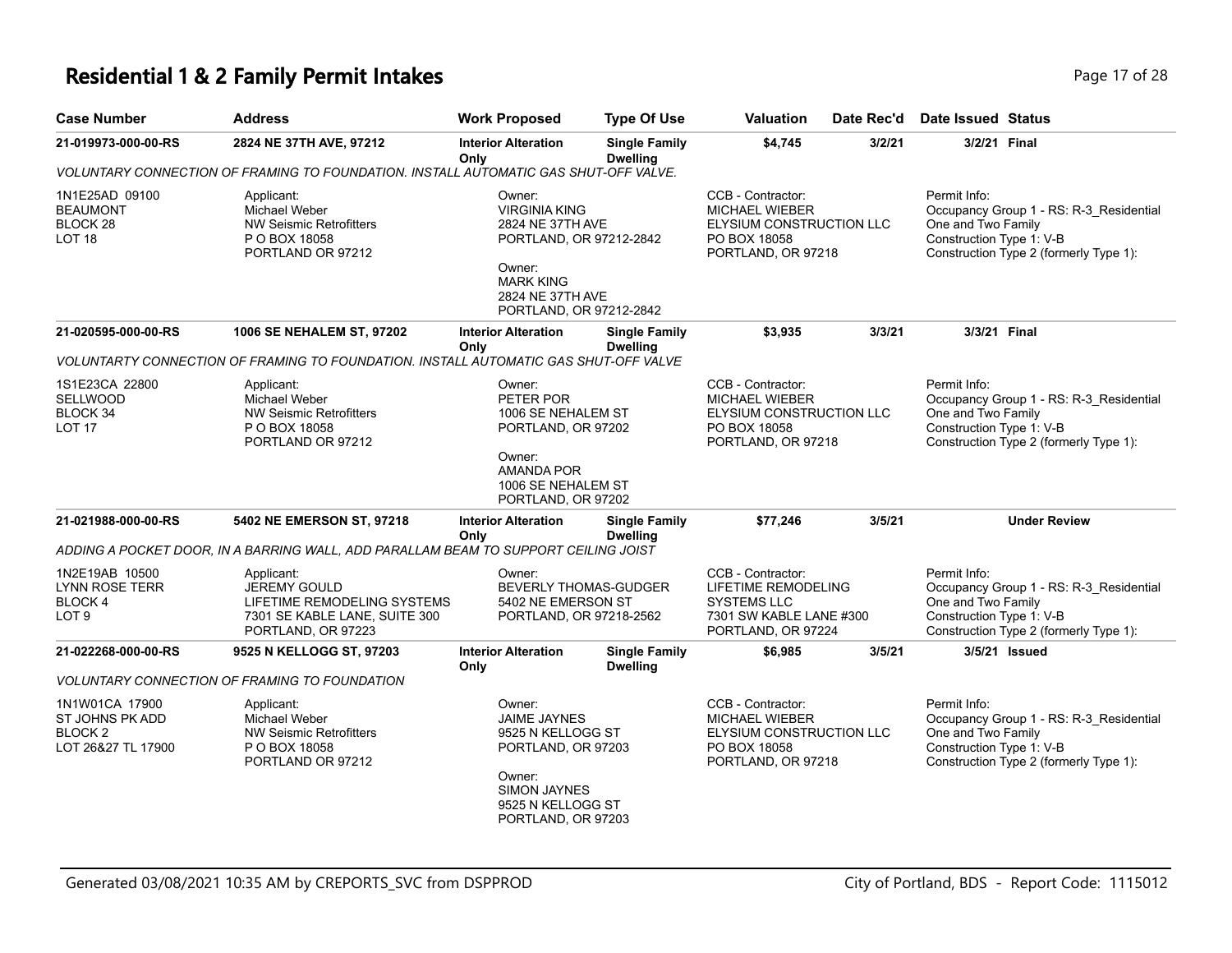#### **Residential 1 & 2 Family Permit Intakes Page 18 of 28 Page 18 of 28**

| <b>Case Number</b>                                                      | <b>Address</b>                                                                               | <b>Work Proposed</b>                                                                                          | <b>Type Of Use</b>                      | <b>Valuation</b>                                                                                             | Date Rec'd | Date Issued Status                                                                                                                                  |  |
|-------------------------------------------------------------------------|----------------------------------------------------------------------------------------------|---------------------------------------------------------------------------------------------------------------|-----------------------------------------|--------------------------------------------------------------------------------------------------------------|------------|-----------------------------------------------------------------------------------------------------------------------------------------------------|--|
| 21-022321-000-00-RS                                                     | 3617 N HAIGHT AVE, 97227                                                                     | <b>Interior Alteration</b><br>Only                                                                            | <b>Single Family</b><br><b>Dwelling</b> | \$5,450                                                                                                      | 3/5/21     | 3/5/21<br>Issued                                                                                                                                    |  |
|                                                                         | <i>VOLUNTARY CONNECTION OF FRAMING TO FOUNDATION</i>                                         |                                                                                                               |                                         |                                                                                                              |            |                                                                                                                                                     |  |
| 1N1E22DC 17500<br><b>CENTRAL ALBINA</b><br>BLOCK 34<br>LOT <sub>3</sub> | Applicant:<br>Michael Weber<br>NW Seismic Retrofitters<br>P O BOX 18058<br>PORTLAND OR 97212 | Owner:<br><b>LAURA HUNT</b><br>5611 SE ASH ST<br>PORTLAND, OR 97215-1248                                      |                                         | CCB - Contractor:<br><b>MICHAEL WIEBER</b><br>ELYSIUM CONSTRUCTION LLC<br>PO BOX 18058<br>PORTLAND, OR 97218 |            | Permit Info:<br>Occupancy Group 1 - RS: R-3_Residential<br>One and Two Family<br>Construction Type 1: V-B<br>Construction Type 2 (formerly Type 1): |  |
| 21-022353-000-00-RS                                                     | 9255 SW 3RD AVE, 97219                                                                       | <b>Interior Alteration</b><br>Only                                                                            | <b>Single Family</b><br><b>Dwelling</b> | \$9,255                                                                                                      | 3/5/21     | 3/5/21 Issued                                                                                                                                       |  |
|                                                                         | <b>VOLUNTARY CONNECTION OF FRAMING TO FOUNDATION</b>                                         |                                                                                                               |                                         |                                                                                                              |            |                                                                                                                                                     |  |
| 1S1E28AA 01100<br><b>COLLINS VIEW TR</b><br>BLOCK 8<br>LOT <sub>5</sub> | Applicant:<br>Michael Weber<br>NW Seismic Retrofitters<br>P O BOX 18058<br>PORTLAND OR 97212 | Owner:<br><b>JOSEPH S JR MAKUCH</b><br>9255 SW 3RD AVE<br>PORTLAND, OR 97219<br>Owner:<br><b>WENDI MAKUCH</b> |                                         | CCB - Contractor:<br><b>MICHAEL WIEBER</b><br>ELYSIUM CONSTRUCTION LLC<br>PO BOX 18058<br>PORTLAND, OR 97218 |            | Permit Info:<br>Occupancy Group 1 - RS: R-3 Residential<br>One and Two Family<br>Construction Type 1: V-B<br>Construction Type 2 (formerly Type 1): |  |
|                                                                         |                                                                                              | 9255 SW 3RD AVE<br>PORTLAND, OR 97219                                                                         |                                         |                                                                                                              |            |                                                                                                                                                     |  |

#### **Total # of RS Interior Alteration Only permit intakes: 10 Total valuation of RS Interior Alteration Only permit intakes: \$144,965**

| 20-141647-REV-01-RS | 1228 SW 58TH AVE - Unit B, 97221                                                               | <b>New Construction</b>                                                 | Accessory<br><b>Dwelling Unit</b> | \$0 | 3/2/21 | 3/3/21 <b>Issued</b>                                                                                                                                    |
|---------------------|------------------------------------------------------------------------------------------------|-------------------------------------------------------------------------|-----------------------------------|-----|--------|---------------------------------------------------------------------------------------------------------------------------------------------------------|
|                     | SINGLE PDF - REVISION FOR ADDITION OF NEW FOUNDATION FOOTING STR DETAIL FOR ADU RETAINING WALL |                                                                         |                                   |     |        |                                                                                                                                                         |
| 1S1E06BD 03800      | Applicant:<br>JASON SHOOK<br>PORTLAND OR<br>USA                                                | Owner:<br><b>JASON SHOOK</b><br>1228 SW 58TH AVE<br>PORTLAND, OR 97221  |                                   |     |        | Permit Info:<br>Occupancy Group 1 - RS: R-3 Residential<br>One and Two Family<br>Construction Type 1: V-B<br>Construction Type 2 (formerly Type 1): V-B |
|                     |                                                                                                | Owner:<br><b>HANA JACOVER</b><br>1228 SW 58TH AVE<br>PORTLAND, OR 97221 |                                   |     |        | Total Square Footage - Display Only: 1060                                                                                                               |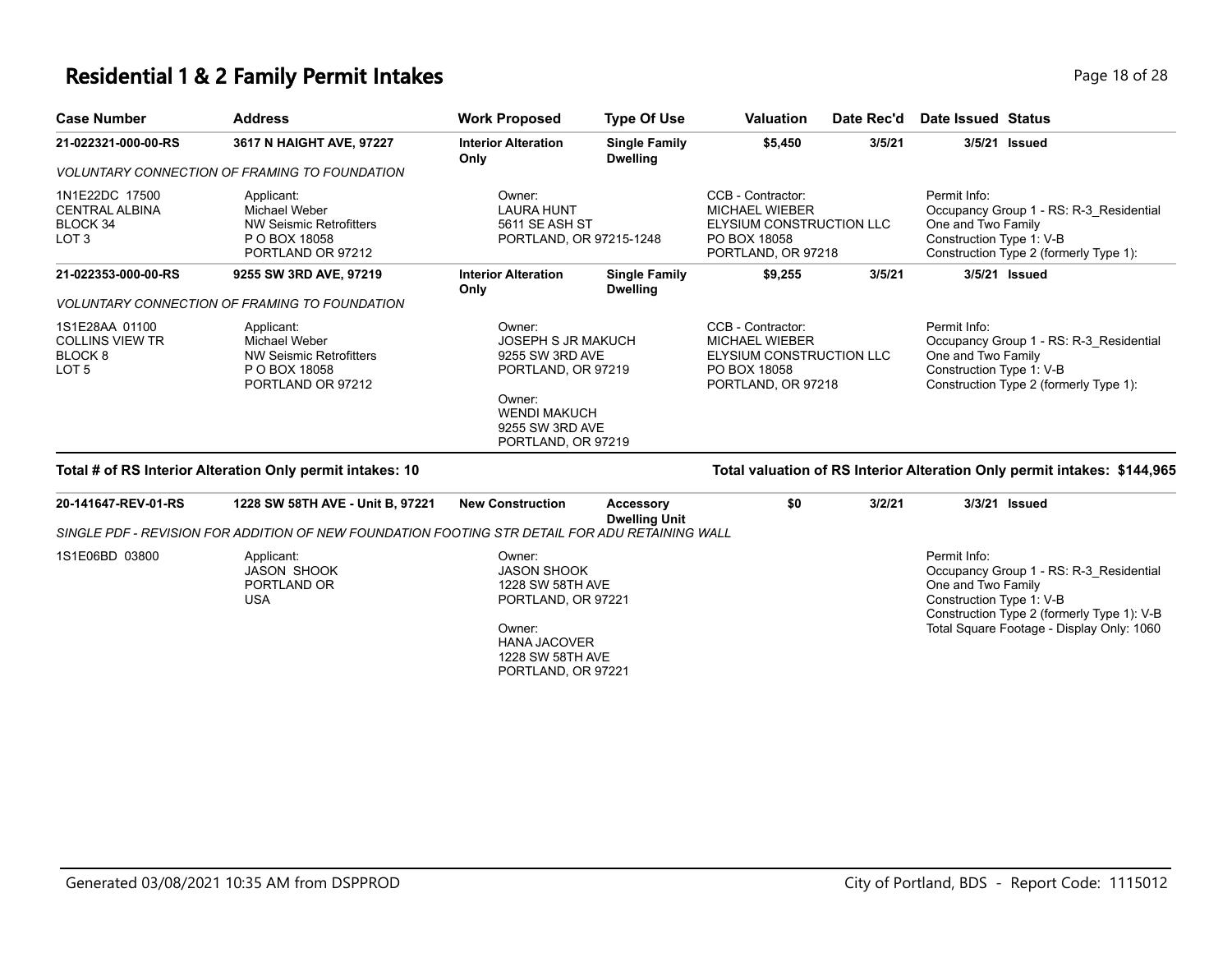# **Residential 1 & 2 Family Permit Intakes Page 19 of 28**

| <b>Case Number</b>                                                                       | <b>Address</b>                                                                                                                                                                                                                                                     | <b>Work Proposed</b>                                                                                                                                                      | <b>Type Of Use</b>                       | Valuation                                                                                                                               | Date Rec'd | <b>Date Issued Status</b>                                                                                                                                                                                                          |
|------------------------------------------------------------------------------------------|--------------------------------------------------------------------------------------------------------------------------------------------------------------------------------------------------------------------------------------------------------------------|---------------------------------------------------------------------------------------------------------------------------------------------------------------------------|------------------------------------------|-----------------------------------------------------------------------------------------------------------------------------------------|------------|------------------------------------------------------------------------------------------------------------------------------------------------------------------------------------------------------------------------------------|
| 20-169146-REV-02-RS                                                                      | 10615 SW 42ND AVE - Unit B,<br>97219                                                                                                                                                                                                                               | <b>New Construction</b>                                                                                                                                                   | Accessory<br><b>Dwelling Unit</b>        | \$0                                                                                                                                     | 3/2/21     | 3/3/21 Issued                                                                                                                                                                                                                      |
|                                                                                          | SINGLE PDF -REVISION TO DROP PORTION OF FOUNDATION TO PROVIDE STEP DOWN PORCH. REVISE SOME INTERIOR NON-BEARING WALLS                                                                                                                                              |                                                                                                                                                                           |                                          |                                                                                                                                         |            |                                                                                                                                                                                                                                    |
| 1S1E29CC 07700                                                                           | Applicant:<br>ED SPENCER<br><b>END POINT DESIGN INC</b><br>4036 NE SANDY BLVD 203<br>PORTLAND OR 97212                                                                                                                                                             | Owner:<br><b>TERESA WEST</b><br>10615 SW 42ND AVE<br>PORTLAND, OR 97219<br>Owner:<br><b>BLAIN WEST</b><br>10615 SW 42ND AVE<br>PORTLAND, OR 97219                         |                                          | CCB - Contractor:<br><b>KEITH JASMANN</b><br><b>JASMANN GROUP NORTH WEST</b><br><b>LLC</b><br>3804 SW PASADENA ST<br>PORTLAND, OR 97219 |            | Permit Info:<br>Occupancy Group 1 - RS: R-3_Residential<br>One and Two Family<br>Construction Type 1: V-B<br>Construction Type 2 (formerly Type 1): V-B<br>Total Square Footage - Display Only: 1262                               |
| 21-008932-000-00-RS                                                                      | 4945 SE 113TH AVE, 97266                                                                                                                                                                                                                                           | <b>New Construction</b>                                                                                                                                                   | Accessory                                | \$96,988                                                                                                                                | 3/3/21     | <b>Under Review</b>                                                                                                                                                                                                                |
| <b>OBTAINED SEPARATE***</b><br>1S2E15AC 10300<br><b>MIDLAND AC TR</b><br>LOT 19 TL 10300 | SINGLE PDF - NEW DETACHED ACCESSORY DWELLING UNIT / 2-STORY / NO GARAGE / FLAT LOT / COMPLEX *** ELECTRICAL MECHANICAL AND PLUMBING TO BE<br>Applicant:<br><b>WILL UEBELACKER</b><br><b>WUD ARCHITECTURE</b><br>1430 SE WATER AVE SUITE #205<br>PORTLAND, OR 97214 | Owner:<br>PETERSEN, DANIEL P TR<br>10803 SE ELSASSER LN<br>PORTLAND, OR 97266-6347<br>Owner:<br>PETERSEN, ROBERTA E TR<br>10803 SE ELSASSER LN<br>PORTLAND, OR 97266-6347 | <b>Dwelling Unit</b>                     | Primary Contractor:<br><b>TO BID</b>                                                                                                    |            | Permit Info:<br>Occupancy Group 1 - RS: R-3 Residential<br>One and Two Family<br>Construction Type 1: V-B<br>Construction Type 2 (formerly Type 1):<br>Total Square Footage - Display Only: 792<br>Number of New Dwelling Units: 1 |
| 21-018692-000-00-RS                                                                      | 5235 N MINNESOTA AVE, 97217                                                                                                                                                                                                                                        | <b>New Construction</b>                                                                                                                                                   | <b>Accessory</b><br><b>Dwelling Unit</b> | \$50,576                                                                                                                                | 3/3/21     | <b>Under Review</b>                                                                                                                                                                                                                |
|                                                                                          | SINGLE PDF- NEW DETACHED ACCESORY DWELLING UNIT/1- STORY/NO GARAGE/ FLAT LOT/COMPLEX ***TRDAE PERMITS SEPARATE***                                                                                                                                                  |                                                                                                                                                                           |                                          |                                                                                                                                         |            |                                                                                                                                                                                                                                    |
| 1N1E22BB 11100<br>M PATTONS ADD & 2ND<br>BLOCK 30<br>E 90' OF LOT 5                      | Applicant:<br><b>KIRSTEN LYONS</b><br>PERMIT-IT/LLC<br>1436 A STREET SUITE 105<br>WASHOUGAL, WA 98671                                                                                                                                                              | Owner:<br><b>AQUILES MONTAS</b><br>5235 N MINNESOTA AVE<br>PORTLAND, OR 97217-3735<br>Owner:<br><b>JULIANNE MONTAS</b><br>5235 N MINNESOTA AVE<br>PORTLAND, OR 97217-3735 |                                          | CCB - Contractor:<br>WOLF INDUSTRIES INC A CORP<br>OF WA<br>1601 SE COMMERCE AVE<br>BATTLE GROUND, WA 98604                             |            | Permit Info:<br>Occupancy Group 1 - RS: R-3 Residential<br>One and Two Family<br>Construction Type 1: V-B<br>Construction Type 2 (formerly Type 1):<br>Total Square Footage - Display Only: 413<br>Number of New Dwelling Units: 1 |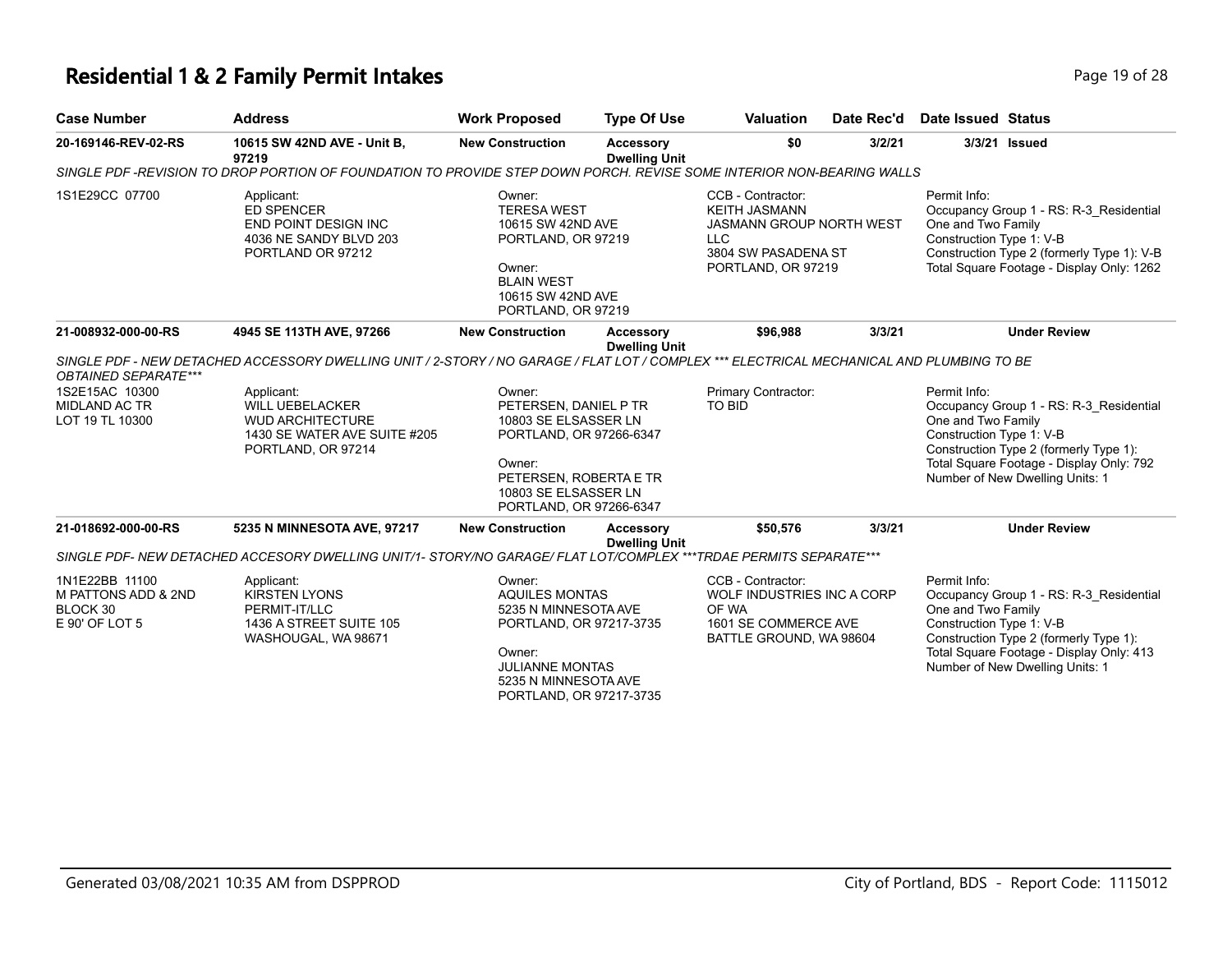## **Residential 1 & 2 Family Permit Intakes Page 10 of 28** Page 20 of 28

| <b>Case Number</b>             | <b>Address</b>                                                                                                                       | <b>Work Proposed</b>                                                                                                                                             | <b>Type Of Use</b>                       | <b>Valuation</b>                      | Date Rec'd | Date Issued Status                                                                                                                                                                                                                 |
|--------------------------------|--------------------------------------------------------------------------------------------------------------------------------------|------------------------------------------------------------------------------------------------------------------------------------------------------------------|------------------------------------------|---------------------------------------|------------|------------------------------------------------------------------------------------------------------------------------------------------------------------------------------------------------------------------------------------|
| 21-019341-000-00-RS            | 3707 NE 19TH AVE - Unit B, 97212                                                                                                     | <b>New Construction</b>                                                                                                                                          | <b>Accessory</b><br><b>Dwelling Unit</b> | \$85,722                              | 3/2/21     | <b>Under Review</b>                                                                                                                                                                                                                |
|                                | SINGLE PDF- NEW DETACHED ACCESSORY DWELLING UNIT/2-STORY/NO GARAGE/FLAT LOT/COMPLEX ***TRADE PERMITS SEPARATE***                     |                                                                                                                                                                  |                                          |                                       |            |                                                                                                                                                                                                                                    |
| 1N1E23DC 13200                 | Applicant:<br><b>MIKE MONTGOMERY</b><br>4931 SW 76TH<br>PORTLAND OR 97225                                                            | Owner:<br><b>RAMIRO GAITAN</b><br>3707 NE 19TH AVE<br>PORTLAND, OR 97212-1406<br>Owner:<br><b>KATHLEEN GAITAN</b><br>3707 NE 19TH AVE<br>PORTLAND, OR 97212-1406 |                                          |                                       |            | Permit Info:<br>Occupancy Group 1 - RS: R-3 Residential<br>One and Two Family<br>Construction Type 1: V-B<br>Construction Type 2 (formerly Type 1):<br>Total Square Footage - Display Only: 700<br>Number of New Dwelling Units: 1 |
| 21-019376-000-00-RS            | 1985 SE HAROLD ST, 97202                                                                                                             | <b>New Construction</b>                                                                                                                                          | <b>Accessory</b><br><b>Dwelling Unit</b> | \$108,945                             | 3/5/21     | <b>Under Review</b>                                                                                                                                                                                                                |
|                                | SINGLE PDF - NEW DETACHED ACCESSORY DWELLING UNIT / 2-STORY / 1-CAR GARAGE / FLAT LOT / SIMPLE ***ELECTRICAL MECHANICAL AND PLUMBING |                                                                                                                                                                  |                                          |                                       |            |                                                                                                                                                                                                                                    |
| SEPARATE*** W/ 21-019372-RS*** |                                                                                                                                      |                                                                                                                                                                  |                                          |                                       |            |                                                                                                                                                                                                                                    |
| 1S1E14AD 02900                 | Applicant:                                                                                                                           | Owner:                                                                                                                                                           |                                          | CCB - Contractor:                     |            | Permit Info:                                                                                                                                                                                                                       |
| MIDWAY ANNEX                   | <b>RYAN PICKREL</b>                                                                                                                  | SCHUMACHER NORTHWEST                                                                                                                                             |                                          | SCHUMACHER CUSTOM HOMES<br><b>INC</b> |            | Occupancy Group 1 - RS: R-3_Residential                                                                                                                                                                                            |
| BLOCK <sub>2</sub>             | <b>FASTER PERMITS</b>                                                                                                                | <b>INC</b>                                                                                                                                                       |                                          |                                       |            | One and Two Family                                                                                                                                                                                                                 |
| LOT 9&10 TL 2900               | 2000 SW 1ST AVE #420                                                                                                                 | 7816 SE 62ND AVE                                                                                                                                                 |                                          | PO BOX 66207                          |            | Construction Type 1: V-B                                                                                                                                                                                                           |
|                                | PORTLAND OR 97201                                                                                                                    | PORTLAND, OR 97206                                                                                                                                               |                                          | PORTLAND, OR 97290                    |            | Construction Type 2 (formerly Type 1): V-B                                                                                                                                                                                         |
|                                |                                                                                                                                      |                                                                                                                                                                  |                                          |                                       |            | Total Square Footage - Display Only: 1081                                                                                                                                                                                          |
|                                | Applicant:<br><b>BRANDON YODER</b>                                                                                                   | Owner:<br>N2 EXCAVATION INC                                                                                                                                      |                                          |                                       |            | Number of New Dwelling Units: 1                                                                                                                                                                                                    |
|                                | <b>BUILDERS DESIGN</b>                                                                                                               | 7816 SE 62ND AVE                                                                                                                                                 |                                          |                                       |            |                                                                                                                                                                                                                                    |
|                                | 11125 NE WEILDER ST                                                                                                                  | PORTLAND, OR 97206                                                                                                                                               |                                          |                                       |            |                                                                                                                                                                                                                                    |
|                                | PORTLAND OR 97220                                                                                                                    |                                                                                                                                                                  |                                          |                                       |            |                                                                                                                                                                                                                                    |
| 21-019592-000-00-RS            | 4833 N PRINCETON ST, 97203                                                                                                           | <b>New Construction</b>                                                                                                                                          | <b>Accessory</b><br><b>Dwelling Unit</b> | \$97,846                              | 3/3/21     | <b>Under Review</b>                                                                                                                                                                                                                |
|                                | SINGLE PDF- NEW DETACHED ACCESSORY DWELLING UNIT/2-STORY/ NO GARAGE/FLAT LOT/COMPLEX ***TRADE PERMITS SEPARATE***                    |                                                                                                                                                                  |                                          |                                       |            |                                                                                                                                                                                                                                    |
| 1N1E08CC 11800                 |                                                                                                                                      | Owner:                                                                                                                                                           |                                          | CCB - Contractor:                     |            | Permit Info:                                                                                                                                                                                                                       |
| UNIVERSITY PK                  | Applicant:<br><b>JACK BARNES</b>                                                                                                     | <b>MAUREEN KESSI</b>                                                                                                                                             |                                          | <b>WILL KESSI</b>                     |            | Occupancy Group 1 - RS: R-3_Residential                                                                                                                                                                                            |
| BLOCK 70                       | <b>JACK BARNES ARCHITECT</b>                                                                                                         | PO BOX 452                                                                                                                                                       |                                          | <b>KESSI CONSTRUCTION INC</b>         |            | One and Two Family                                                                                                                                                                                                                 |
| LOT 9&10                       | 1809 NE 2ND AVE                                                                                                                      | SCAPPOOSE, OR 97056                                                                                                                                              |                                          | <b>PO BOX 452</b>                     |            | Construction Type 1: V-B                                                                                                                                                                                                           |
|                                | PORTLAND, OR 97212                                                                                                                   |                                                                                                                                                                  |                                          | SCAPPOOSE, OR 97056                   |            | Construction Type 2 (formerly Type 1):                                                                                                                                                                                             |
|                                |                                                                                                                                      | Owner:                                                                                                                                                           |                                          |                                       |            | Total Square Footage - Display Only: 799                                                                                                                                                                                           |
|                                |                                                                                                                                      | <b>WILLIAM KESSI</b>                                                                                                                                             |                                          |                                       |            | Number of New Dwelling Units: 1                                                                                                                                                                                                    |
|                                |                                                                                                                                      | <b>PO BOX 452</b>                                                                                                                                                |                                          |                                       |            |                                                                                                                                                                                                                                    |
|                                |                                                                                                                                      | SCAPPOOSE, OR 97056                                                                                                                                              |                                          |                                       |            |                                                                                                                                                                                                                                    |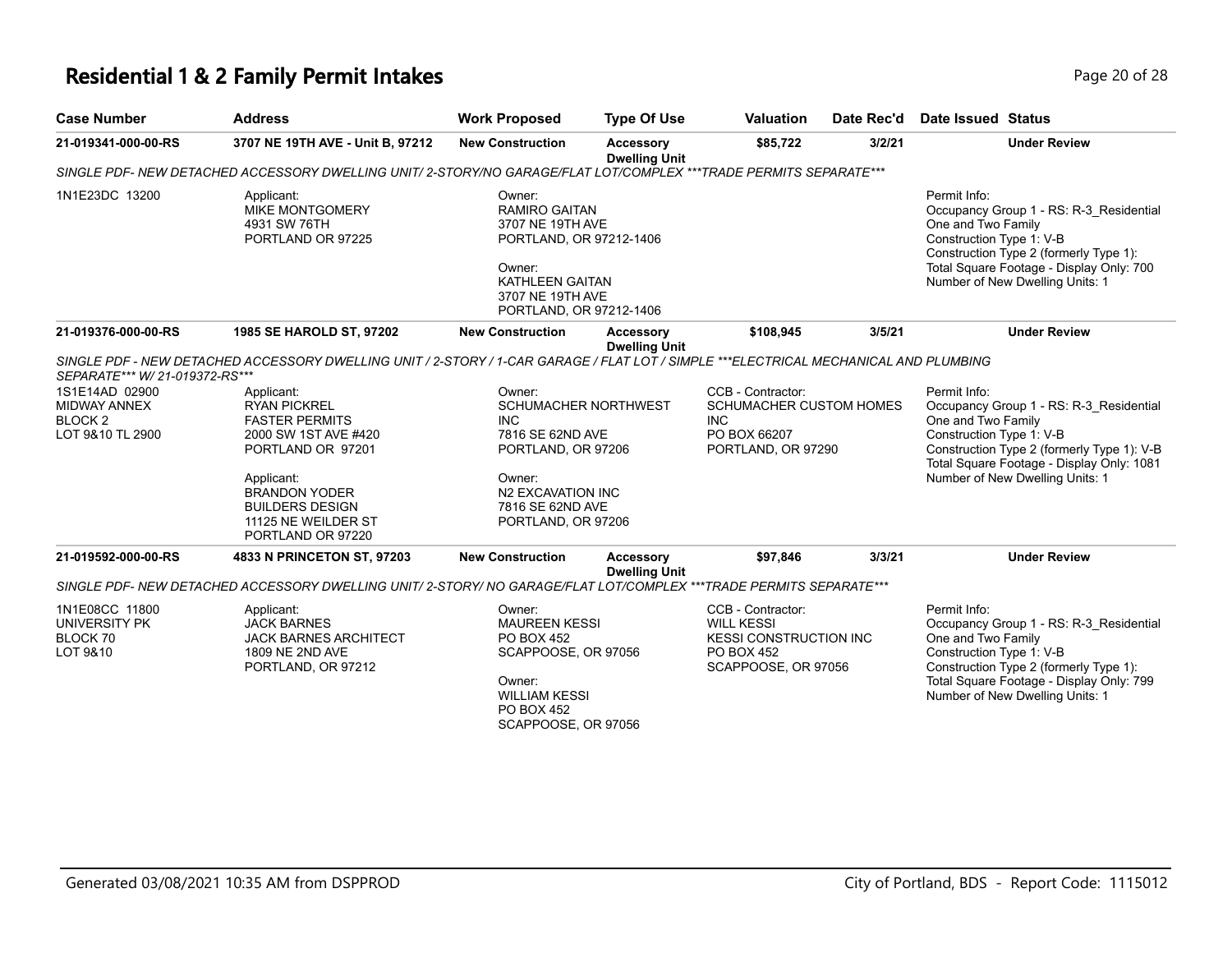#### **Residential 1 & 2 Family Permit Intakes Page 21 of 28 Page 21 of 28**

| <b>Case Number</b>                                                      | <b>Address</b>                                                                                                                                                                               | <b>Work Proposed</b>                                                            | <b>Type Of Use</b>                   | <b>Valuation</b>                                                                                                                                                                                                                                                                                                                                                                            | Date Rec'd | Date Issued Status                                                                                                                                                                                                                      |
|-------------------------------------------------------------------------|----------------------------------------------------------------------------------------------------------------------------------------------------------------------------------------------|---------------------------------------------------------------------------------|--------------------------------------|---------------------------------------------------------------------------------------------------------------------------------------------------------------------------------------------------------------------------------------------------------------------------------------------------------------------------------------------------------------------------------------------|------------|-----------------------------------------------------------------------------------------------------------------------------------------------------------------------------------------------------------------------------------------|
| 21-020632-000-00-RS                                                     | 9046 SE CLINTON ST, 97266                                                                                                                                                                    | <b>New Construction</b>                                                         | Accessory<br><b>Dwelling Unit</b>    | \$125,789                                                                                                                                                                                                                                                                                                                                                                                   | 3/4/21     | <b>Under Review</b>                                                                                                                                                                                                                     |
|                                                                         | SINGLE PDF- NEW DETACHED ACCESSORY DWELLING UNIT/ 2-STORY/2-GARAGR/ SLOPED LOT/SIMPLE                                                                                                        |                                                                                 |                                      |                                                                                                                                                                                                                                                                                                                                                                                             |            |                                                                                                                                                                                                                                         |
| 1S2E09BA 02800<br>PLYMPTON AC & PLAT 2 & 3<br>W 75' OF LOT 32           | Applicant:<br><b>KEVIN PARTAIN</b><br><b>URBAN VISIONS</b><br>223 NE 56TH AVENUE<br>PORTLAND, OR 97213<br>Applicant:<br>MORGAN HEATING & COOLING INC<br>PO BOX 630<br>GRESHAM, OR 97030-0160 | Owner:<br>SUNSET BRIDGE INC<br>PO BOX 66910<br>PORTLAND, OR 97266               |                                      | CCB - Contractor:<br><b>JIM KOSTA</b><br><b>BW CONSTRUCTION INC</b><br>PO BOX 66910<br>PORTLAND, OR 97290<br>CCB - Contractor:<br><b>MIRCEA BOGDAN</b><br>13512 SE MARKET ST<br>PORTLAND, OR 97233<br>CCB - Contractor:<br>MORGAN HEATING & COOLING<br><b>INC</b><br>PO BOX 630<br>GRESHAM, OR 97030-0160<br>CCB - Contractor:<br>PAVEL CRAINIC<br>16102 SE FLAVEL DR<br>PORTLAND, OR 97236 |            | Permit Info:<br>Occupancy Group 1 - RS: R-3 Residential<br>One and Two Family<br>Construction Type 1: V-B<br>Construction Type 2 (formerly Type 1): V-B<br>Total Square Footage - Display Only: 1376<br>Number of New Dwelling Units: 1 |
| 21-018232-000-00-RS                                                     | 7536 SW 34TH AVE, 97219                                                                                                                                                                      | <b>New Construction</b>                                                         | <b>Accessory</b><br><b>Structure</b> | \$18,547                                                                                                                                                                                                                                                                                                                                                                                    | 3/5/21     | <b>Under Review</b>                                                                                                                                                                                                                     |
| SINGLE PDF - NEW 384SF SHED                                             |                                                                                                                                                                                              |                                                                                 |                                      |                                                                                                                                                                                                                                                                                                                                                                                             |            |                                                                                                                                                                                                                                         |
| 1S1E20AC 10200<br>SYLVANIA TERR TR<br>LOT 5                             | Applicant:<br>RAPHAEL GOODBLATT<br>AHHA ARCHITECT INC<br>6663 SW BEAVERTON HILLSDALE HWY<br>#222<br>PORTLAND, OR 97225                                                                       | Owner:<br><b>DIANE HERSCHLEB</b><br>7536 SW 34TH AVE<br>PORTLAND, OR 97219-1722 |                                      | Primary Contractor:<br>TO BID                                                                                                                                                                                                                                                                                                                                                               |            | Permit Info:<br>Occupancy Group 1 - RS: U_Private<br>Garage\Utility Misc.<br>Construction Type 1: V-B<br>Construction Type 2 (formerly Type 1):<br>Total Square Footage - Display Only: 384                                             |
| 21-020782-000-00-RS                                                     | 6917 NE CLEVELAND AVE, 97211                                                                                                                                                                 | <b>New Construction</b>                                                         | Accessory<br><b>Structure</b>        | \$7,245                                                                                                                                                                                                                                                                                                                                                                                     | 3/5/21     | <b>Under Review</b>                                                                                                                                                                                                                     |
|                                                                         | SINGLE PDF- BUILD NEW DETACHED ROOF STRUCTURE.                                                                                                                                               |                                                                                 |                                      |                                                                                                                                                                                                                                                                                                                                                                                             |            |                                                                                                                                                                                                                                         |
| 1N1E15AD 03200<br><b>SARATOGA</b><br><b>BLOCK 5</b><br>LOT <sub>7</sub> | Applicant:<br><b>MITCHELL LEARD</b><br><b>LANDSCAPE EAST &amp; WEST</b><br>15601 SE 90th AVE<br>CLACKAMAS, OR 97015                                                                          | Owner:<br>RONALD J JR POWELL<br>6917 NE CLEVELAND AVE<br>PORTLAND, OR 97211     |                                      | CCB - Contractor:<br>LANDSCAPE EAST & WEST INC<br>PO BOX 430<br>CLACKAMAS, OR 97015                                                                                                                                                                                                                                                                                                         |            | Permit Info:<br>Occupancy Group 1 - RS: U_Decks,<br>Patios, Porches, Carports<br>Construction Type 1: V-B<br>Construction Type 2 (formerly Type 1):<br>Total Square Footage - Display Only: 300                                         |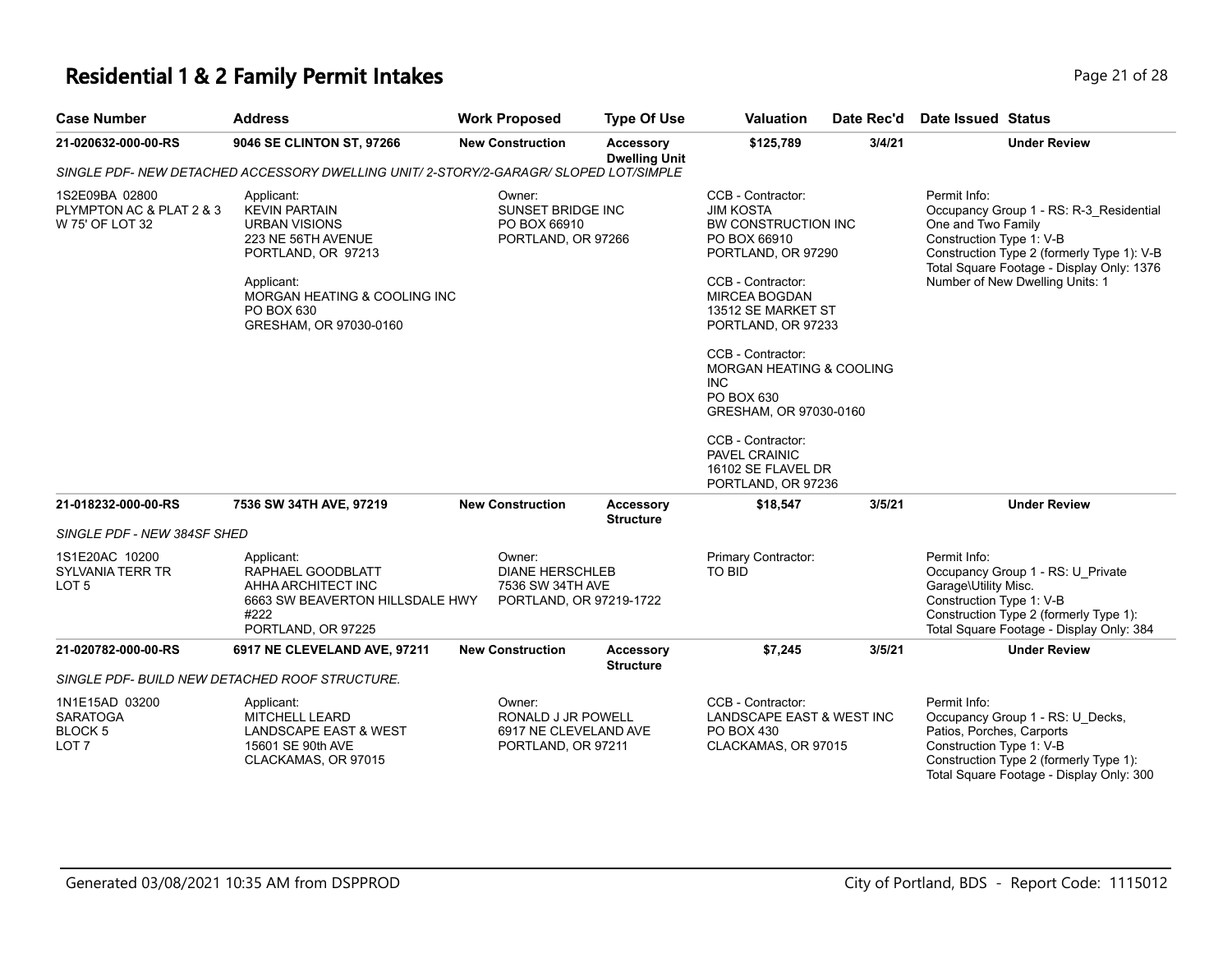# **Residential 1 & 2 Family Permit Intakes Page 22 of 28**

| <b>Case Number</b>                                                           | Address                                                                                                                                      | <b>Work Proposed</b>                                                                                                                           | <b>Type Of Use</b>                                             | <b>Valuation</b>                                                                                                         | Date Rec'd | Date Issued Status                                                                                                                                                                                                                      |
|------------------------------------------------------------------------------|----------------------------------------------------------------------------------------------------------------------------------------------|------------------------------------------------------------------------------------------------------------------------------------------------|----------------------------------------------------------------|--------------------------------------------------------------------------------------------------------------------------|------------|-----------------------------------------------------------------------------------------------------------------------------------------------------------------------------------------------------------------------------------------|
| 21-018214-000-00-RS                                                          | 5265 NE 15TH AVE, 97211                                                                                                                      | <b>New Construction</b>                                                                                                                        | <b>Duplex</b>                                                  | \$631,341                                                                                                                | 3/1/21     | <b>Under Review</b>                                                                                                                                                                                                                     |
| MECHANICAL AND PLUMBING SEPARATE***                                          | SINGLE PDF - NEW CONSTRUCTION DUPLEX, LOWER LEVEL ADDITIONAL LIVING SPACE/2-STORY / 2 -ATTACHED GARAGES / FLAT LOT / COMPLEX *** ELECTRICAL  |                                                                                                                                                |                                                                |                                                                                                                          |            |                                                                                                                                                                                                                                         |
| 1N1E23AB 09700<br><b>VERNON</b><br>BLOCK <sub>21</sub><br><b>LOT 15</b>      | Applicant:<br><b>TYSON OKELY</b><br><b>DEZ DEVELOPMENT</b><br>10117 SE SUNNYSIDE RD #F1123<br>CLACKAMAS OR 97015<br><b>USA</b>               | Owner:<br><b>JULIA PHILLIPS</b><br>PORTLAND, OR 97211<br>Owner:<br><b>BETTIE HOLMES</b><br>PORTLAND, OR 97211                                  | 9000 NE M L KING JR BLVD #229<br>9000 NE M L KING JR BLVD #229 | CCB - Contractor:<br><b>BTS HOMES INC</b><br>2101 SE 98TH AVE<br>VANCOUVER, WA 98664                                     |            | Permit Info:<br>Occupancy Group 1 - RS: R-3_Residential<br>One and Two Family<br>Construction Type 1: V-B<br>Construction Type 2 (formerly Type 1): V-B<br>Total Square Footage - Display Only: 5428<br>Number of New Dwelling Units: 2 |
| 21-018280-000-00-RS                                                          | 3545 SE ALDER ST, 97214                                                                                                                      | <b>New Construction</b>                                                                                                                        | <b>Duplex</b>                                                  | \$631,341                                                                                                                | 3/1/21     | <b>Under Review</b>                                                                                                                                                                                                                     |
| MECHANICAL AND PLUMBING SEPARATE***                                          | SINGLE PDF - NEW CONSTRUCTION DUPLEX, LOWER LEVEL ADDITIONAL LIVING SPACE/ 2-STORY / 2 -ATTACHED GARAGES / FLAT LOT / COMPLEX *** ELECTRICAL |                                                                                                                                                |                                                                |                                                                                                                          |            |                                                                                                                                                                                                                                         |
| 1S1E01AB 12600<br><b>CROSIERS ADD</b><br>BLOCK 2<br><b>LOT 11</b>            | Applicant:<br><b>TYSON OKELY</b><br>DEZ DEVELOPMENT<br>10117 SE SUNNYSIDE RD #F1123<br>CLACKAMAS OR 97015<br><b>USA</b>                      | Owner:<br>TOWN DEVELOPMENTS INC<br>3545 SE ALDER ST<br>PORTLAND, OR 97214                                                                      |                                                                | CCB - Contractor:<br><b>BTS HOMES INC</b><br>2101 SE 98TH AVE<br>VANCOUVER, WA 98664                                     |            | Permit Info:<br>Occupancy Group 1 - RS: R-3_Residential<br>One and Two Family<br>Construction Type 1: V-B<br>Construction Type 2 (formerly Type 1): V-B<br>Total Square Footage - Display Only: 5428<br>Number of New Dwelling Units: 2 |
| 21-014926-000-00-RS                                                          | 3934 SE 67TH AVE, 97206                                                                                                                      | <b>New Construction</b>                                                                                                                        | Garage/Carport                                                 | \$44,525                                                                                                                 | 3/3/21     | <b>Under Review</b>                                                                                                                                                                                                                     |
|                                                                              | SINGLE PDF - NEW DETACHED, 360 SF SINGLE-CAR GARAGE. SEPARATE PERMIT REQUIRED FOR DEMO OF EXISTING GARAGE. *** TRADES SEPARATE               |                                                                                                                                                |                                                                |                                                                                                                          |            |                                                                                                                                                                                                                                         |
| 1S2E08CA 10800<br><b>RESERVOIR PK</b><br>BLOCK <sub>3</sub><br><b>LOT 17</b> | Applicant:<br><b>JOHN WRIGHT</b><br><b>WRIGHT ARCHITECTURE</b><br>2222 NE OREGON ST, #213<br>PORTLAND OR 97232                               | Owner:<br><b>GARIN DUFFIELD</b><br>3934 SE 67TH AVE<br>PORTLAND, OR 97206<br>Owner:<br>AIMEE WICKMAN<br>3934 SE 67TH AVE<br>PORTLAND, OR 97206 |                                                                | CCB - Contractor:<br><b>BROUWER BUILDING &amp;</b><br><b>REMODELING LLC</b><br>3323 SE 127TH PLACE<br>PORTLAND, OR 97236 |            | Permit Info:<br>Occupancy Group 1 - RS: U_Private<br>Garage\Utility Misc.<br>Construction Type 1: V-B<br>Construction Type 2 (formerly Type 1):                                                                                         |
| 18-255418-DFS-02-RS                                                          | 7606 N BURRAGE AVE, 97217                                                                                                                    | <b>New Construction</b>                                                                                                                        | <b>Single Family</b><br><b>Dwelling</b>                        | \$4,000                                                                                                                  | 3/3/21     | <b>Under Review</b>                                                                                                                                                                                                                     |
| SINGLE PDF - DFS FOR TRUSSES                                                 |                                                                                                                                              |                                                                                                                                                |                                                                |                                                                                                                          |            |                                                                                                                                                                                                                                         |
| 1N1E09CD 16001<br><b>BLOCK2</b><br>LOT 1&2 TL 16001                          | Applicant:<br><b>KEVIN PARTAIN</b><br><b>URBAN VISIONS</b><br>223 NE 56TH AVE<br>PORTLAND OR 97213                                           | Owner:<br>SDB INVESTMENTS LLC<br>16520 SE CREST CT<br>PORTLAND, OR 97236-6498                                                                  |                                                                | CCB - Contractor:<br><b>VICK HOMES INC</b><br>10960 NE EUGENE ST<br>PORTLAND, OR 97220                                   |            | Permit Info:<br>Occupancy Group 1 - RS: R-3_Residential<br>One and Two Family<br>Construction Type 1: V-B<br>Construction Type 2 (formerly Type 1): V-B<br>Total Square Footage - Display Only: 2114                                    |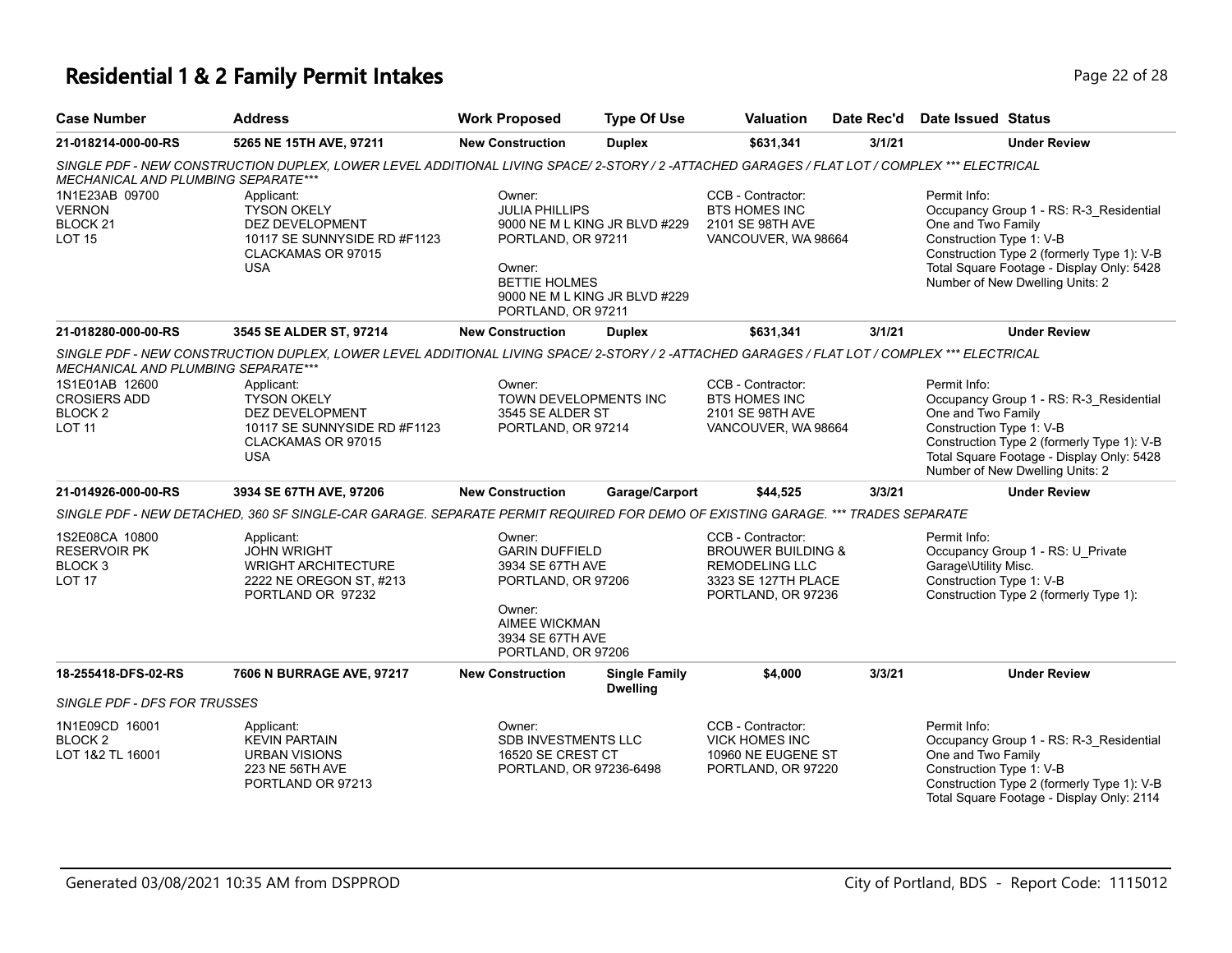#### **Residential 1 & 2 Family Permit Intakes Page 13 of 28 Page 23 of 28**

| <b>Case Number</b>                                                             | <b>Address</b>                                                                                                                               | <b>Work Proposed</b>                                                                 | <b>Type Of Use</b>                      | <b>Valuation</b>                                                                                                     | Date Rec'd | Date Issued Status                                                                                                                                                                                                                      |
|--------------------------------------------------------------------------------|----------------------------------------------------------------------------------------------------------------------------------------------|--------------------------------------------------------------------------------------|-----------------------------------------|----------------------------------------------------------------------------------------------------------------------|------------|-----------------------------------------------------------------------------------------------------------------------------------------------------------------------------------------------------------------------------------------|
| 18-255467-DFS-04-RS                                                            | 7618 N BURRAGE AVE, 97217                                                                                                                    | <b>New Construction</b>                                                              | <b>Single Family</b><br><b>Dwelling</b> | \$4,000                                                                                                              | 3/3/21     | <b>Under Review</b>                                                                                                                                                                                                                     |
| SINGLE PDF- DFS FOR TRUSSES.                                                   |                                                                                                                                              |                                                                                      |                                         |                                                                                                                      |            |                                                                                                                                                                                                                                         |
| 1N1E09CD 16000                                                                 | Applicant:<br><b>KEVIN PARTAIN</b><br><b>URBAN VISIONS</b><br>223 NE 56TH AVE<br>PORTLAND OR 97213                                           | Owner:<br><b>SDB INVESTMENTS LLC</b><br>16520 SE CREST CT<br>PORTLAND, OR 97236-6498 |                                         | CCB - Contractor:<br><b>VICK HOMES INC</b><br>10960 NE EUGENE ST<br>PORTLAND, OR 97220                               |            | Permit Info:<br>Occupancy Group 1 - RS: R-3 Residential<br>One and Two Family<br>Construction Type 1: V-B<br>Construction Type 2 (formerly Type 1): V-B<br>Total Square Footage - Display Only: 2114                                    |
| 21-007683-000-00-RS                                                            | 5890 SW SALMON ST, 97221                                                                                                                     | <b>New Construction</b>                                                              | <b>Single Family</b>                    | \$373,542                                                                                                            | 3/1/21     | <b>Under Review</b>                                                                                                                                                                                                                     |
|                                                                                | SINGLE PDF - NEW SINGLE FAMILY RESIDENCE / 2-STORY / 1-CAR GARAGE / SLOPED LOT / COMPLEX ***ELECTRICAL, MECHANICAL AND PLUMBING SEPARATE***  |                                                                                      | <b>Dwelling</b>                         |                                                                                                                      |            |                                                                                                                                                                                                                                         |
| 1S1E06BD 05102<br><b>SALMON PARK</b><br>LOT <sub>2</sub>                       | Applicant:<br><b>RYAN PICKREL</b><br><b>FASTER PERMITS</b><br>2000 SW 1ST AVE #420<br>PORTLAND OR 97201                                      | Owner:<br>3330 NW YEON AVE #100<br>PORTLAND, OR 97210-1531                           | EVERETT CUSTOM HOMES INC                | CCB - Contractor:<br><b>VIC REMMERS</b><br>EVERETT CUSTOM HOMES INC<br>3330 NW YEON AVENUE 100<br>PORTLAND, OR 97210 |            | Permit Info:<br>Occupancy Group 1 - RS: R-3 Residential<br>One and Two Family<br>Construction Type 1: V-B<br>Construction Type 2 (formerly Type 1): V-B<br>Total Square Footage - Display Only: 3341<br>Number of New Dwelling Units: 1 |
| 21-015539-000-00-RS                                                            | SE CLINTON ST, 97202                                                                                                                         | <b>New Construction</b>                                                              | <b>Single Family</b><br><b>Dwelling</b> | \$282,815                                                                                                            | 3/1/21     | <b>Under Review</b>                                                                                                                                                                                                                     |
| SEPARATE***                                                                    | SINGLE PDF - NEW SINGLE FAMILY RESIDENCE / 2-STORY W/ BASEMENT ADU / 1-CAR GARAGE / FLAT LOT / COMPLEX ***ELECTRICAL MECHANICAL AND PLUMBING |                                                                                      |                                         |                                                                                                                      |            |                                                                                                                                                                                                                                         |
| 1S1E12AA 04500<br><b>RICHMOND ADD</b><br>BLOCK <sub>8</sub><br>W 1/2 OF LOT 13 | Applicant:<br><b>RYAN PICKREL</b><br><b>FASTER PERMITS</b><br>2000 SW 1ST AVE #420<br>PORTLAND OR 97201                                      | Owner:<br><b>GREENWOOD HOMES LLC</b><br>PO BOX 1225<br>CANBY, OR 97013-1225          |                                         | CCB - Contractor:<br><b>BRYAN SEITS</b><br><b>GREENWOOD HOMES LLC</b><br>PO BOX 1225<br>CANBY, OR 97013              |            | Permit Info:<br>Occupancy Group 1 - RS: R-3 Residential<br>One and Two Family<br>Construction Type 1: V-B<br>Construction Type 2 (formerly Type 1): V-B<br>Total Square Footage - Display Only: 2413                                    |

Number of New Dwelling Units: 2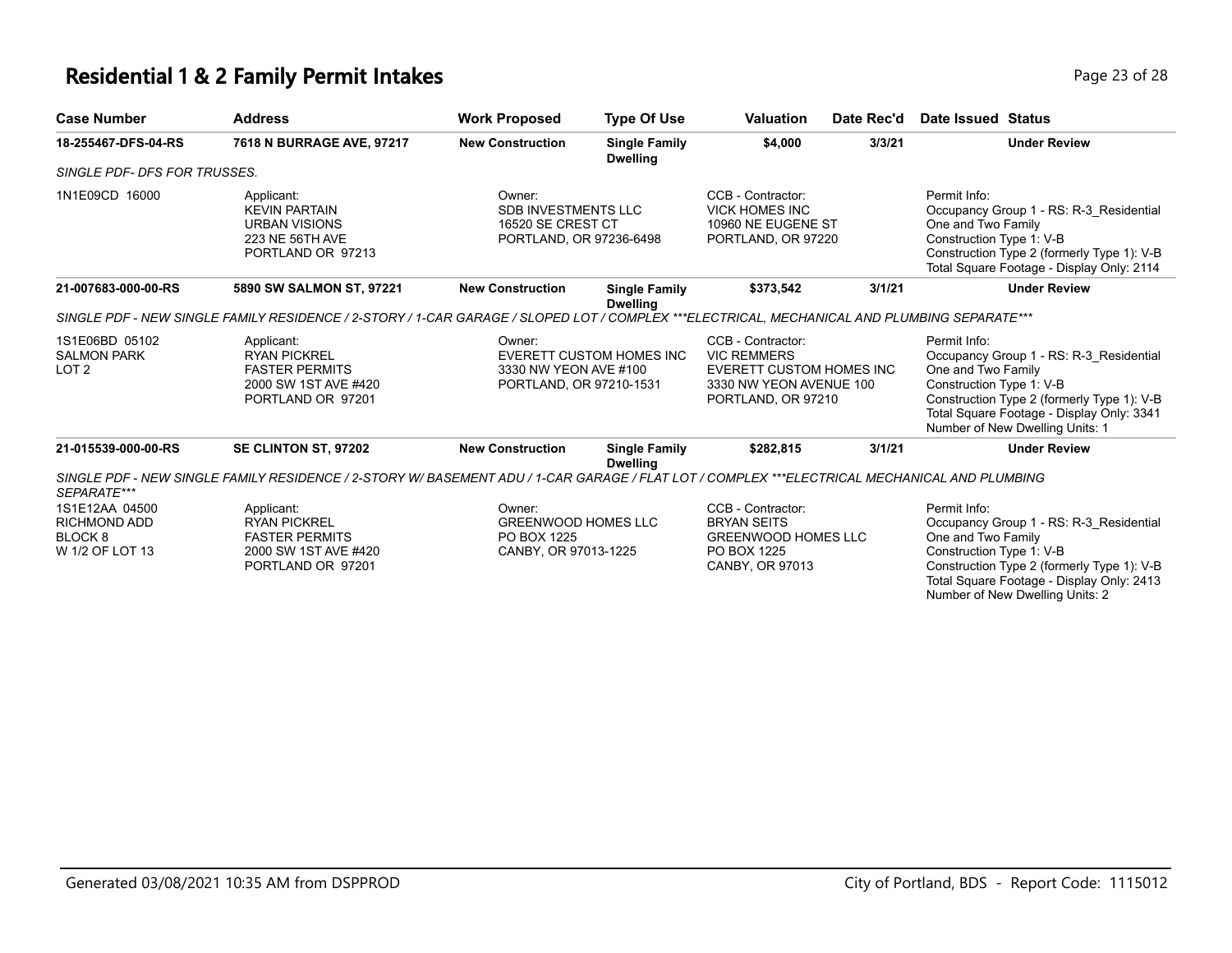## **Residential 1 & 2 Family Permit Intakes Page 24 of 28 Page 24 of 28**

| <b>Case Number</b>                                       | <b>Address</b>                                                                                                   | <b>Work Proposed</b>                                                            | <b>Type Of Use</b>                      | <b>Valuation</b>                                                                                                                                                                                                                                                                                                                                                                            | Date Rec'd | Date Issued Status                                                                                                                                                                                                                      |
|----------------------------------------------------------|------------------------------------------------------------------------------------------------------------------|---------------------------------------------------------------------------------|-----------------------------------------|---------------------------------------------------------------------------------------------------------------------------------------------------------------------------------------------------------------------------------------------------------------------------------------------------------------------------------------------------------------------------------------------|------------|-----------------------------------------------------------------------------------------------------------------------------------------------------------------------------------------------------------------------------------------|
| 21-017013-000-00-RS                                      | 4007 SE 112TH AVE, 97266                                                                                         | <b>New Construction</b>                                                         | <b>Single Family</b><br><b>Dwelling</b> | \$176.113                                                                                                                                                                                                                                                                                                                                                                                   | 3/3/21     | <b>Under Review</b>                                                                                                                                                                                                                     |
|                                                          | SINGLE PDF - NEW SINGLE FAMILY RESIDENCE / 2-STORY / 1-CAR ATTACHED GARAGE / FLAT LOT COMPLEX ***W/ 21-017044*** |                                                                                 |                                         |                                                                                                                                                                                                                                                                                                                                                                                             |            |                                                                                                                                                                                                                                         |
| 1S2E10CD 00100<br>D & O LITTLE HMS SUB 4<br>LOT 1 TL 100 | Applicant:<br><b>KEVIN PARTAIN</b><br><b>URBAN VISIONS</b><br>223 NE 56TH AVE<br>PORTLAND OR 97213               | Owner:<br><b>JGT INVESTMENTS INC</b><br>PO BOX 66178<br>PORTLAND, OR 97290-6178 |                                         | CCB - Contractor:<br><b>JIM KOSTA</b><br>BW CONSTRUCTION INC<br>PO BOX 66910<br>PORTLAND, OR 97290<br>CCB - Contractor:<br><b>MIRCEA BOGDAN</b><br>13512 SE MARKET ST<br>PORTLAND, OR 97233<br>CCB - Contractor:<br>MORGAN HEATING & COOLING<br><b>INC</b><br>PO BOX 630<br>GRESHAM, OR 97030-0160<br>CCB - Contractor:<br><b>PAVEL CRAINIC</b><br>16102 SE FLAVEL DR<br>PORTLAND, OR 97236 |            | Permit Info:<br>Occupancy Group 1 - RS: R-3_Residential<br>One and Two Family<br>Construction Type 1: V-B<br>Construction Type 2 (formerly Type 1): V-B<br>Total Square Footage - Display Only: 1598<br>Number of New Dwelling Units: 1 |
| 21-019087-000-00-RS                                      | <b>NE 152ND AVE, 97230</b>                                                                                       | <b>New Construction</b>                                                         | <b>Single Family</b><br><b>Dwelling</b> | \$317,767                                                                                                                                                                                                                                                                                                                                                                                   | 3/5/21     | <b>Under Review</b>                                                                                                                                                                                                                     |
|                                                          | SINGLE PDF- NEW SINGLE FAMILY RESIDENCE/ 2-STORY/1-GARAGE/SLOPED LOT/COMPLEX ***TRADE PERMITS SEPARATE***        |                                                                                 |                                         |                                                                                                                                                                                                                                                                                                                                                                                             |            |                                                                                                                                                                                                                                         |
| 1N2E24CD 00401<br>PARTITION PLAT 2008-111<br>LOT 1       | Applicant:<br><b>ANITA CORNEA</b><br>PORTLAND OR<br><b>USA</b>                                                   | Owner:<br><b>ANITA CORNEA</b><br>1716 SE 148TH AVE<br>PORTLAND, OR 97233        |                                         |                                                                                                                                                                                                                                                                                                                                                                                             |            | Permit Info:<br>Occupancy Group 1 - RS: R-3 Residential<br>One and Two Family<br>Construction Type 1: V-B<br>Construction Type 2 (formerly Type 1): V-B<br>Total Square Footage - Display Only: 2848<br>Number of New Dwelling Units: 1 |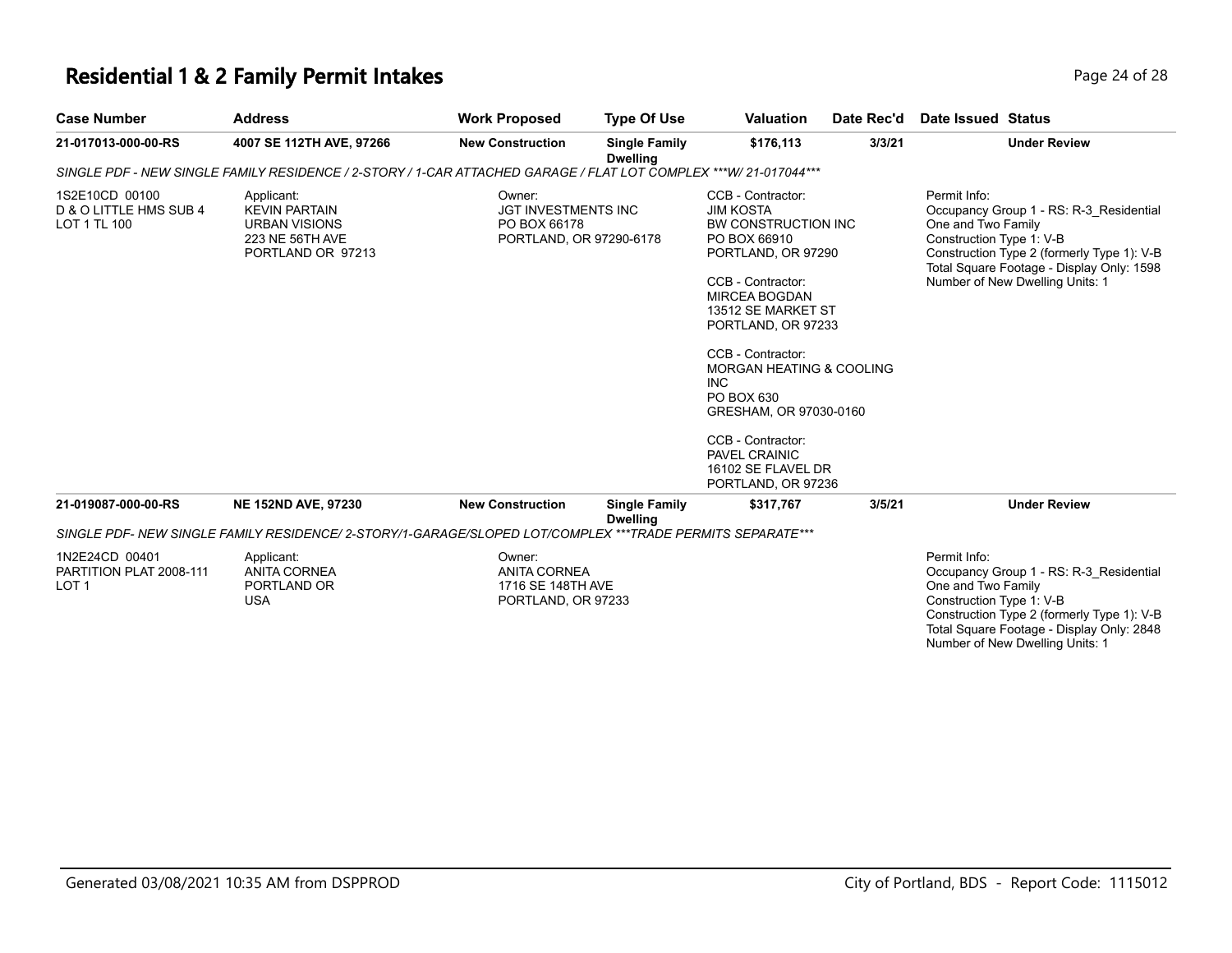## **Residential 1 & 2 Family Permit Intakes Page 25 of 28 Page 25 of 28**

| <b>Case Number</b>                                                              | <b>Address</b>                                                                                                                                                                                                      | <b>Work Proposed</b>                                                                                                                                             | <b>Type Of Use</b>                      | <b>Valuation</b>                                                                                                                                     | Date Rec'd | Date Issued Status                                                                                                                                                                                                                      |                                                                                                                                                                       |
|---------------------------------------------------------------------------------|---------------------------------------------------------------------------------------------------------------------------------------------------------------------------------------------------------------------|------------------------------------------------------------------------------------------------------------------------------------------------------------------|-----------------------------------------|------------------------------------------------------------------------------------------------------------------------------------------------------|------------|-----------------------------------------------------------------------------------------------------------------------------------------------------------------------------------------------------------------------------------------|-----------------------------------------------------------------------------------------------------------------------------------------------------------------------|
| 21-019372-000-00-RS                                                             | 1985 SE HAROLD ST, 97202                                                                                                                                                                                            | <b>New Construction</b>                                                                                                                                          | <b>Single Family</b><br><b>Dwelling</b> | \$247,937                                                                                                                                            | 3/5/21     |                                                                                                                                                                                                                                         | <b>Under Review</b>                                                                                                                                                   |
| 019376 -RS                                                                      | SINGLE PDF - NEW SINGLE FAMILY RESIDENCE / 2-STORY / 1-CAR GARAGE / FLAT LOT / SIMPLE ***ELECTRICAL MECHANICAL AND PLUMBING SEPARATE*** W/ 21-                                                                      |                                                                                                                                                                  |                                         |                                                                                                                                                      |            |                                                                                                                                                                                                                                         |                                                                                                                                                                       |
| 1S1E14AD 02900<br><b>MIDWAY ANNEX</b><br>BLOCK <sub>2</sub><br>LOT 9&10 TL 2900 | Applicant:<br><b>RYAN PICKREL</b><br><b>FASTER PERMITS</b><br>2000 SW 1ST AVE #420<br>PORTLAND OR 97201<br>Applicant:<br><b>BRANDON YODER</b><br><b>BUILDERS DESIGN</b><br>11125 NE WEILDER ST<br>PORTLAND OR 97220 | Owner:<br><b>SCHUMACHER NORTHWEST</b><br>INC.<br>7816 SE 62ND AVE<br>PORTLAND, OR 97206<br>Owner:<br>N2 EXCAVATION INC<br>7816 SE 62ND AVE<br>PORTLAND, OR 97206 |                                         | CCB - Contractor:<br><b>SCHUMACHER CUSTOM HOMES</b><br>INC.<br>PO BOX 66207<br>PORTLAND, OR 97290                                                    |            | Permit Info:<br>Occupancy Group 1 - RS: R-3_Residential<br>One and Two Family<br>Construction Type 1: V-B<br>Construction Type 2 (formerly Type 1): V-B<br>Total Square Footage - Display Only: 2216<br>Number of New Dwelling Units: 1 |                                                                                                                                                                       |
| 21-019440-000-00-RS                                                             | SW CARDINELL WAY, 97201                                                                                                                                                                                             | <b>New Construction</b>                                                                                                                                          | <b>Single Family</b><br><b>Dwelling</b> | \$572,475                                                                                                                                            | 3/3/21     |                                                                                                                                                                                                                                         | <b>Under Review</b>                                                                                                                                                   |
|                                                                                 | SINGLE PDF-NEW SINGLE FAMILY RESIDENCE/3-STORY/1-GARAGE/SLOPED LOT/COMPLEX ***TRADE PERMITS SEPARATE***                                                                                                             |                                                                                                                                                                  |                                         |                                                                                                                                                      |            |                                                                                                                                                                                                                                         |                                                                                                                                                                       |
| 1S1E04DC 00611<br><b>CITY LIGHTS</b><br>LOT <sub>6</sub>                        | Applicant:<br>NATHANIEL ROSEMEYER<br>MAIN STREET DEVELOPMENT<br>5331 SW MACADAM AVE #258 PMB 208<br>PORTLAND OR 97239                                                                                               | Owner:<br>LING YAO<br>2982 NW SANTANITA TER<br>PORTLAND, OR 97210<br>Owner:<br><b>DAMION SEARLS</b><br>2982 NW SANTANITA TER<br>PORTLAND, OR 97210               |                                         | CCB - Contractor:<br><b>ERIC RYSTADT</b><br><b>MAIN STREET DEVELOPMENT</b><br>INC.<br>PMB 208 5331 SW MACADAM AVE<br>SUITE 258<br>PORTLAND, OR 97239 |            | Permit Info:<br>One and Two Family<br>Construction Type 1: V-B                                                                                                                                                                          | Occupancy Group 1 - RS: R-3 Residential<br>Construction Type 2 (formerly Type 1): V-B<br>Total Square Footage - Display Only: 5023<br>Number of New Dwelling Units: 1 |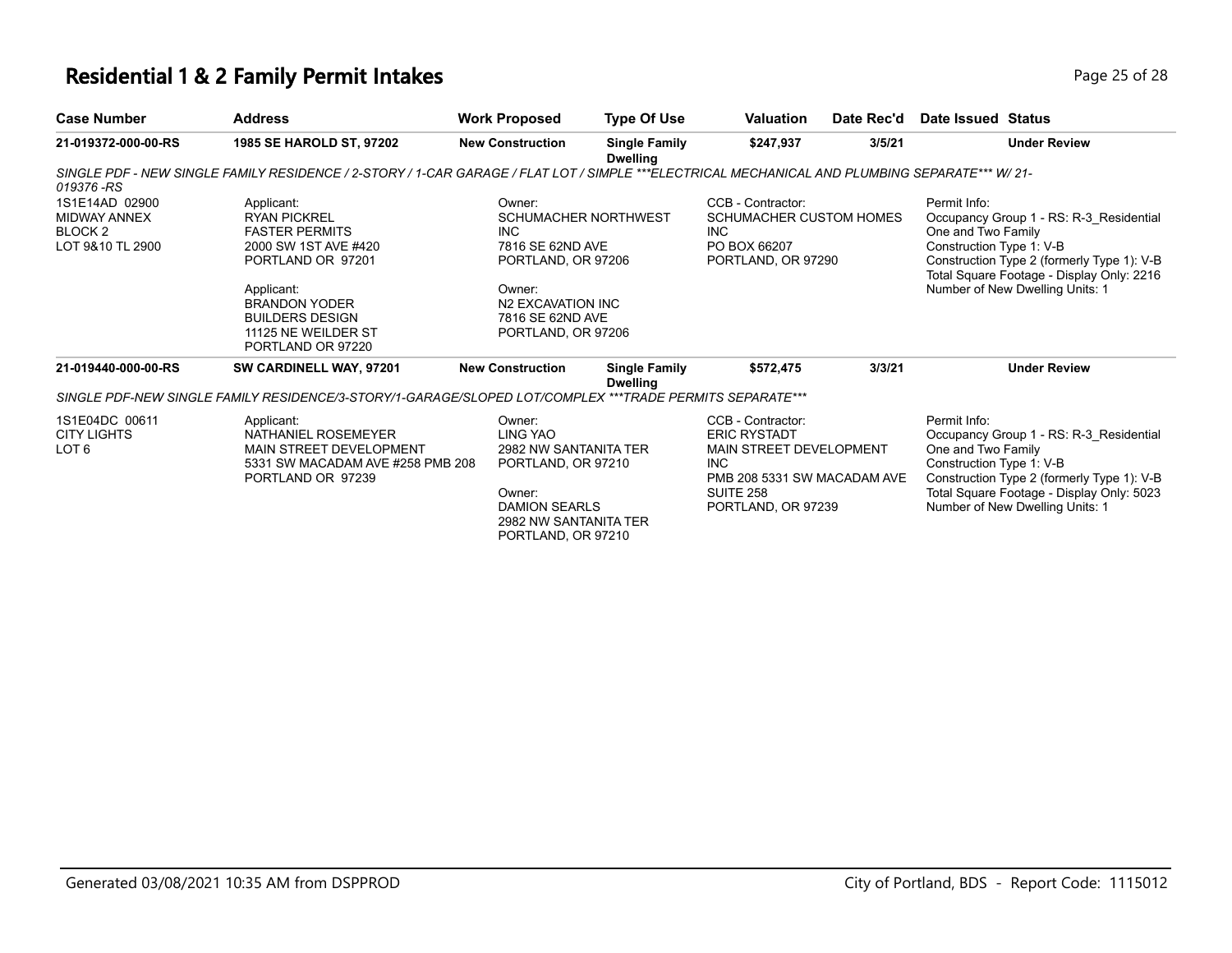## **Residential 1 & 2 Family Permit Intakes Page 26 of 28 Page 26 of 28**

| <b>Case Number</b>                                    | <b>Address</b>                                                                                          | <b>Work Proposed</b>                                                              | <b>Type Of Use</b>                      | <b>Valuation</b>                                                                                                                                                                                                                                                                                                                                                                                                                 | Date Rec'd | <b>Date Issued Status</b>                                                                                                                                                                                                               |
|-------------------------------------------------------|---------------------------------------------------------------------------------------------------------|-----------------------------------------------------------------------------------|-----------------------------------------|----------------------------------------------------------------------------------------------------------------------------------------------------------------------------------------------------------------------------------------------------------------------------------------------------------------------------------------------------------------------------------------------------------------------------------|------------|-----------------------------------------------------------------------------------------------------------------------------------------------------------------------------------------------------------------------------------------|
| 21-020882-000-00-RS                                   | 5040 SE ELLIS ST, 97206                                                                                 | <b>New Construction</b>                                                           | <b>Single Family</b><br><b>Dwelling</b> | \$239,685                                                                                                                                                                                                                                                                                                                                                                                                                        | 3/3/21     | <b>Under Review</b>                                                                                                                                                                                                                     |
|                                                       | SINGLE PDF- NEW SINGLE FAMILY RESIDENCE/2-STORY/1 CAR GARAGE/ FLAT LOT/COMPLEX                          |                                                                                   |                                         |                                                                                                                                                                                                                                                                                                                                                                                                                                  |            |                                                                                                                                                                                                                                         |
| 1S2E18CA 01600<br>GERMANIA<br>BLOCK 8<br>LOT 26-28    | Applicant:<br><b>RYAN PICKREL</b><br><b>FASTER PERMITS</b><br>2000 SW 1ST AVE #420<br>PORTLAND OR 97201 | Owner:<br><b>MODERN HOMES LLC</b><br>6339 NE 112TH AVE<br>PORTLAND, OR 97220-1016 |                                         | CCB - Contractor:<br>PLUMBING SYSTEMS INC<br>14222 SE RUST WAY<br>DAMASCUS, OR 97089<br>CCB - Contractor:<br><b>GABES HEATING &amp; COOLING LLC</b><br>14606 SE RACHEL LN<br>PORTLAND, OR 97236<br>PORTLAND, OR 97236<br>CCB - Contractor:<br><b>GRIZZLY ELECTRIC INC</b><br>2114 MAIN ST STE 100-117<br>VANCOUVER, WA 98660<br>CCB - Contractor:<br><b>BRYAN SEITS</b><br>GREENWOOD HOMES LLC<br>PO BOX 1225<br>CANBY, OR 97013 |            | Permit Info:<br>Occupancy Group 1 - RS: R-3 Residential<br>One and Two Family<br>Construction Type 1: V-B<br>Construction Type 2 (formerly Type 1): V-B<br>Total Square Footage - Display Only: 2082<br>Number of New Dwelling Units: 1 |
| 21-021086-000-00-RS                                   | 9029 N MOHAWK AVE, 97203                                                                                | <b>New Construction</b>                                                           | <b>Single Family</b><br><b>Dwelling</b> | \$239,685                                                                                                                                                                                                                                                                                                                                                                                                                        | 3/5/21     | <b>Under Review</b>                                                                                                                                                                                                                     |
|                                                       | SINGLE PDF- NEW SINGLE FAMILY RESIDENCE/ 2-STORY/1-GARAGE/FLAT LOT/ COMPLEX                             |                                                                                   |                                         |                                                                                                                                                                                                                                                                                                                                                                                                                                  |            |                                                                                                                                                                                                                                         |
| 1N1W01DD 15900<br>POINT VIEW<br>BLOCK 11<br>LOT 24-26 | Applicant:<br><b>RYAN PICKREL</b><br><b>FASTER PERMITS</b><br>2000 SW 1ST AVE #420<br>PORTLAND OR 97201 | Owner:<br><b>FHG PROPERTIES LLC</b><br>PO BOX 620445<br>MIDDLETON, WI 53562       |                                         | CCB - Contractor:<br>PLUMBING SYSTEMS INC<br>14222 SE RUST WAY<br>DAMASCUS, OR 97089<br>CCB - Contractor:<br>GABES HEATING & COOLING LLC<br>14606 SE RACHEL LN<br>PORTLAND, OR 97236<br>PORTLAND, OR 97236<br>CCB - Contractor:<br><b>GRIZZLY ELECTRIC INC</b><br>2114 MAIN ST STE 100-117<br>VANCOUVER, WA 98660<br>CCB - Contractor:<br><b>BRYAN SEITS</b><br><b>GREENWOOD HOMES LLC</b><br>PO BOX 1225<br>CANBY, OR 97013     |            | Permit Info:<br>Occupancy Group 1 - RS: R-3_Residential<br>One and Two Family<br>Construction Type 1: V-B<br>Construction Type 2 (formerly Type 1): V-B<br>Total Square Footage - Display Only: 2082<br>Number of New Dwelling Units: 1 |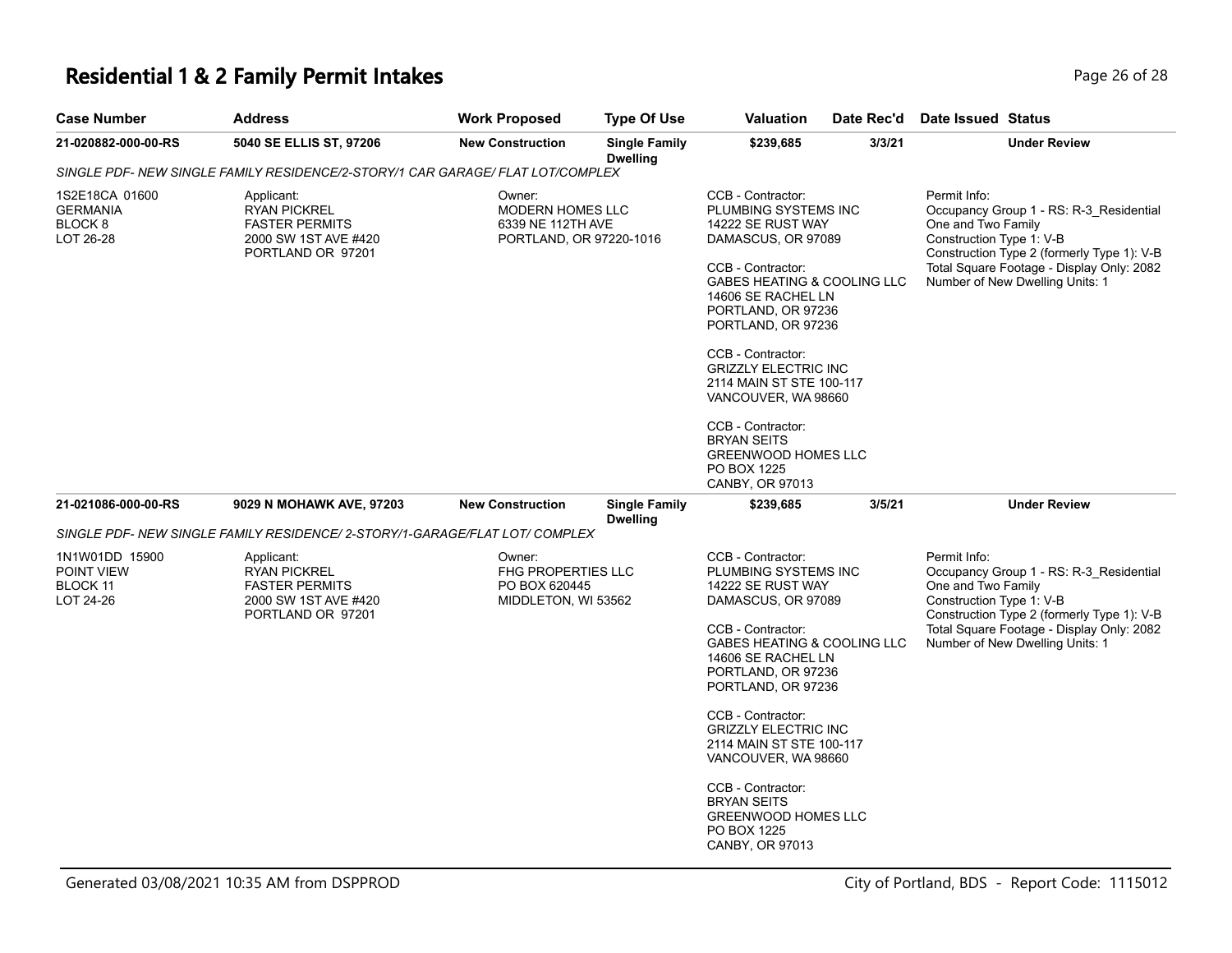## **Residential 1 & 2 Family Permit Intakes Page 27 of 28 Page 27 of 28**

| <b>Case Number</b>                                                                                                                                                                                             | <b>Address</b>                                                                                                                               | <b>Work Proposed</b>                                                                   | <b>Type Of Use</b>                      | <b>Valuation</b>                                                                                          | Date Rec'd | Date Issued Status                                                                                                                                                                                                                      |  |  |
|----------------------------------------------------------------------------------------------------------------------------------------------------------------------------------------------------------------|----------------------------------------------------------------------------------------------------------------------------------------------|----------------------------------------------------------------------------------------|-----------------------------------------|-----------------------------------------------------------------------------------------------------------|------------|-----------------------------------------------------------------------------------------------------------------------------------------------------------------------------------------------------------------------------------------|--|--|
| 21-021355-000-00-RS                                                                                                                                                                                            | SW HAMILTON WAY, 97221                                                                                                                       | <b>New Construction</b>                                                                | <b>Single Family</b><br><b>Dwelling</b> | \$399,422                                                                                                 | 3/5/21     | <b>Under Review</b>                                                                                                                                                                                                                     |  |  |
|                                                                                                                                                                                                                | SINGLE PDF- NEW SINGLE FAMILY RESIDENCE/ 1-STORY/ 1-CAR GARAGE/ SLOPED LOT/ SIMPLE ***TRADE PEMRITS SEPARATE***                              |                                                                                        |                                         |                                                                                                           |            |                                                                                                                                                                                                                                         |  |  |
| 1S1E18BB 01800<br><b>RALEIGH HILLS</b><br><b>BLOCK1</b><br>LOT 14 TL 1800                                                                                                                                      | Applicant:<br>Rvan Walsh<br>Light House Architecture and Construction<br>PORTLAND OR<br><b>USA</b>                                           | Owner:<br><b>HAMILTON WAY LLC</b><br>10560 NW LEE ST<br>PORTLAND, OR 97229-6249        |                                         | CCB - Contractor:<br><b>RYAN WALSH</b><br>DRW CONSTRUCTION LLC<br>3812 SE MALDEN ST<br>PORTLAND, OR 97202 |            | Permit Info:<br>Occupancy Group 1 - RS: R-3 Residential<br>One and Two Family<br>Construction Type 1: V-B<br>Construction Type 2 (formerly Type 1): V-B<br>Total Square Footage - Display Only: 3625<br>Number of New Dwelling Units: 1 |  |  |
| 21-019452-000-00-RS                                                                                                                                                                                            | 22 NE MONROE ST, 97212                                                                                                                       | <b>New Construction</b>                                                                | Townhouse (3<br>or more units)          | \$97,356                                                                                                  | 3/2/21     | <b>Under Review</b>                                                                                                                                                                                                                     |  |  |
| W/ 21-019467/68/69/78/80-RS & 21-019483-SD***                                                                                                                                                                  | SINGLE PDF - 1 OF 6 NEW TOWNHOMES ON SINGLE LOT / 2-STORY / NO GARAGE / FLAT LOT / COMPLEX ***ELECTRICAL MECHANICAL AND PLUMBING SEPARATE*** |                                                                                        |                                         |                                                                                                           |            |                                                                                                                                                                                                                                         |  |  |
| 1N1E27AA 21300<br><b>WILLIAMS AVE ADD</b><br>BLOCK 10<br>LOT <sub>24</sub>                                                                                                                                     | Applicant:<br><b>RYAN PICKREL</b><br><b>FASTER PERMITS</b><br>2000 SW 1ST AVE #420<br>PORTLAND OR 97201                                      | Owner:<br>TWENTY-TWO MONROE LLC<br>1530 N ALBERTA ST<br>PORTLAND, OR 97217-3602        |                                         | CCB - Contractor:<br>K & C CUSTOM HOMES LLC<br>1530 N ALBERTA STREET<br>PORTLAND, OR 97217                |            | Permit Info:<br>Occupancy Group 1 - RS: R-3_Residential<br>One and Two Family<br>Construction Type 1: V-B<br>Construction Type 2 (formerly Type 1):<br>Total Square Footage - Display Only: 795<br>Number of New Dwelling Units: 1      |  |  |
| 21-019467-000-00-RS                                                                                                                                                                                            | <b>22 NE MONROE ST, 97212</b>                                                                                                                | <b>New Construction</b>                                                                | Townhouse (3<br>or more units)          | \$92,335                                                                                                  | 3/2/21     | <b>Under Review</b>                                                                                                                                                                                                                     |  |  |
| W/ 21-019452/68/69/78/80-RS & 21-019483-SD***                                                                                                                                                                  | SINGLE PDF - 2 OF 6 NEW TOWNHOMES ON SINGLE LOT / 2-STORY / NO GARAGE / FLAT LOT / COMPLEX ***ELECTRICAL MECHANICAL AND PLUMBING SEPARATE*** |                                                                                        |                                         |                                                                                                           |            |                                                                                                                                                                                                                                         |  |  |
| 1N1E27AA 21300<br><b>WILLIAMS AVE ADD</b><br>BLOCK 10<br>LOT <sub>24</sub>                                                                                                                                     | Applicant:<br><b>RYAN PICKREL</b><br><b>FASTER PERMITS</b><br>2000 SW 1ST AVE #420<br>PORTLAND OR 97201                                      | Owner:<br><b>TWENTY-TWO MONROE LLC</b><br>1530 N ALBERTA ST<br>PORTLAND, OR 97217-3602 |                                         | CCB - Contractor:<br>K & C CUSTOM HOMES LLC<br>1530 N ALBERTA STREET<br>PORTLAND, OR 97217                |            | Permit Info:<br>Occupancy Group 1 - RS: R-3_Residential<br>One and Two Family<br>Construction Type 1: V-B<br>Construction Type 2 (formerly Type 1):<br>Total Square Footage - Display Only: 754<br>Number of New Dwelling Units: 1      |  |  |
| 21-019468-000-00-RS                                                                                                                                                                                            | <b>22 NE MONROE ST, 97212</b>                                                                                                                | <b>New Construction</b>                                                                | Townhouse (3                            | \$123,440                                                                                                 | 3/2/21     | <b>Under Review</b>                                                                                                                                                                                                                     |  |  |
| or more units)<br>SINGLE PDF - 3 OF 6 NEW TOWNHOMES ON SINGLE LOT / 2-STORY / NO GARAGE / FLAT LOT / COMPLEX ***ELECTRICAL MECHANICAL AND PLUMBING SEPARATE***W/<br>21-019452/67/69/78/80-RS & 21-019483-SD*** |                                                                                                                                              |                                                                                        |                                         |                                                                                                           |            |                                                                                                                                                                                                                                         |  |  |
| 1N1E27AA 21300                                                                                                                                                                                                 | Applicant:                                                                                                                                   | Owner:                                                                                 |                                         | CCB - Contractor:                                                                                         |            | Permit Info:                                                                                                                                                                                                                            |  |  |
| <b>WILLIAMS AVE ADD</b>                                                                                                                                                                                        | <b>RYAN PICKREL</b>                                                                                                                          | TWENTY-TWO MONROE LLC                                                                  |                                         | K & C CUSTOM HOMES LLC                                                                                    |            | Occupancy Group 1 - RS: R-3_Residential                                                                                                                                                                                                 |  |  |
| BLOCK 10<br><b>LOT 24</b>                                                                                                                                                                                      | <b>FASTER PERMITS</b><br>2000 SW 1ST AVE #420                                                                                                | 1530 N ALBERTA ST<br>PORTLAND, OR 97217-3602                                           |                                         | 1530 N ALBERTA STREET<br>PORTLAND, OR 97217                                                               |            | One and Two Family<br>Construction Type 1: V-B                                                                                                                                                                                          |  |  |
|                                                                                                                                                                                                                | PORTLAND OR 97201                                                                                                                            |                                                                                        |                                         |                                                                                                           |            | Construction Type 2 (formerly Type 1):<br>Total Square Footage - Display Only: 1008<br>Number of New Dwelling Units: 1                                                                                                                  |  |  |